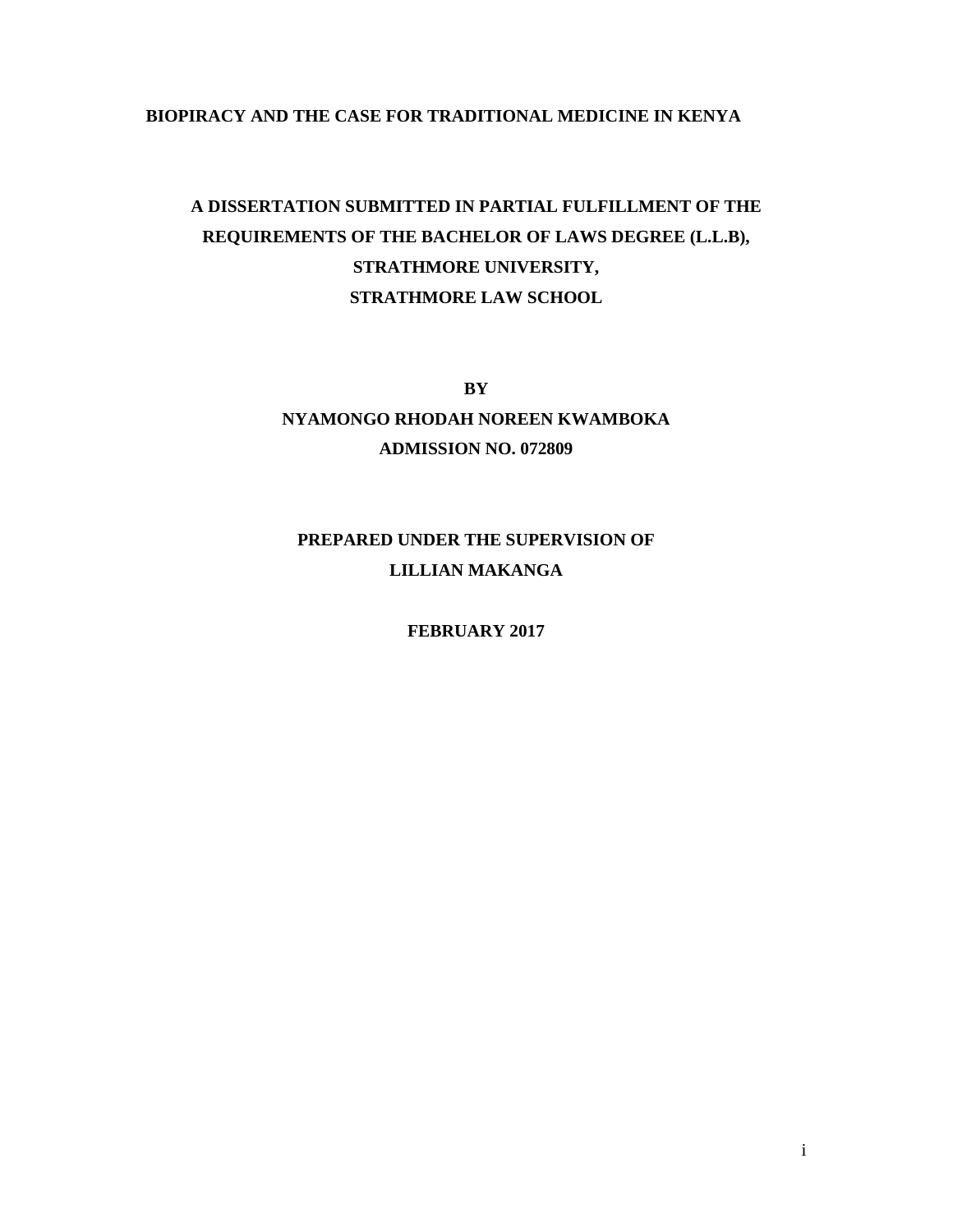| 1.1   |                                                                                                                      |
|-------|----------------------------------------------------------------------------------------------------------------------|
| 1.2   |                                                                                                                      |
| 1.3   |                                                                                                                      |
| 1.4   |                                                                                                                      |
| 1.5   |                                                                                                                      |
| 1.6   |                                                                                                                      |
| 1.7   |                                                                                                                      |
| 1.8   |                                                                                                                      |
|       |                                                                                                                      |
| 2.1   |                                                                                                                      |
| 2.1.1 |                                                                                                                      |
| 2.1.2 |                                                                                                                      |
| 2.2   |                                                                                                                      |
|       | CHAPTER THREE: LEGISLATIVE, REGULATORY AND INSTITUTIONAL<br>FRAMEWORK FOR THE PROTECTION OF TRADITIONAL MEDICINE  15 |
| 3.1   | DEVELOPMENT OF THE LEGISLATIVE AND INSTITUTIONAL                                                                     |
|       |                                                                                                                      |
| 3.1.1 |                                                                                                                      |
| 3.1.2 | The National Policy on Traditional Knowledge, Genetic Resources and                                                  |
| 3.1.3 |                                                                                                                      |
| 3.1.4 | The Protection of Traditional Knowledge and Cultural Expressions Act, 201618                                         |
| 3.2   | GLOBAL AND REGIONAL LEGISLATIVE AND INSITUTIONAL<br>FRAMEWORK FOR THE PROTECTION OF TRADITIONAL MEDICINE 20          |
| 3.2.1 | The Convention on Biological Diversity (CBD) and the Nagoya Protocol20                                               |
| 3.2.2 | The Agreement on Trade Related Aspects of Intellectual Property Rights<br>(TRIPS)21                                  |

# **TABLE OF CONTENTS**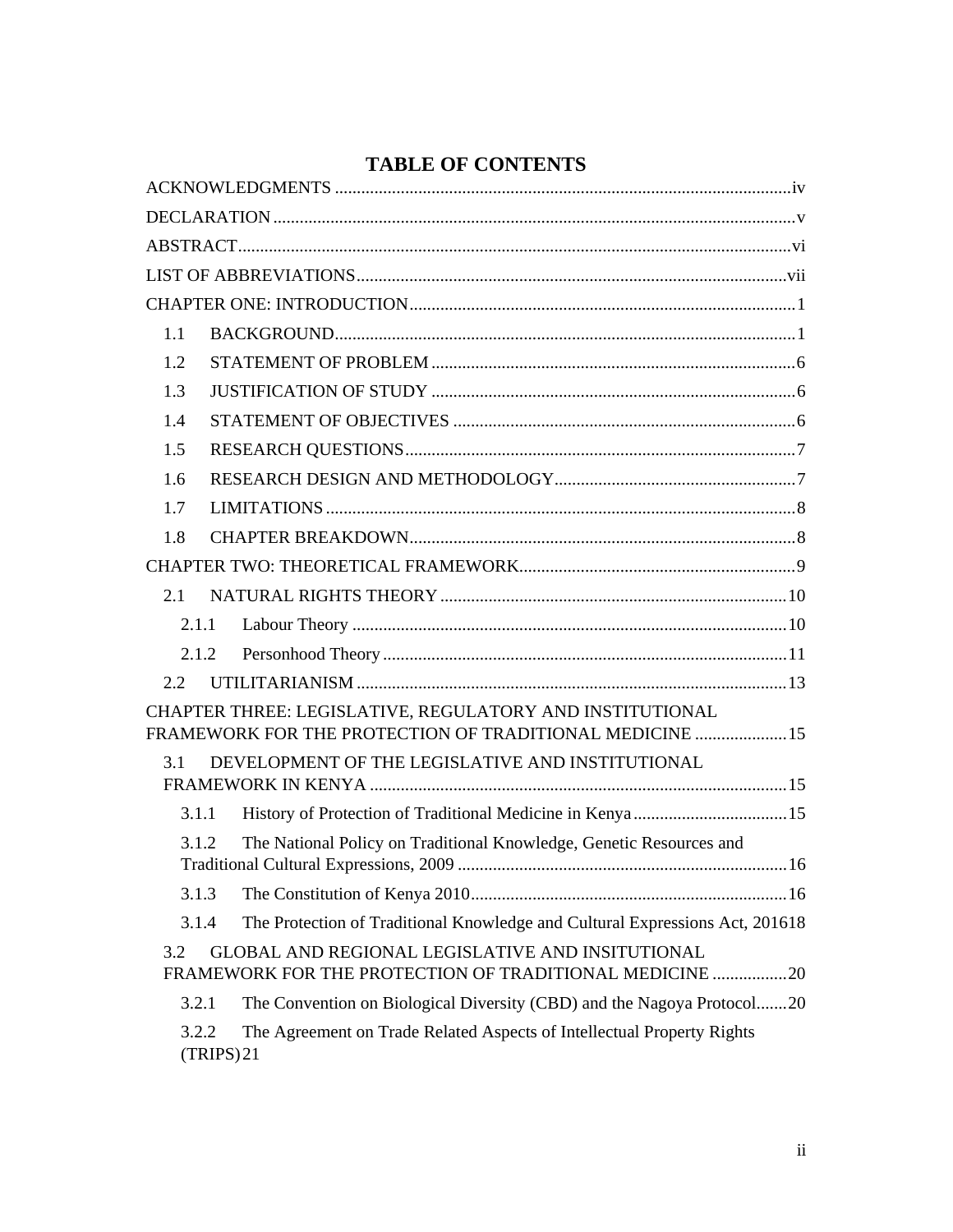| Swakopmund Protocol on the Protection of Traditional Knowledge and<br>3.2.3<br>Expressions of Folklore within the Framework of the African Regional Intellectual |  |  |
|------------------------------------------------------------------------------------------------------------------------------------------------------------------|--|--|
| CHAPTER FOUR: A CRITIQUE OF THE KENYAN SITUATION AND A                                                                                                           |  |  |
|                                                                                                                                                                  |  |  |
|                                                                                                                                                                  |  |  |
|                                                                                                                                                                  |  |  |
|                                                                                                                                                                  |  |  |
|                                                                                                                                                                  |  |  |
|                                                                                                                                                                  |  |  |
|                                                                                                                                                                  |  |  |
|                                                                                                                                                                  |  |  |
| 51                                                                                                                                                               |  |  |
| 5.2                                                                                                                                                              |  |  |
|                                                                                                                                                                  |  |  |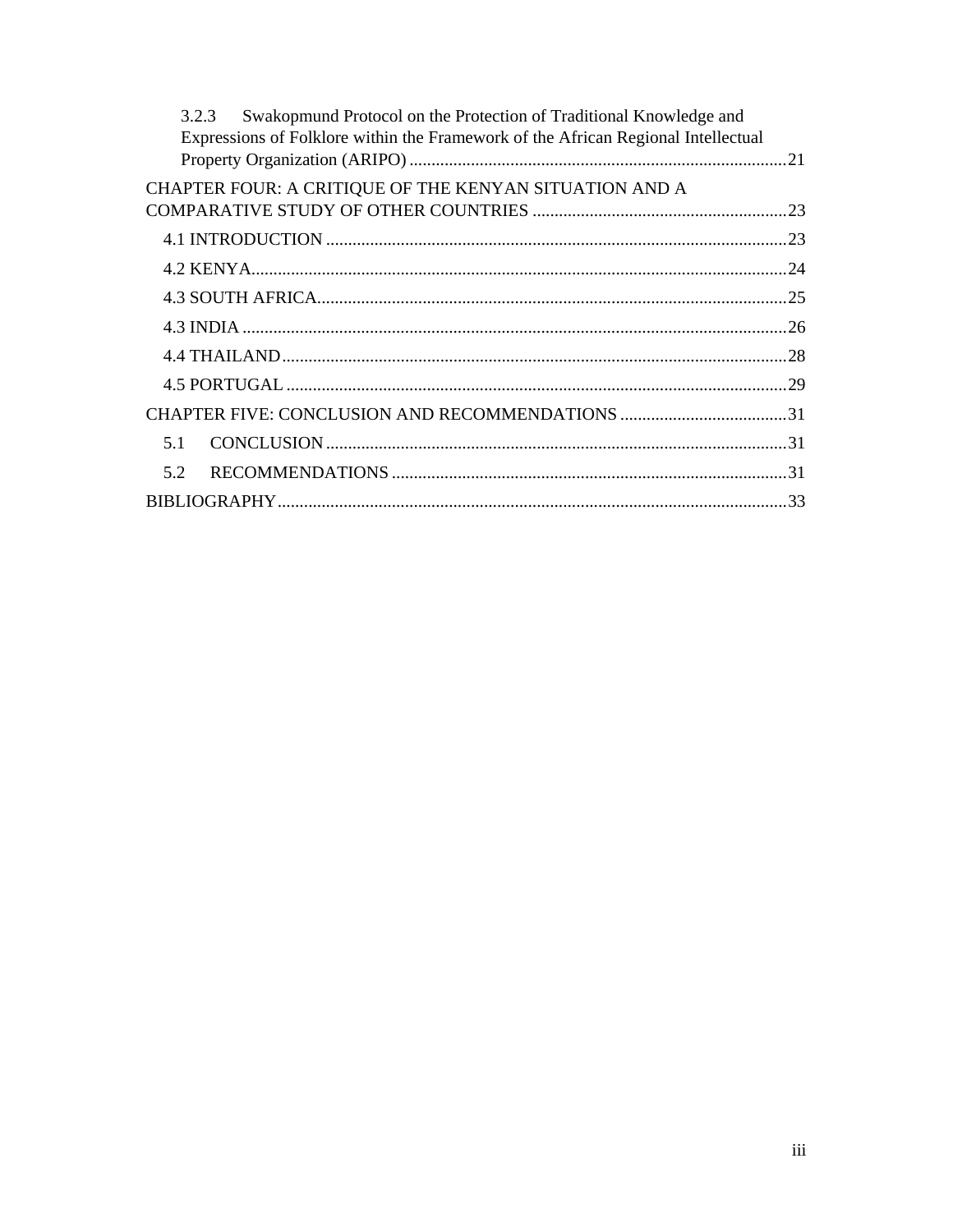# **ACKNOWLEDGMENTS**

I give my sincere gratitude to my supervisor Ms Lillian Makanga for her encouragement, guidance and support since the writing of my proposal up to the realisation of this dissertation. I also highly appreciate the comments made by Dr Isaac Rutenberg during the defence of my proposal.

I sincerely thank the members of my family for supporting and encouraging me.

Most of all, I would like to thank the Almighty God for granting me the capacity to write this dissertation and seeing me through the entire process.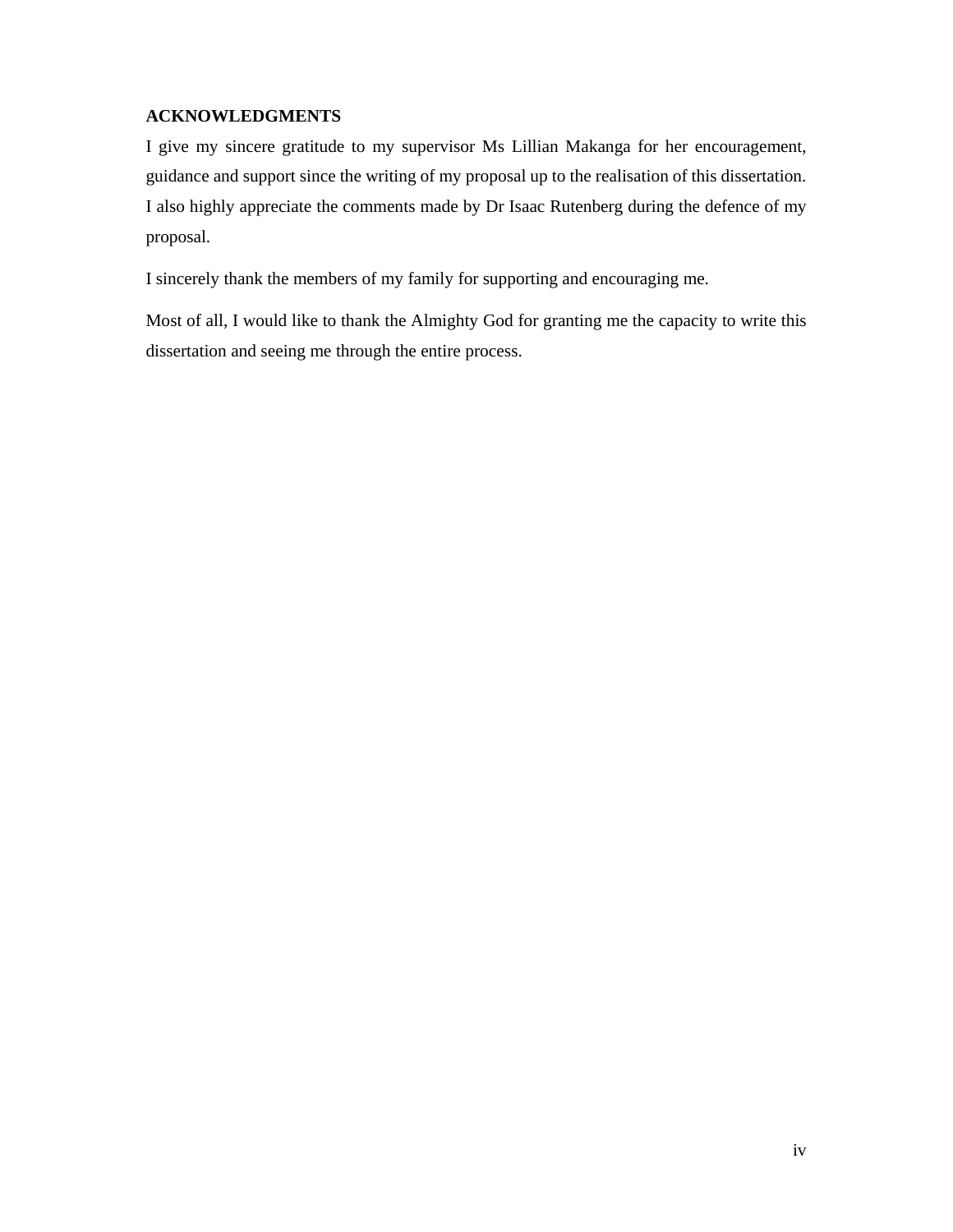# **DECLARATION**

I, RHODAH NOREEN KWAMOKA NYAMONGO, do hereby declare that this research is my original work and that to the best of my knowledge and belief, it has not been previously, in its entirety or in part, been submitted to any other university for a degree or diploma. Other works cited or referred to are accordingly acknowledged.

Signed: ....................................................................... Date: ..........................................................................

This dissertation has been submitted for examination with my approval as University Supervisor.

|--|

Lillian Makanga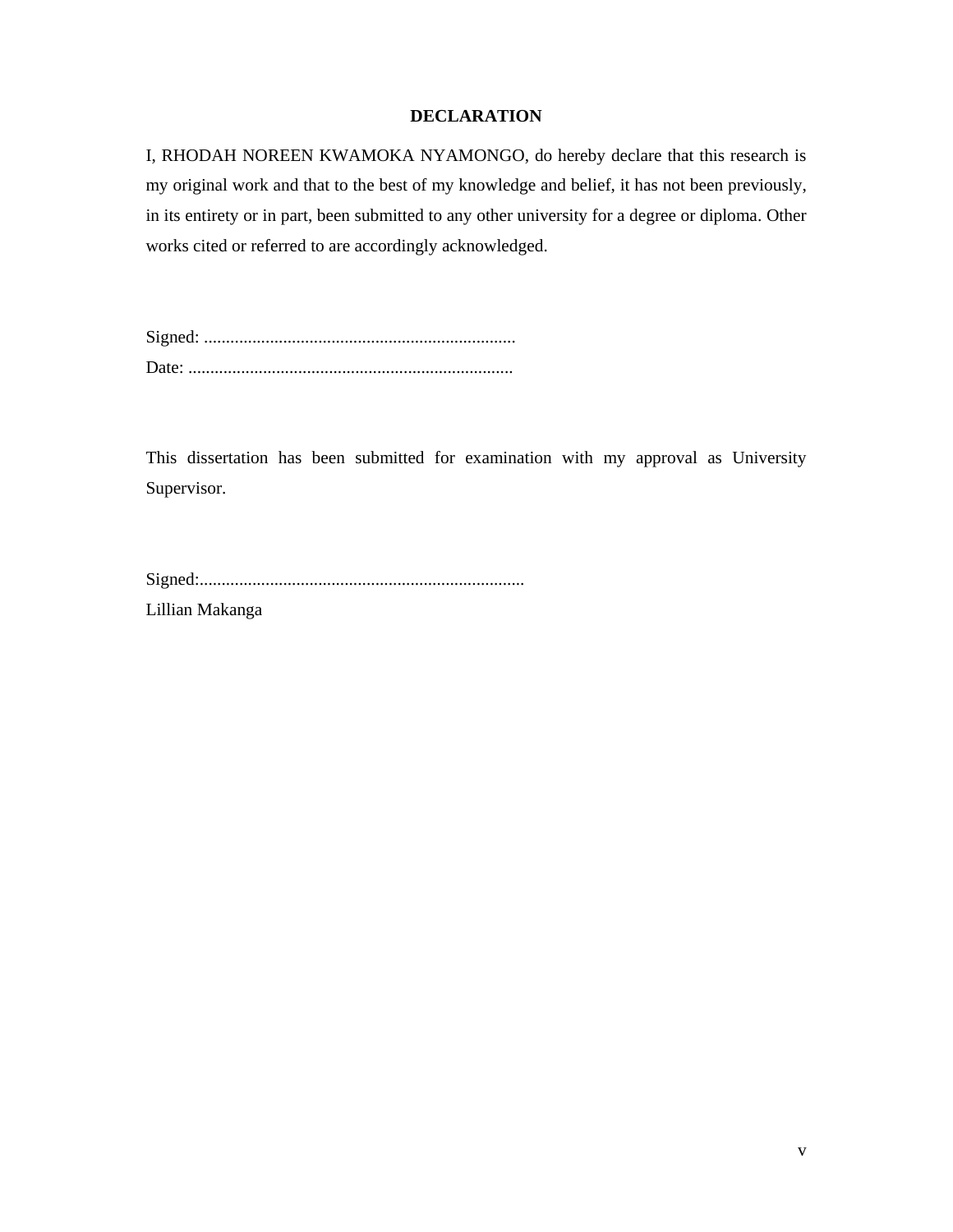# **ABSTRACT**

Traditional medicine as a form of traditional knowledge has for the longest time been inadequately provided for within the legislative framework both locally and internationally. In spite of being in existence for a long time and the awareness of its reliability, it has been poorly protected and the consequence has been biopiracy, that is, unfair misappropriation and exploitation. Only recently has the populace and government in developing countries recognised the necessity of protecting it and ensuring that the rights members of the indigenous and local community who discovered the medicinal knowledge are recognised, preserved and protected.

The study examined the current legislative and regulatory framework globally and in Kenya and came up with recommendations which Kenya can implement in order to prevent biopiracy and create systems through which the holders of traditional medicine can benefit from them. The study was conducted through comparative analysis of the approaches taken by Thailand, India, South Africa and Portugal as opposed to Kenya.

 It has found that the newly enacted Statute and international intellectual property laws have loopholes that greatly foster biopiracy. It has also found that the protection of traditional medicine in Kenya will be greatly promoted through the establishment of an independent institution whose members are well versed or experienced in the area of traditional knowledge, particularly the medicinal practices. The study proposes that the Digital Repository to be established be made available and accessible globally to institutions that deal with the registration of intellectual property rights in order to prevent biopiracy not only locally but internationally.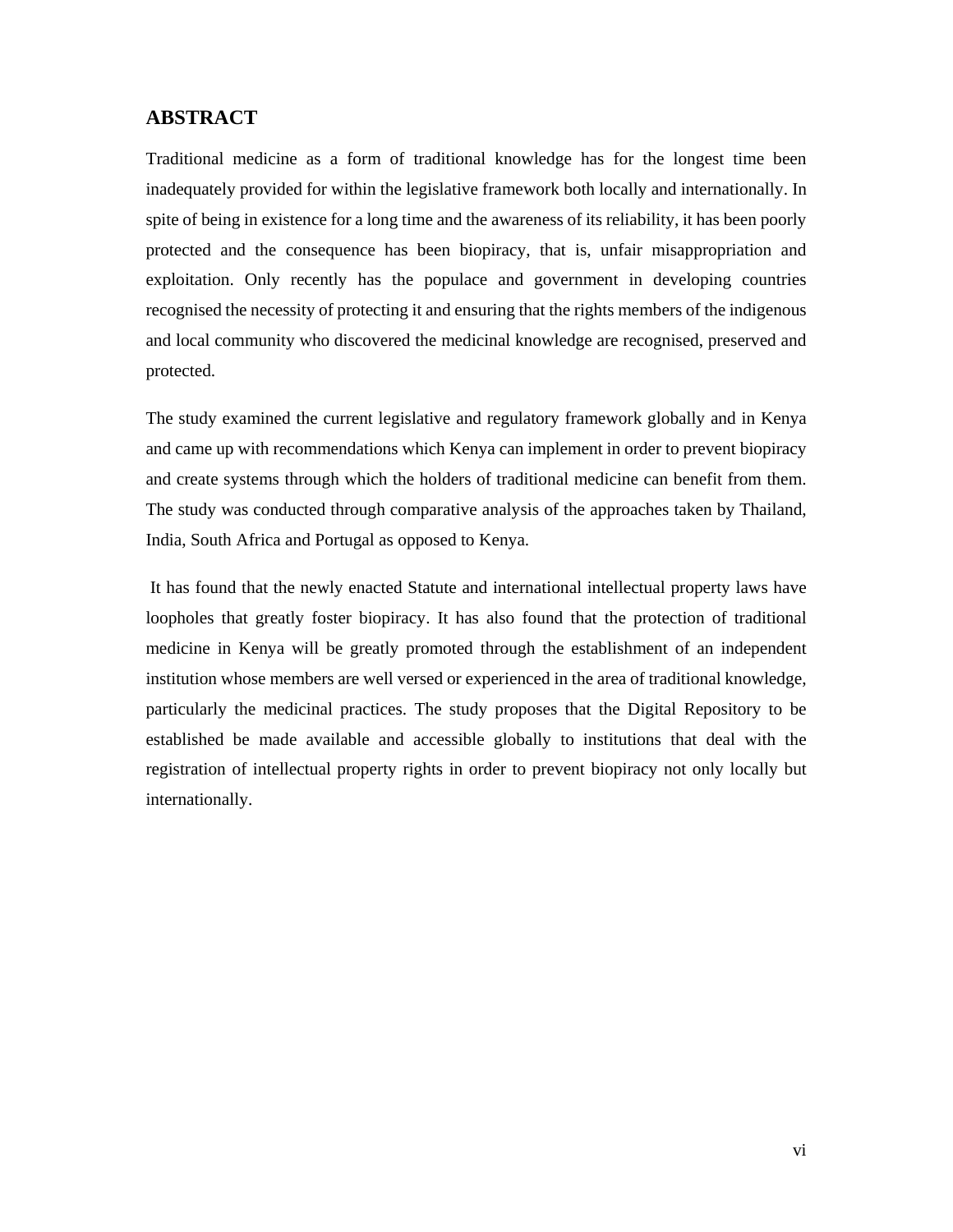# **LIST OF ABBREVIATIONS**

| <b>ARIPO</b>  | African Regional Intellectual Property Organisation                |
|---------------|--------------------------------------------------------------------|
| <b>CBD</b>    | Convention on Biological Diversity                                 |
| <b>CSIR</b>   | Council for Scientific and Industrial Research                     |
| GRs           | <b>Genetic Resources</b>                                           |
| <b>ICESCR</b> | International Covenant on Economic, Social and Cultural Rights     |
| IP            | <b>Intellectual Property</b>                                       |
| <b>IPRs</b>   | <b>Intellectual Property Rights</b>                                |
| <b>KECOBO</b> | Kenya Copyright Board                                              |
| <b>NBA</b>    | <b>National Biodiversity Authority</b>                             |
| <b>NIKSO</b>  | National Indigenous Knowledge Systems Office                       |
| <b>RRGV</b>   | <b>Register of Plant Genetic Resources</b>                         |
| <b>TCEs</b>   | <b>Traditional Cultural Expressions</b>                            |
| TK            | <b>Traditional Knowledge</b>                                       |
| <b>TKDL</b>   | Traditional Knowledge Digital Library                              |
| <b>TKRC</b>   | Traditional Knowledge Resource Classification                      |
| <b>TRIPS</b>  | Agreement on Trade Related Aspects of Intellectual Property Rights |
| <b>WHO</b>    | World Health Organisation                                          |
| <b>WIPO</b>   | World Intellectual Property Organisation                           |
| <b>UDHR</b>   | Universal Declaration of Human Rights                              |
| <b>UNEP</b>   | United Nations Environmental Programme                             |
|               |                                                                    |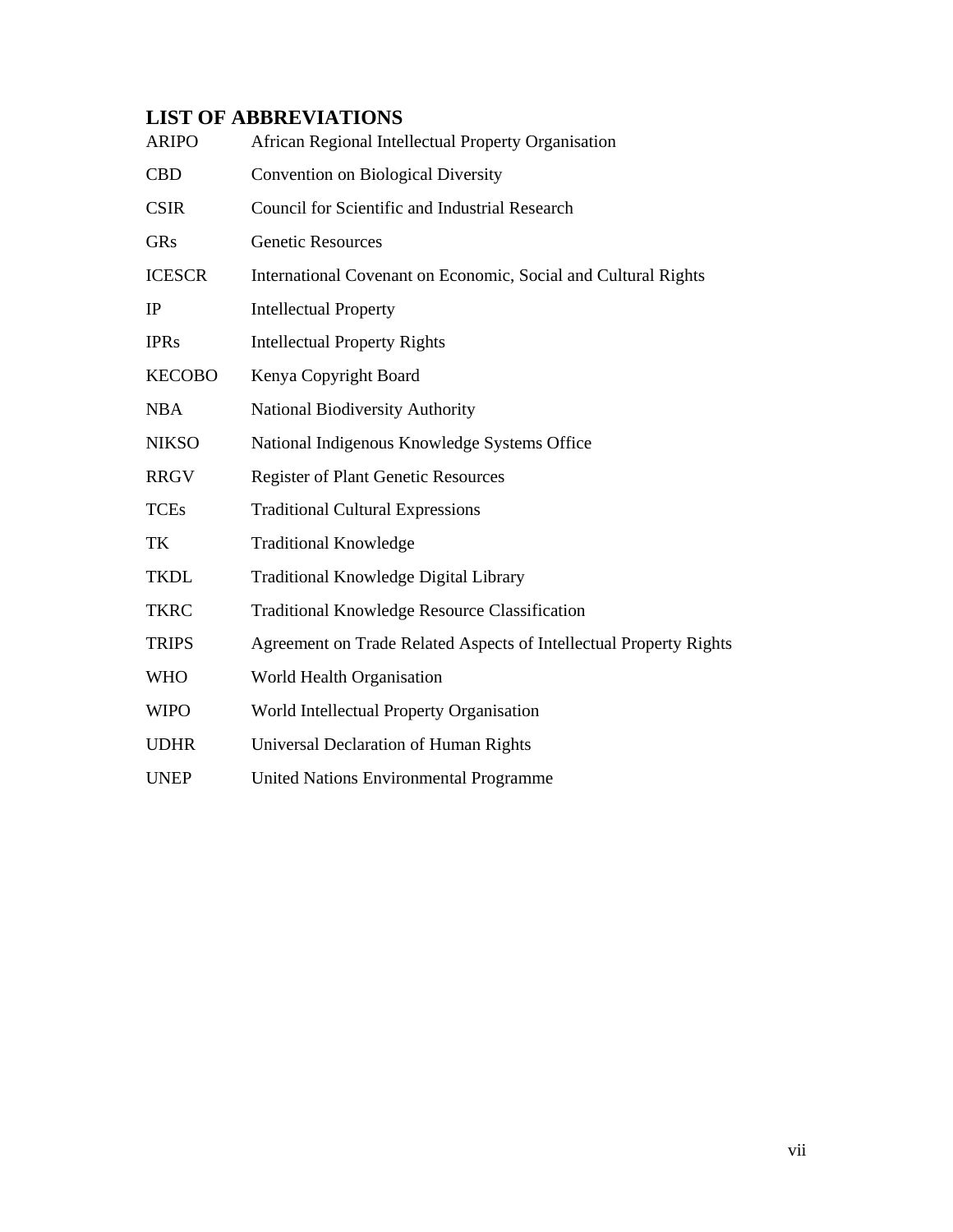# **CHAPTER ONE: INTRODUCTION**

#### **1.1 BACKGROUND**

Undoubtedly, the use of traditional medicine has for a long time been seen as inferior or suspect. This attitude can be traced back to the colonial era when traditional African practices and customs including the usage of traditional medicine and reliance on traditional healers was deemed repulsive by the colonialists because it was sometimes wrongly associated with witchcraft.

Moving forward, the use of traditional medicine is widely embraced in numerous countries within Asia, Africa and Latin America. According to the World Health Organisation (WHO), approximately eighty percent (80%) of Africa's population depends on traditional medicine for primary healthcare.<sup>1</sup> This can be attributed to the fact that they are more accessible especially to local communities in rural areas. Furthermore, they are deemed less costly, more effective and less likely to cause undesirable side effects due to their 'natural' characteristic when compared to their pharmaceutical counterparts.

Traditional medicine is not only used for the treatment of human beings but is also used by majority of livestock keepers in the rural areas in the treatment of their livestock.<sup>2</sup> Traditional medicine practitioners within a community are very vital especially when looking at the current ratio of doctors to patients which is a startling one doctor to 17, 000 of the population<sup>3</sup> as opposed to the recommended WHO ratio of one doctor to 1,000 of the population.4

The protection of traditional medicine has been an issue under debate in local, regional and international forums, the outcomes of which are national policies, international Conventions and recently a Kenyan law. On 31 August 2016, President Uhuru Kenyatta assented to the Protection of Traditional Knowledge and Cultural Expressions Bill. It has been in force since 21 September 2016. This has brought to life Article 11(3), Article 40 and Article 69(1) (c) of the Constitution of Kenya 2010 which obligates the State to protect the indigenous knowledge

 $\frac{1}{2}$   $\frac{\text{http://www.who.int/mediacentre/factsheets/2003/fs134/en/>on 12 January 2017}}{\text{Para } 4.2.1}$  National Policy on Traditional Knowledge, Genetic Resource

Para. 4.2.1, *National Policy on Traditional Knowledge, Genetic Resources and Traditional Cultural Expressions*, Republic of Kenya, July 2009.

<sup>&</sup>lt;sup>3</sup> Okoth D, 'Why doctors' flight is a growing concern in the ailing healthcare system' Standard Digital, 31 May 2013 - <https://www.standardmedia.co.ke/article/2000084831/why-doctors-flight-is-a-growing-concern-in-theailing-healthcare-system>on 13 January 2017. 4

 <sup>&#</sup>x27;Global health observatory data repository', WHO, - <http://apps.who.int/gho/data/node.main.A1444 >on 13 January 2017.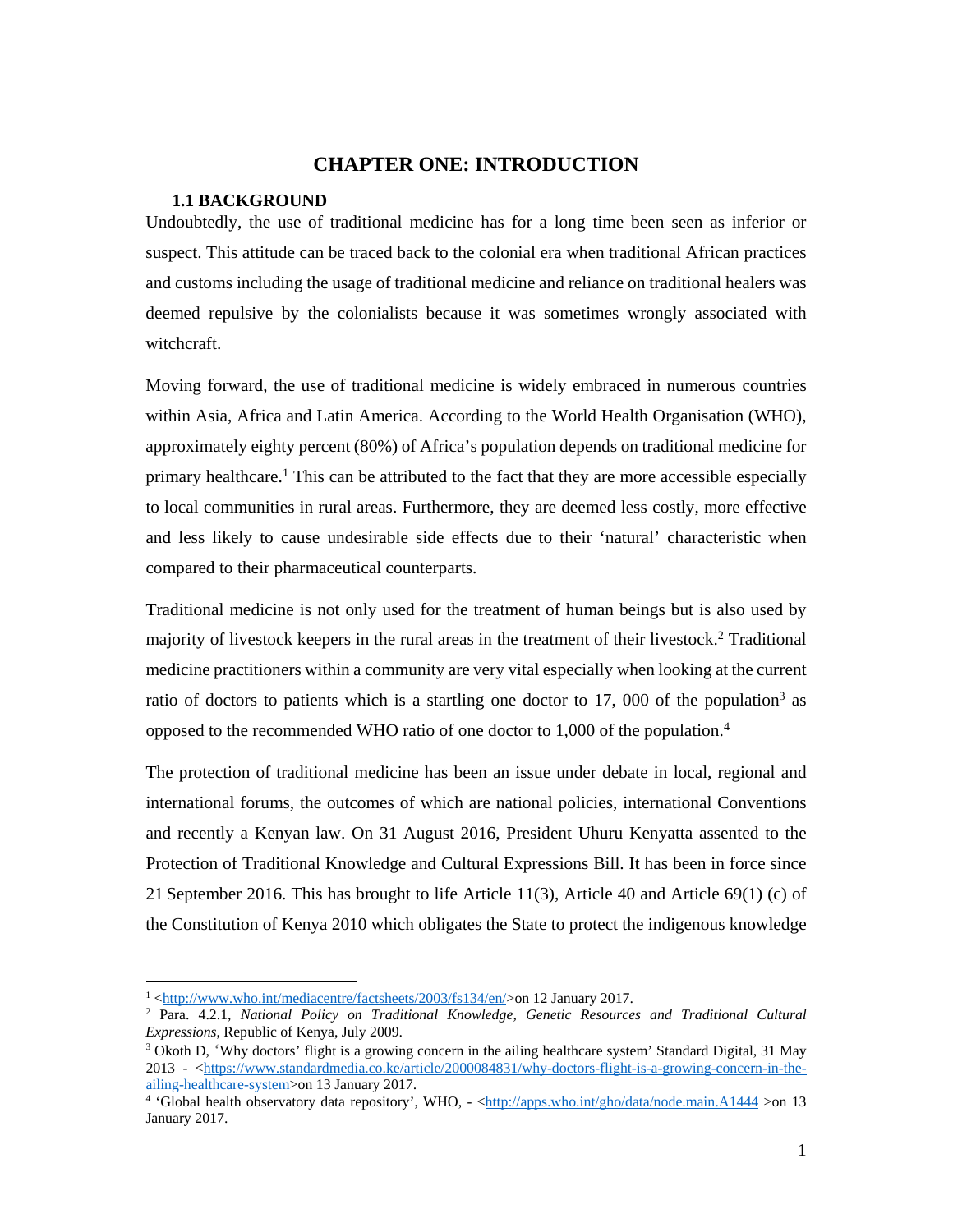and property of communities. Only time will tell whether this law will be effective. Prior to this, there was no national law which outlined how to effectively protect these rights from misappropriation and further remunerate the people responsible for their origin or creation.

The Agreement on Trade Related Aspects of Intellectual Property Rights (TRIPS Agreement), a major source of reference in Intellectual Property (IP) -related matters globally, is still silent on the matter of TK and TCEs. It however permits the exclusion of plants and animals (other than micro-organisms) and biological processes for the production of plants or animals other than non-biological and micro-biological processes from patentability by the member states.<sup>5</sup> The Swakopmund Protocol on the Protection of Traditional Knowledge and Expressions of Folklore is a regional effort that provides extensive guidance on what constitutes these IPRs and means of their protection.

Some of the salient features of the Act are: the extensive definitions; the delineation of roles and responsibilities of the national and county governments; requirement for the establishment and maintenance of registers; emphasis on the right to protection and exclusivity of rights holders as well as sanctions and remedies. These shall be extensively discussed and critiqued in Chapter 3. The Act borrows heavily from the Swakopmund Protocol.

 The Protection of Traditional Knowledge and Cultural Expressions Act defines traditional knowledge as:

*"knowledge which originates from an individual, local or traditional community and is the result of intellectual activity and insight within a traditional context, including know-how, skills, innovations, practices and learning, embodied in the traditional lifestyle of a community; or contained in the codified knowledge systems passed on from one generation to another including agricultural, environmental or medical knowledge, knowledge associated with genetic resources or other components of biological diversity, and know-how of traditional architecture, construction technologies, designs, marks and indications*."6

Traditional medicine is the *sum total of the knowledge, skills, and practices based on the theories, beliefs, and experiences indigenous to different cultures, whether explicable or not,* 

<sup>5</sup> Article 27 (3) (b), *Agreement on Trade-Related Aspects of Intellectual Property Rights (TRIPS Agreement)*, 15 April 1994, 1869 U.N.T.S. 299.

<sup>6</sup> Section 2, *Protection of Traditional Knowledge and Cultural Expressions Act,* No. 33 of 2016.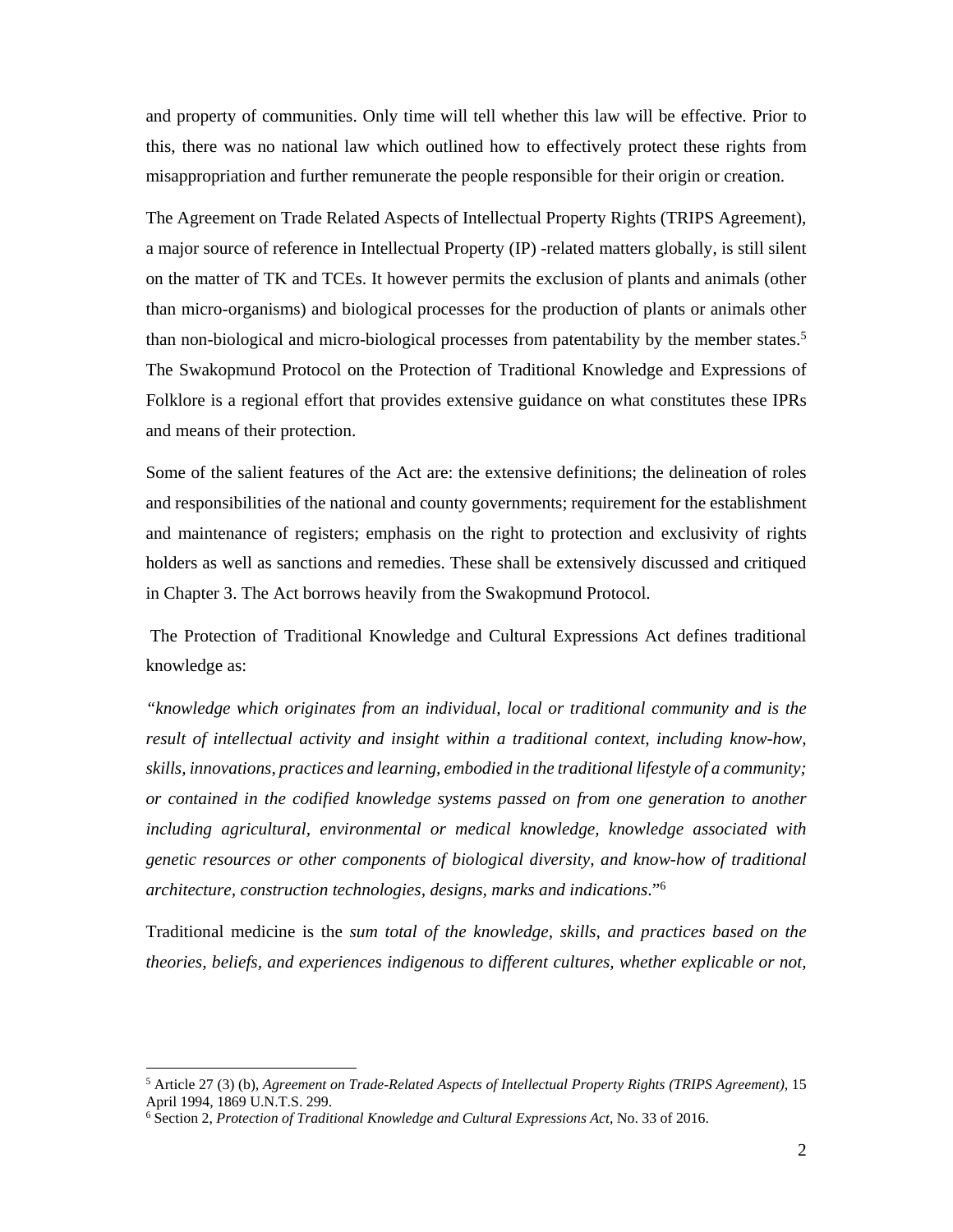*used in the maintenance of health as well as in the prevention, diagnosis, improvement or treatment of physical and mental illness.7*

Traditional medicine is one of the forms of Traditional Knowledge (TK) and can therefore be protected by Intellectual Property. TK and TCEs are symbolic of the communities which they originate from. Presumably, they are intergenerational rights and communally owned- it is hard to trace the original owner of something that was created years and years ago; in an informal setting and in response to a particular problem.

The fact that these IPRs are intergenerational poses a problem in terms of their protection. Perpetual protection would undermine the principles of intellectual property. At the same time, lack of perpetual protection of TK and TCEs would expose them to the risk of dilution once they are availed in the public domain. This would ultimately threaten the culture of various communities thereby undermining the Constitution which gives the State an obligation to promote all forms of national and cultural expression and to promote the IPRs of the people of Kenya.<sup>8</sup>

The following factors have to be regarded while considering the protection and preservation of traditional medicine:9

- a) Traditional medicine may be both ancient and contemporary
- b) It may be either written or unwritten
- c) It includes both products or processes
- d) International trade of traditional medical products is gaining momentum thus of increasing significance.

Traditional medicine being a facet of traditional knowledge faces similar challenges when it comes to its protection under the current intellectual property rights' regime. This has resulted in its misappropriation and unlawful exploitation by way of biopiracy to the detriment of the traditional communities. Biopiracy is defined as:

<sup>&</sup>lt;sup>7</sup>'Traditional Medicine: Definitions', WHO, <http://who.int/medicines/areas/traditional/definitions/en/print.html> on 4 January 2017.

Article 11 (2) (a) (c), *Constitution of Kenya*, 2010. 9

Wilder R, 'Protection of traditional medicine,' Indian Council for Research on International Economic Relations, Working Paper Number 66, December 2000, 5 http://icrier.org/pdf/wilder66.PDF on 2 June 2016.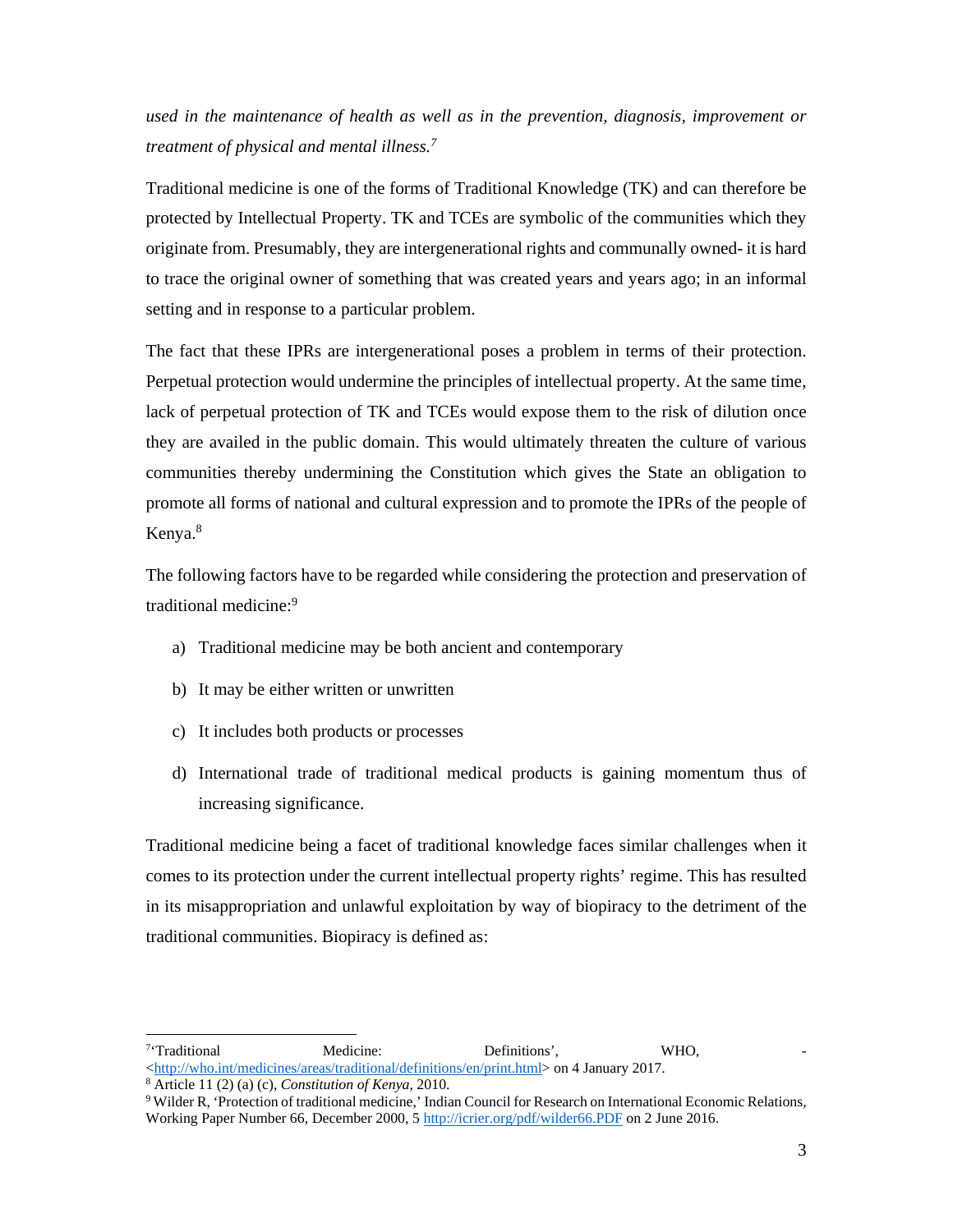*"the unethical or unlawful appropriation or commercial exploitation of biological materials (such as medicinal plant extracts) that are native to a particular country or territory without providing fair financial compensation to the people or government of that country or territory."* <sup>10</sup>

Pharmaceutical companies are alleged to have committed biopiracy. This has been seen in the South African and Madagascar cases below. Indigenous communities especially in developing countries have fallen victim to biopiracy while western individuals and multinationals in the pharmaceutical sector are making a lot of profits from the exploitation of African traditional resources. International patent applications facilitate this to some extent as is visible in the international patent application filed by Bayer Consumer Care Company in 2008 on the use of an extract of *Vernonia* plant from Madagascar in cosmetics, food supplements and pharmaceuticals to improve the skin.<sup>11</sup>

One of the most celebrated cases to date, is that of the *Hoodia gordonii* plant that has for years been used by the San people of Southern Africa to stave off hunger and thirst. The Council for Scientific and Industrial Research (CSIR), South Africa found that the plant contains a hungersuppressing chemical component and sold the rights to develop an anti-obesity drug to Pfizer, a pharmaceutical company.<sup>12</sup> This was done without consent of the San people. However this was reversed when the San people launched a claim against CSIR claiming violation of the Convention of Biological Diversity 1992 that requires prior consent of the party providing the resources.13 CSIR and South African San Council later signed an access and benefit sharing agreement to recognize and reward the San as holders of traditional knowledge.<sup>14</sup>

A recent case, closer home which shows the implications of the absence of legal recognition for indigenous knowledge is the five year-long battle between the Maasai of Tanzania and Thomson's Safari, a US based Tourist Company The Maasai disputed the sale and ultimate conversion of their land to a tourist site because this land was the source of their indigenous knowledge because it had different plant species that were used in the formulation of traditional

11 'World Intellectual Property Organisation' https://patentscope.wipo.int/search/en/detail.jsf?docId=WO2008125237 on 2 November 2016.<br><sup>12</sup> Ong'wen O, 'Biopiracy, the intellectual property regime and livelihoods in Africa,' 10/2010 - http://base.d-p-

<sup>&</sup>lt;sup>10</sup> Merriam Webster Dictionary Online, - http://www.merriam-webster.com/dictionary/biopiracy on 11 August  $2016.$ 

h.info/fr/fiches/dph/fiche-dph-8699.html on 2 June 2016.<br>
<sup>13</sup> Article 15 (6), *Convention on Biological Diversity*, 5 June 1992, 1760 UNTS 79.<br>
<sup>14</sup>*Hoodia gordonii*, the San tribe and biopiracy,'-

<sup>&</sup>lt;http://www.rebirth.co.za/hoodia/san\_tribe\_and\_biopiracy.htm> on 2 June 2016.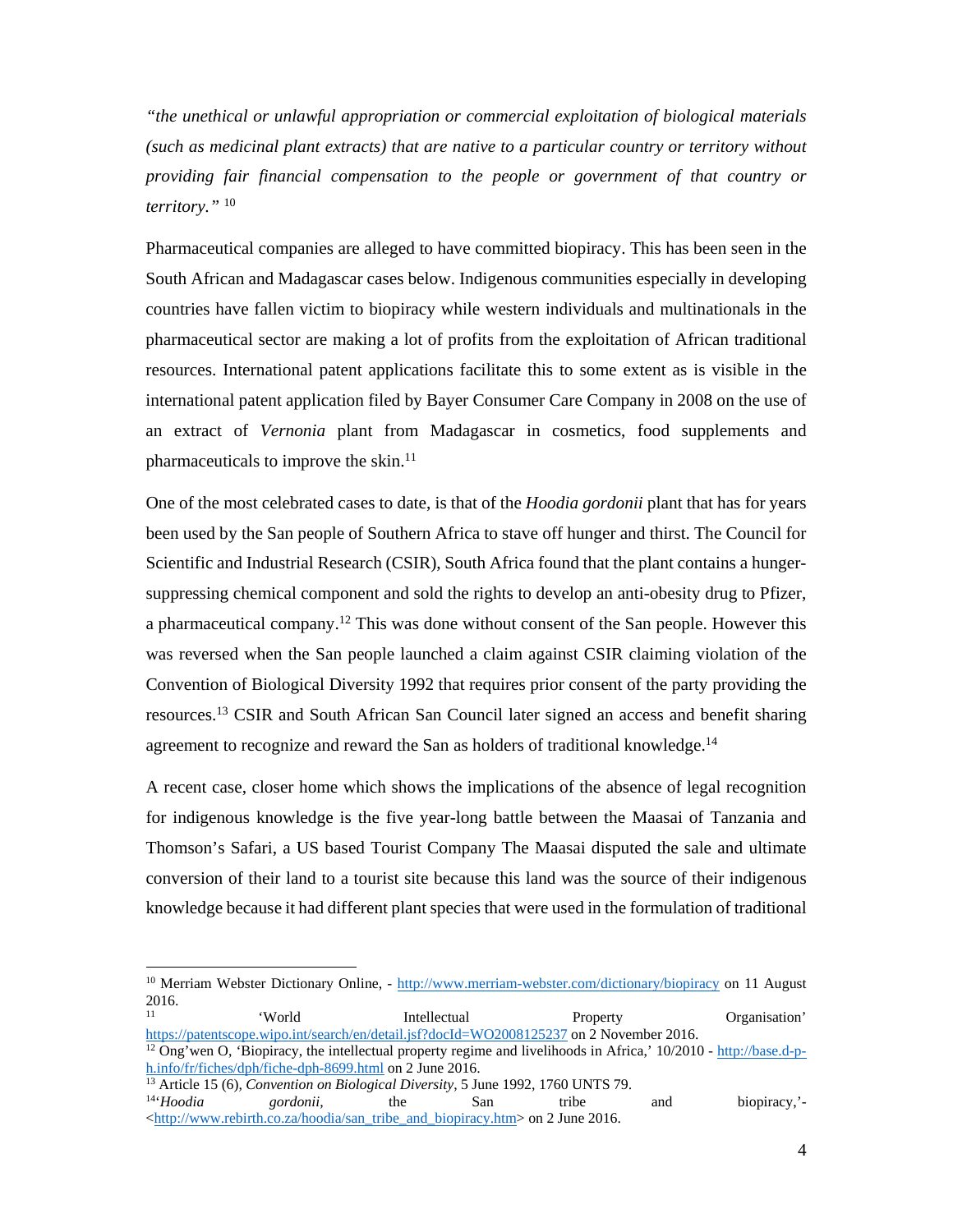medicine. The land was also used in cultural rituals and ceremonies. Their argument was apparently insufficient because the High Court of Tanzania ruled in favour of Thomson's Safari instead.15

Bayer, a German pharmaceutical company, is alleged to have manufactured the diabetes drug, Glucobay (acarbose) using bacteria called *Actinoplanes SE 50*, acquired from Lake Ruiru in Central Kenya.16 To date, no benefits have accrued to Kenya for this discovery. There is no evidence of benefit sharing or compensation of the local communities or Kenya itself. This is inequitable. There are still other instances when Kenya has fallen victim to biopiracy yet no lawsuit has been filed. This can be attributed to the ignorance of many indigenous communities of the rights due to them owing to the exploitation of their cultural property.

Over time there has been a lot of discussion as to whether a sui generis regime would befit the protection of these rights that are seen as 'non-conventional'. This is fuelled by the increasing realisation and recognition of the role played by traditional medicine- not only as a symbol of the indigenous culture of a community but also as a factor that is likely to contribute to the sustainable and economic development of the Kenyan nation if properly protected and used. Furthermore, traditional medicine is essential to the realisation of the constitutional right to the highest standard of health<sup>17</sup> because it is an alternative to 'modern' medicine.

<sup>&</sup>lt;sup>15</sup> Theuri C, 'Maasai lose 5 year battle to revert land sale and protect their indigenous knowledge' IP Karibu, 24 December 2015- http://www.ipkaribu.com/single-post/2015/12/24/Maasai-lose-5-Year-Battle-to-Revert-Land-Sale-and-Protect-their-Indigenous-Knowledge on 11 January 2017.<br><sup>16</sup> Kimani D, 'Biopirates: Bayer earns \$379m from diabetes drug,' East African, 13 February 2006-

http://www.cbgnetwork.org/1357.html on 2 June 2016. 17Article 43(1), *Constitution of Kenya*, 2010.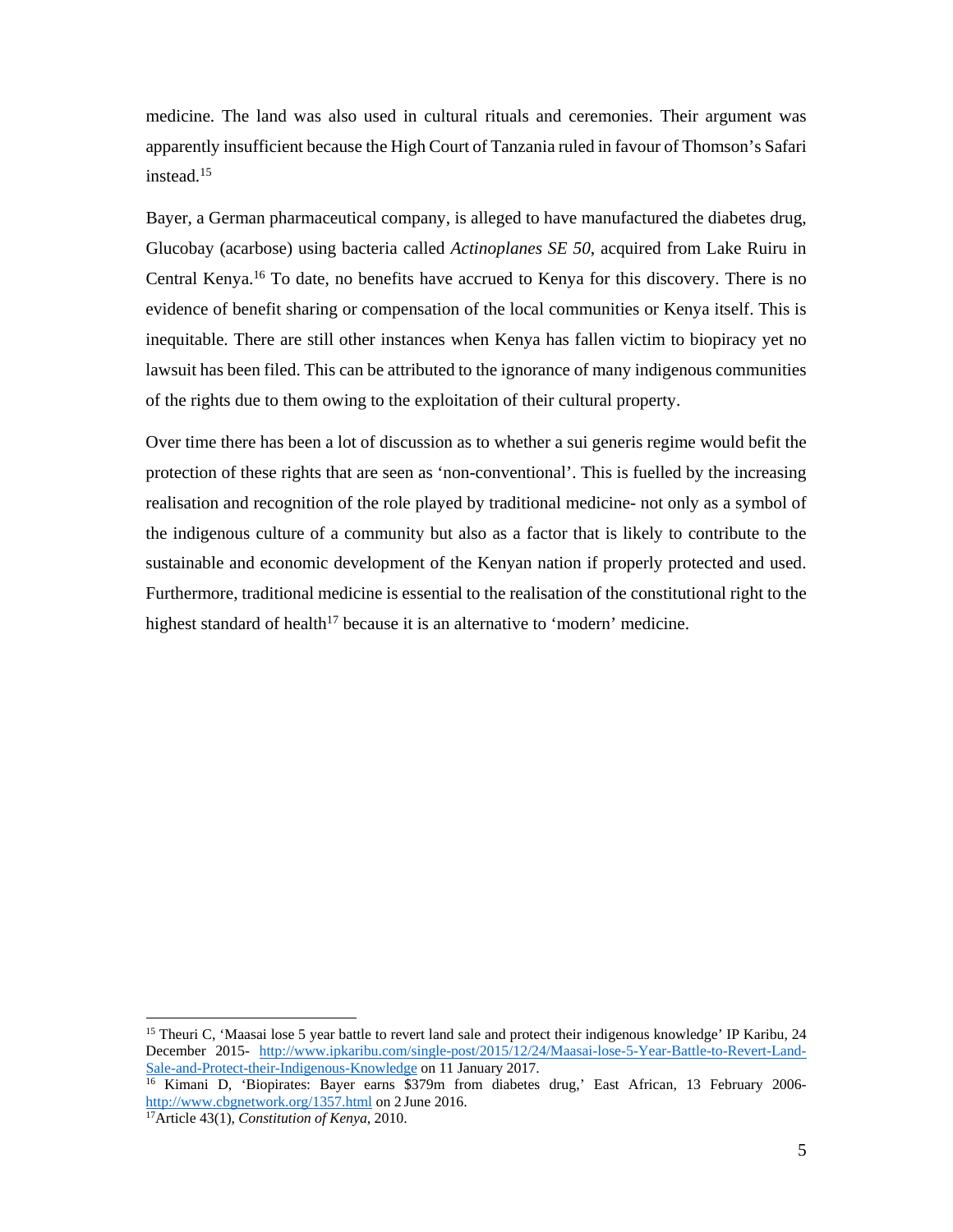#### **1.2 STATEMENT OF PROBLEM**

Traditional medicine has been in use and existence since time immemorial. In the past, the need for protection may not have been urgent because the medical knowledge was used within the community and for the benefit of the community. Instances of misappropriation were unforeseeable in the past. Presently the instances of misappropriation and wrongful exploitation of traditional medical knowledge is seen. It is no surprise that some instances of it go unreported.

The indigenous communities are faced with challenges such as lack of recourse for the wrongful exploitation. Some are simply unaware of the value of their knowledge or its importance. Consequently, western communities are credited for these 'discoveries'. At the end of the day, indigenous communities fail to be fairly compensated for the benefits accrued and owed to them. In addition to this their moral rights are infringed on.

Kenya has in place a new statute aimed at preserving among other things, traditional medical knowledge. The Act seems to be unclear on a few matters such as the differentiated roles of KECOBO and the county governments when it comes to dispute resolution. Such ambiguity may inhibit the adequate protection of traditional medicine and pose a problem in the future.

#### **1.3 JUSTIFICATION OF STUDY**

 Traditional medicine or traditional medical knowledge not only provides a source of health care but is also a source of identity for the community credited for it. It is therefore a source of economic benefit. The protection of traditional medicine is therefore vital in order to foster and facilitate the continuous economic and social development of local and indigenous communities and Kenya as a whole. It is important to curb and prevent further biopiracy which may foster loss of revenue as well as erosion of intellectual property rights.

There is therefore need to analyse the legislative and enforcement framework in order to strengthen the institutions and prevent further biopiracy.

### **1.4 STATEMENT OF OBJECTIVES**

The specific objectives of the study are:

- a) To identify whether the current Act and enforcement mechanisms may be inadequate in the protection of traditional medicine.
- b) To investigate the impact of the inadequate protection on traditional medicine and the right to protection of indigenous knowledge.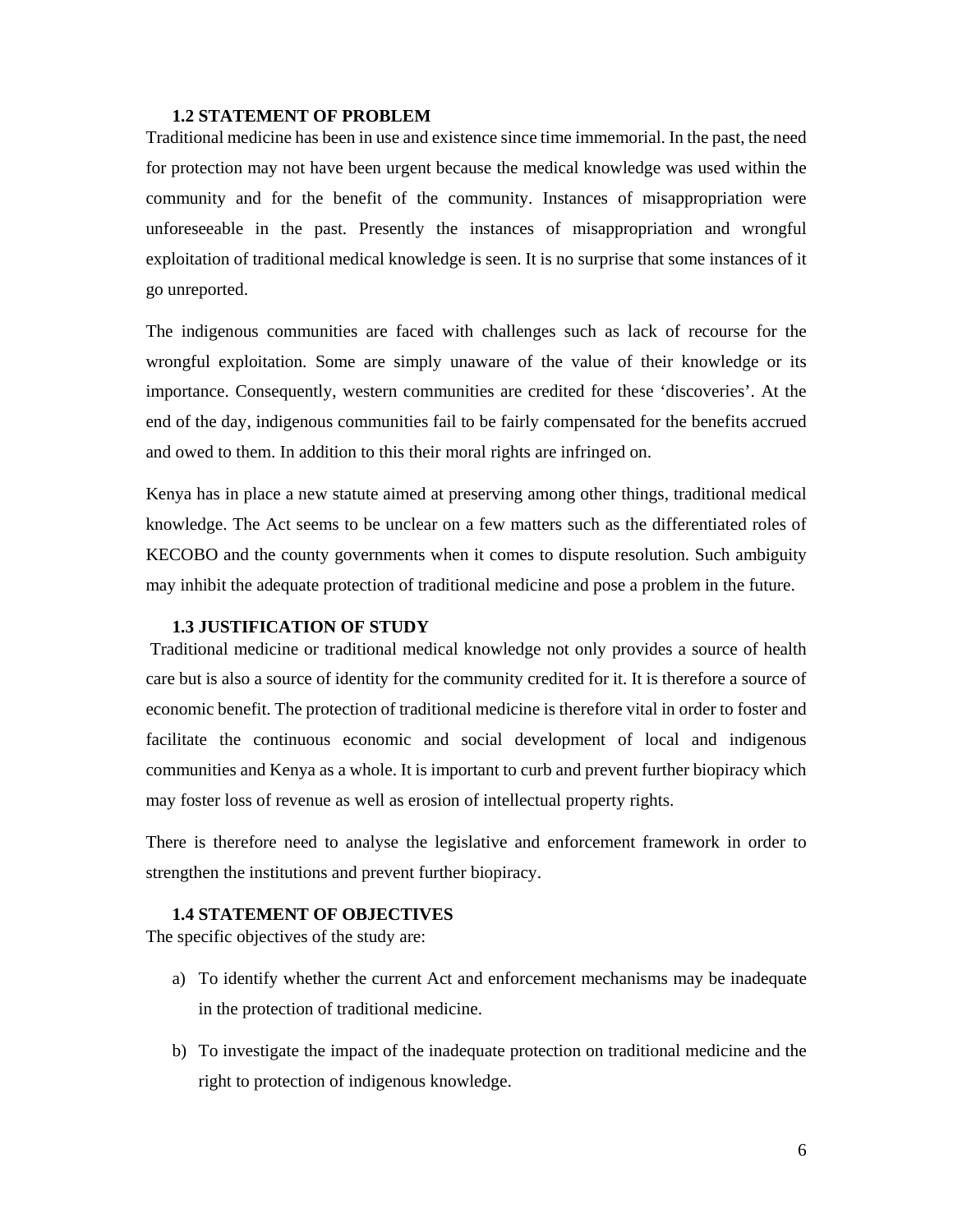c) To identify means of effectively overcoming biopiracy in Kenya and strengthening the institution of traditional medicine.

# **1.5 RESEARCH QUESTIONS**

This study aims to answer the following questions:

- a) How does the current international and national legislative framework dealing with biopiracy?
- b) Does the controversy that currently exists between the Agreement on Trade Related Aspects of Intellectual Property (TRIPS) and the Convention on Biological Diversity (CBD) contribute to the growth of biopiracy?
- c) How do the roles of Kenya Copyright Board (KECOBO) and the county government differ with regard to protection of traditional medicine is?

# **1.6 RESEARCH DESIGN AND METHODOLOGY**

In this study, I intend to critically analyse the current laws and enforcement infrastructure protecting traditional medicine within the Kenyan intellectual property framework to establish their adequacy in the protection of traditional medicine from biopiracy and whether the sanctions and remedies afforded to the indigenous communities are adequate. I also intend to contextualise the problem of biopiracy in the regional and international context. I also intend to carry out a comparative analysis of our laws, infrastructure and enforcement mechanisms with two other countries in order to appreciate how they tackle the issue of biopiracy and how Kenya can learn from them.

This research will also use look at the approach taken by other countries such as India, South Africa, Thailand and Portugal. These countries are known to possess rich traditional medicinal knowledge and biodiversity and have therefore taken steps to remedy the plight of biopiracy. For instance, India is a pioneer in the establishment of a digital database that has indeed strengthened its efforts in the fight against biopiracy.

My research will focus broadly on internet resources. I intend to rely on secondary data which I will obtain from statutes, international instruments, WIPO reports, scholarly articles, journals, online articles and cases relevant to my research. I will rely majorly on sources from online databases such as Jstor, Edinburgh and Wiley Online Library.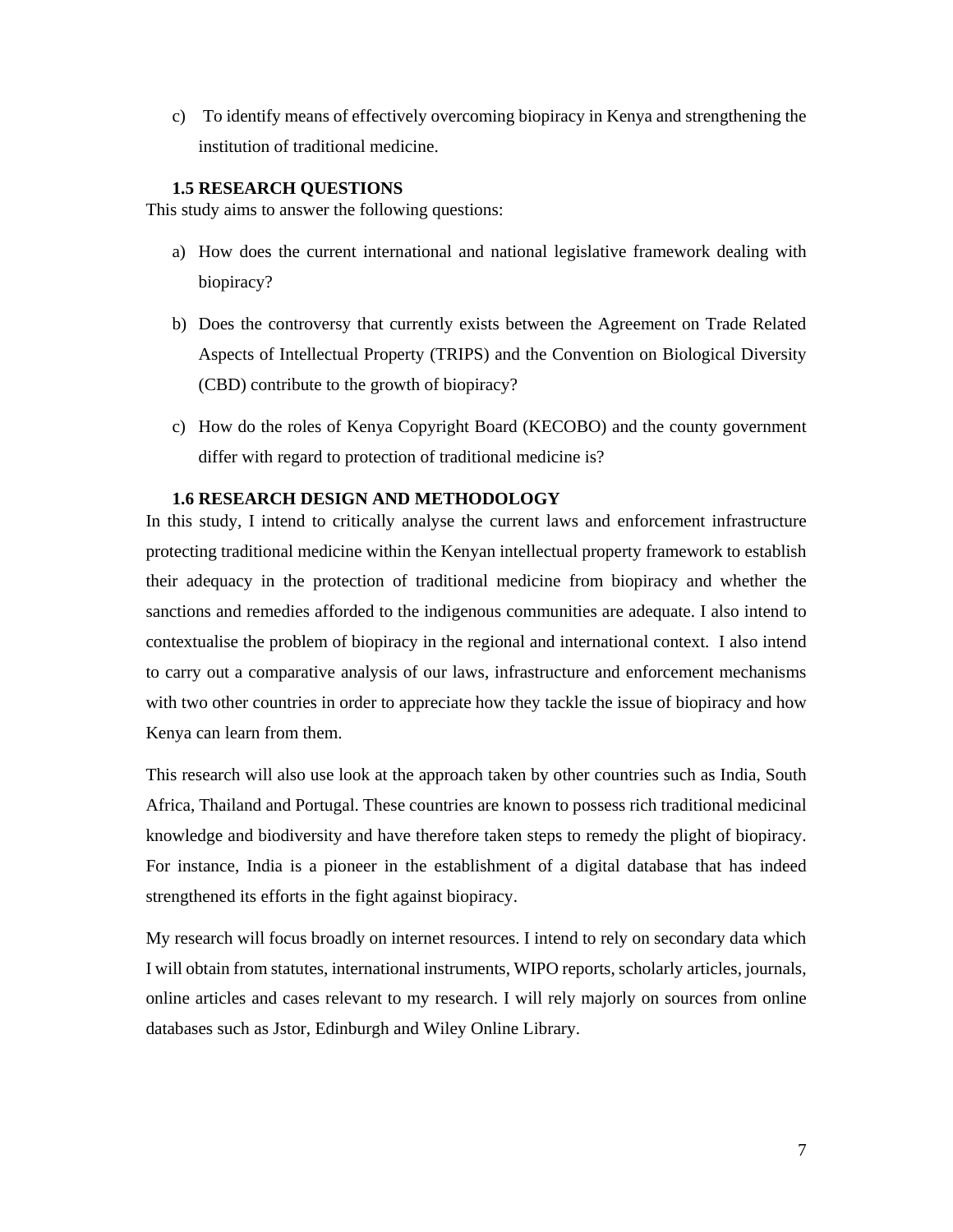### **1.7 LIMITATIONS**

The main focus of this study is to look at biopiracy in Kenya and the problems that it poses to the protection of intellectual property rights in traditional medicine. It will therefore look the laws and infrastructures in place which facilitate this. Owing to the fact that the Act aimed at spearheading the protection of traditional medicine was passed recently I expect to be faced with challenges such as inadequate secondary data and statistics. I further expect to challenges such as time constraints in data collection.

 It will also be limited to case studies from member states of the African Regional Intellectual Property Organisation (Kenya is a member state), developing states such as India and developed states such as Thailand which are also affected by misappropriation of their indigenous knowledge by foreign states.

#### **1.8 CHAPTER BREAKDOWN**

Chapter two will entail an analysis of the philosophical foundations that underlie the protection of traditional medicine as an intellectual property right and how biopiracy undermines it.

Chapter three will contextualise the issue of biopiracy and analyse the international and national legislative framework put in place to protect traditional medicine in the Kenyan intellectual property framework and prevent biopiracy. It will look in depth at the legislative, regulatory and enforcement mechanisms put in place in Kenya. It will look at the adequacy and sufficiency of the framework.

Chapter four will analyse the limitations faced thus far by the current legal framework and enforcement mechanisms in place. It will also include a comparative analysis of the approaches taken by other states.

Chapter five will seek to provide a summary of the analyses in the preceding chapters and the issues that arose and will suggest and recommend a way forward with regard to the tackling of biopiracy of traditional medicine and the effective compensation of the local and indigenous communities.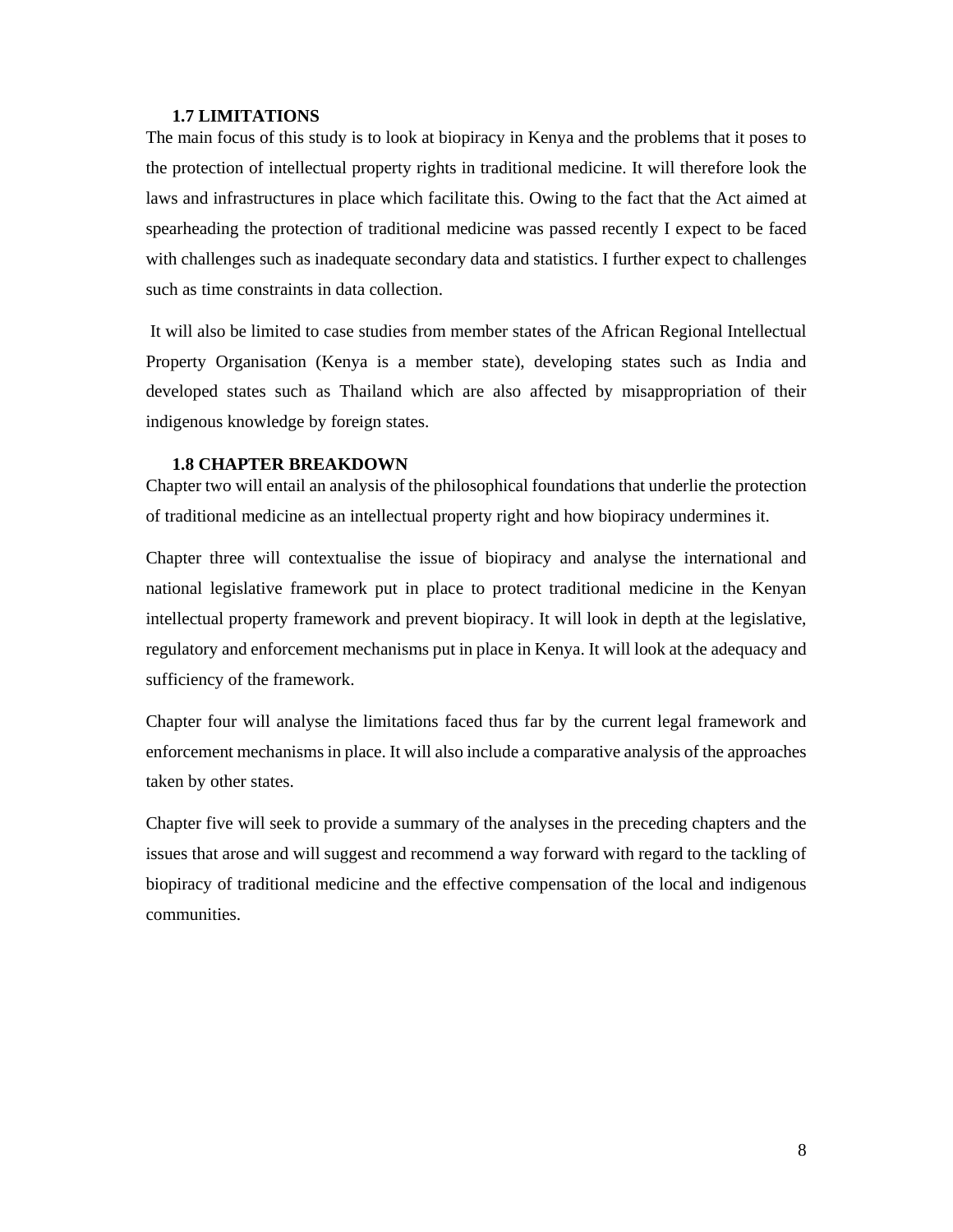# **CHAPTER TWO: THEORETICAL FRAMEWORK**

There are three forms of biopiracy; these are: bioprospecting, discovery of unknown properties in known plants and organisms and finally the exploitation of traditional medicine.<sup>18</sup> Biodiversity prospecting, commonly known as bioprospecting is defined by the CBD Secretariat as the process by which a person carries out investigative research of biodiversity in search for genetic resources or microorganisms in a bid to finally exploit those resources for a profit.<sup>19</sup> This is the least piratical form of biopiracy because at this point actual appropriation has not taken place.

The second form refers to a situation where new or unknown properties are discovered in known plants and organisms.20 Finally, the last form which is the focus of this paper, is the actual exploitation and misappropriation of the indigenous knowledge of a community by foreigners without their permission and due compensation.

Before embarking on an analysis as to whether the current safeguards in place, particularly the newly passed legislation is inadequate in preventing biopiracy and ensuring adequate compensation of the communities, it is important to look at philosophical underpinnings that justify the protection of traditional medicine as an intellectual property rights and further disrepute biopiracy as a practice.

William Fisher defines intellectual property as a *loose cluster of legal doctrines that regulate the uses of different sorts of ideas and expressions thereof*. 21 It is therefore effected through the various categories of trademark law, copyright law, patent law and trade secret law. Some of the commonly cited theoretical foundations in the field of intellectual property are utilitarian theory and natural rights theory. These two theories will be instrumental in making a case for traditional medicine in this paper.

<sup>18</sup> Garcia J, 'Fighting biopiracy: The legislative protection of traditional knowledge,' 18 *Berkeley La Raza Law Journal*, 2007, 7-8.<br><sup>19</sup>Slobodian L, Kinna R, Kambu A and Ognibene L, 'Bioprospecting in the global common: Legal issues brief',

UNEP - http://www.unep.org/delc/Portals/119/Biosprecting-Issuepaper.pdf on 10 January 2017.<br><sup>20</sup> Garcia J, 'Fighting biopiracy: The legislative protection of traditional knowledge', 8.<br><sup>21</sup> Fisher W, 'Theories of intellec

February 2016.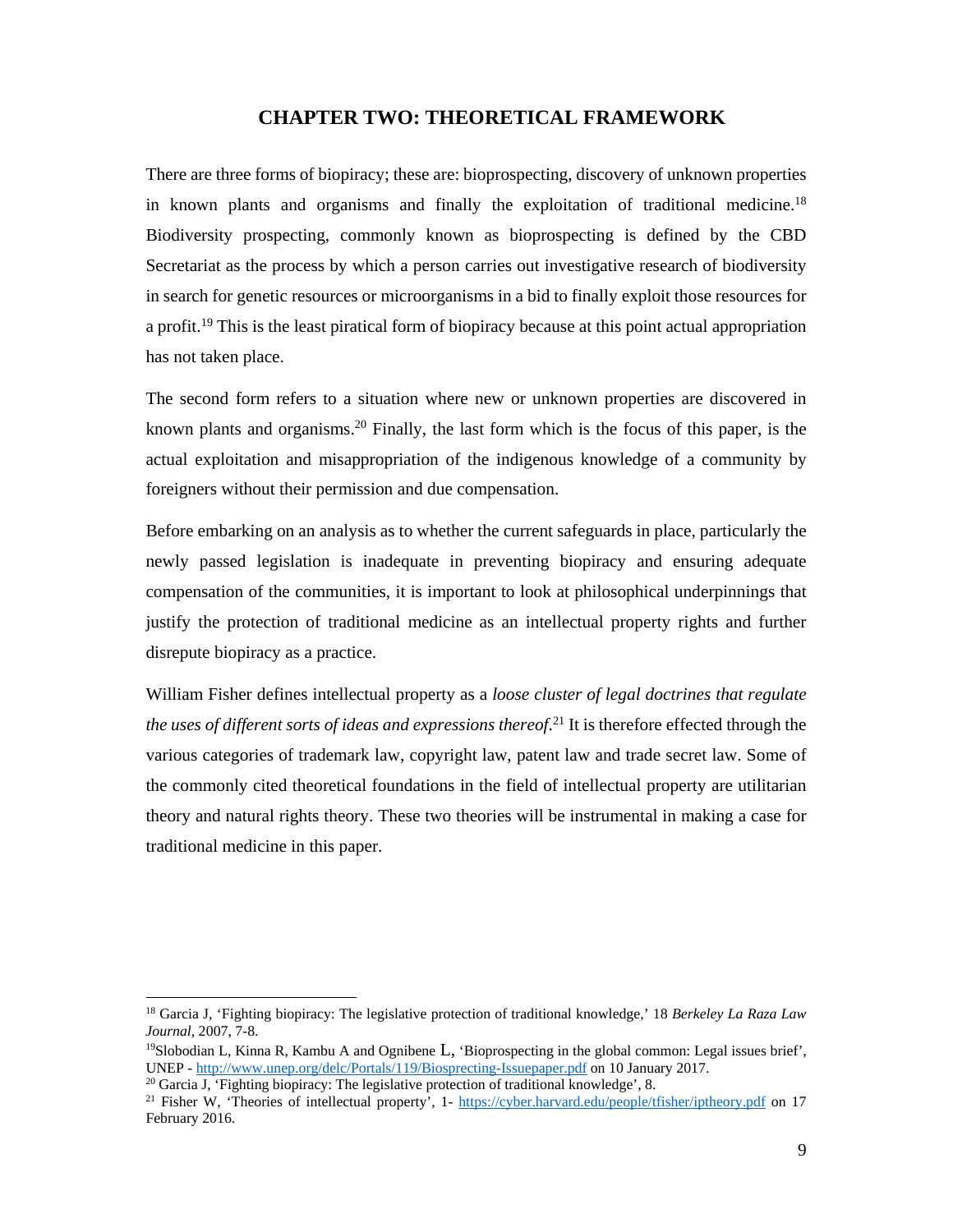#### **2.1 NATURAL RIGHTS THEORY**

#### **2.1.1 Labour Theory**

The Labour Theory is attributed to John Locke who makes a primary assertion that people own themselves.<sup>22</sup> Although men as a whole own the earth, every individual man has a property in his own person that no one else has a right to save for himself. When a person takes something from nature or the commons and exerts his labour on it therefore joining or mixing something of his own with nature, he makes such thing- the fruits of his labour, his property.23 This means that a person owns that which he has transformed from its original natural state to something personal. He alone therefore has a right to the outcome or product to the exclusion of others. God makes the things in nature for the use of man and no one has a basic or natural right to them unless they appropriate them and make them useful.

John Locke proposes that a person who labours upon resources that are held in common has a natural property right to the fruits of his or her efforts and consequently the state has a duty to respect and enforce the resulting natural right.<sup>24</sup> Biopiracy in this context endangers the intellectual property of indigenous communities and goes against the natural rights theory. Traditional or local communities have for a long time appropriated these natural resources learning the intricacies surrounding the use of particular plants or herbs for medicinal use so much that this knowledge and skills have been passed down from generation to generation and the community is identified with those practices.

Similarly, protection of traditional knowledge and the cultural expressions is justifiable on the grounds that they are indigenous and attributable to a specific group of persons who have a natural right to them to the exclusion of others unless the latter have sought permission from the holders and have given them compensation in return.

This is further echoed in the United Nations Declaration on the Rights of Indigenous Peoples (UNDRIP) in Article 31 which although not ratified by Kenya can be used as a persuasive reference:

*'Indigenous peoples have the right to maintain, control, protect and develop their cultural heritage, traditional knowledge and traditional cultural expressions, as well as the manifestations of their sciences, technologies and cultures, including human* 

 $^{22}$  Morrissey M, 'An alternative to intellectual property theories of Locke and utilitarian economics', Unpublished Master of Arts Thesis, Louisiana State University and Mechanical College, 2012, 3.<br><sup>23</sup>Locke J, 'Property' in Second Treatise of Gove

<sup>23</sup>Locke J, 'Property' in *Second Treatise of Government*, 2005, 11 http://www.earlymoderntexts.com/assets/pdfs/locke1689a.pdf on 4 January 2017. 24 Fisher W, 'Theories of Intellectual Property'.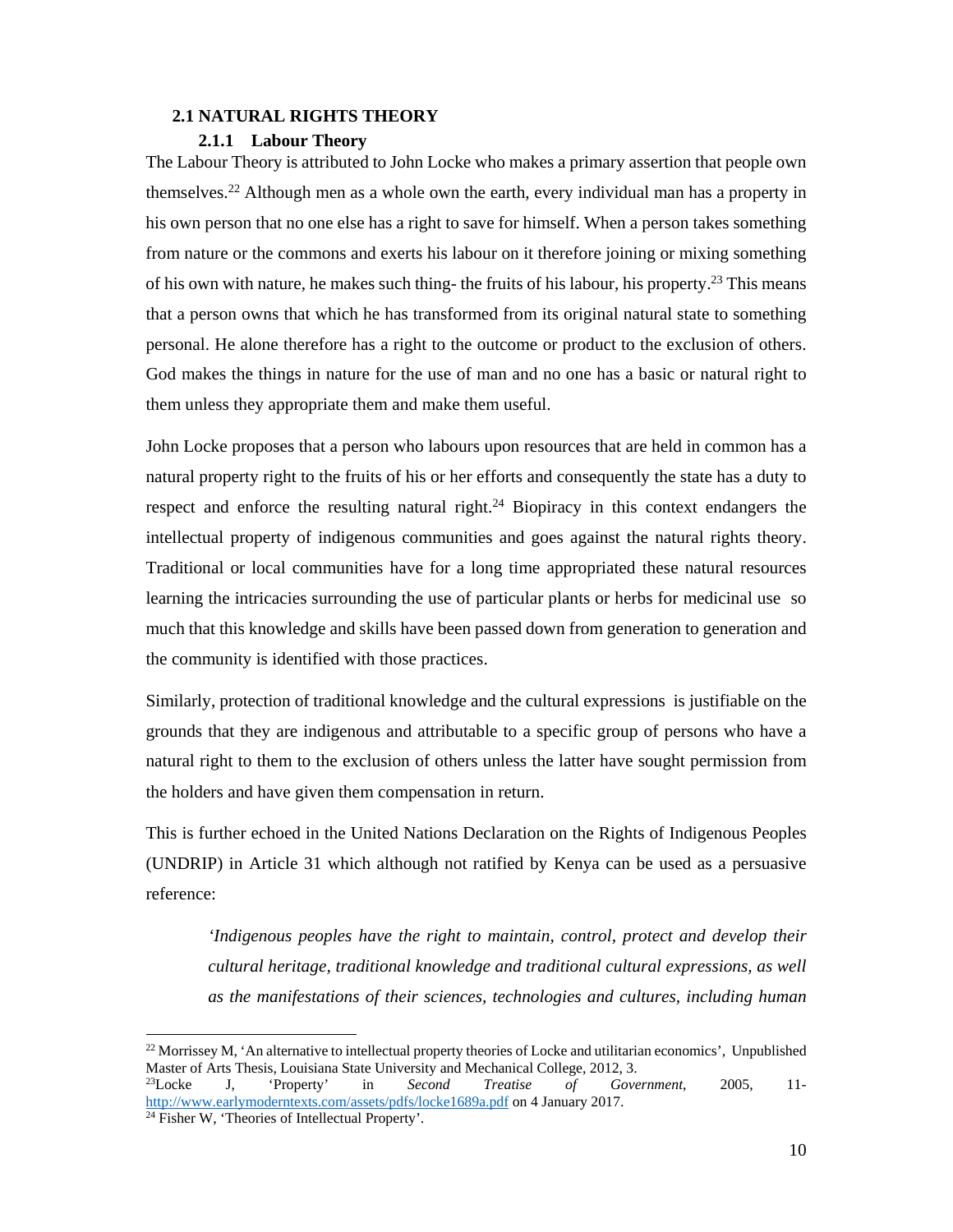*and genetic resources, seeds, medicines, knowledge of the properties of fauna and flora, oral traditions, literatures, designs, sports and traditional games and visual and performing arts. They also have the right to maintain, control, protect and develop their intellectual property over such cultural heritage, traditional knowledge, and traditional cultural expressions.'25*

The labour rights theory has been criticised as a justification for the protection of intellectual property rights because it suggests that these intellectual property rights are inherent and inalienable yet essentially these rights are subject to the legal and regulatory framework of the State which are further informed by the social, economic and political circumstances of the State.

In Kenya, property rights are not absolute and one can be deprived of their property if necessary for public interest. Most intellectual property rights granted by the government are limited and non-renewable upon expiry. For example industrial property such as patents can only be granted for 20 years from the date of filing of the application<sup>26</sup> whereas plant breeders' rights are generally granted for twenty years from the date of the grant.<sup>27</sup>

#### **2.1.2 Personhood Theory**

The Personhood Theory is attributed to writers such as Friedrich Hegel and Margaret Radin. Accordingly, a person requires some control over things in the environment in order to achieve self-fulfilment as an individual and property rights assure a person of this control.<sup>28</sup> Radin's perspective of the theory espouses the notion that people possess objects which are so closely tied to themselves that separation from them or their loss would cause the owner so much pain that cannot be relieved by the object's replacement. One of the main objectives for the protection of intellectual property particularly traditional medicine is not necessarily to prevent the sharing of it but to allow the sharing of it subject to the fair compensation of the indigenous communities identified with such knowledge.

Hegel's model is premised on the fact that creators have an inherent right to protect the integrity of their creations as much as they have the right to protect their personalities. Private property rights play the role of ensuring self-fulfilment of the individual.<sup>29</sup>

<sup>&</sup>lt;sup>25</sup> Article 31(1), *UNDRIP*, 13 September 2007, A/RES/61/295.<br><sup>26</sup> Section 60, *Industrial Property Act*, Act No. 3 of 2001.<br><sup>27</sup> Section 19 (1), *Seeds and Plant Varieties Act*, Act No.1 of 1972.<br><sup>28</sup> Radin M, 'Property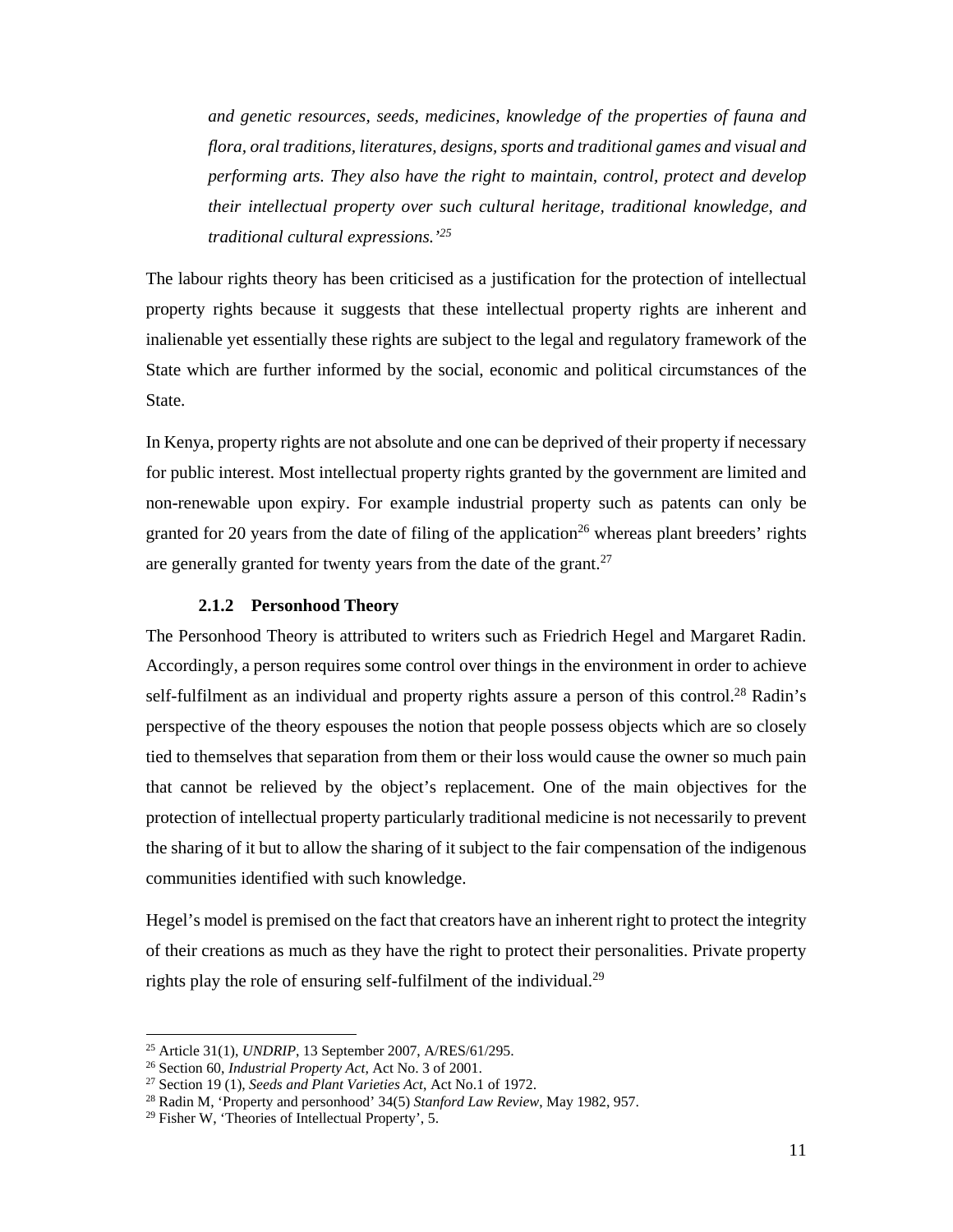More emphasis is put on the creator's dignity than the fruit itself as intellectual property rights are intended to prevent the appropriation and modification of the means through which creators have expressed their wills.<sup>30</sup> This means that intellectual property rights intermingle with the personality of the creator entitling them to the moral rights at the very least. This is especially true of copyrights where the moral rights of the owner still subsist even after the owner assigns or licenses the economic right to another person.<sup>31</sup> The law entitles a person to seek remedies where their work is used in a manner that abrogates their moral rights in that, the act is prejudicial to them and likely to distort their reputation in addition to their work. 32

Traditional medicine is symbolic to the communities that hold them as they are a source of their identification and many times are inseparable from the communities responsible for them. The medicinal use of turmeric has been widely associated with India and closer home, the use of the hoodia gordonii plant as an appetite suppressant by the San people of the Southern Africa region. The latter has been used by the San community for ages as a means of adapting to the dry environment that they live in as a result of their economic and social means of life.

Indigenous communities that are identified with them should therefore be accorded respect from the public and the requisite amount of money in exchange for sharing their knowledge as opposed to surrendering their moral rights and thereby allowing for their mutilation and misattribution as is the case with biopiracy.

In addition to this, the Universal Declaration of Human Rights (UDHR) recognises that everyone possesses the right to the protection of the moral and material interests that accrue from the scientific, literary or artistic creations.<sup>33</sup> This same provision is further echoed in the International Covenant on Economic, Social and Cultural Rights (ICESCR) which adds that such a right accrues to the author of such creations.<sup>34</sup>

The Protection of Traditional Knowledge and Cultural Expressions Act provides that owners of these intellectual property rights shall also possess or own the moral rights in them<sup>35</sup>. They are therefore entitled to the attribution of ownership in their traditional knowledge and cultural expressions<sup>36</sup> and this knowledge and cultural expressions should not be treated in such a

<sup>&</sup>lt;sup>30</sup> Fisher W, 'Theories of Intellectual Property' 5.<br><sup>31</sup> Section 32 (1), *Copyright Act*, Act No 12 of 2001.

<sup>&</sup>lt;sup>32</sup> Section 32 (3), *Copyright Act*, Act No. 12 of 2001.<br><sup>33</sup> Article 27(2), *UDHR*, 10 December 1948, UNGA A/Res/ 217(III)<br><sup>34</sup> Article 15(1), *ICESCR*, 16 December 1966, UNTS 993.<br><sup>35</sup> Section 21(1), *Protection of Tra*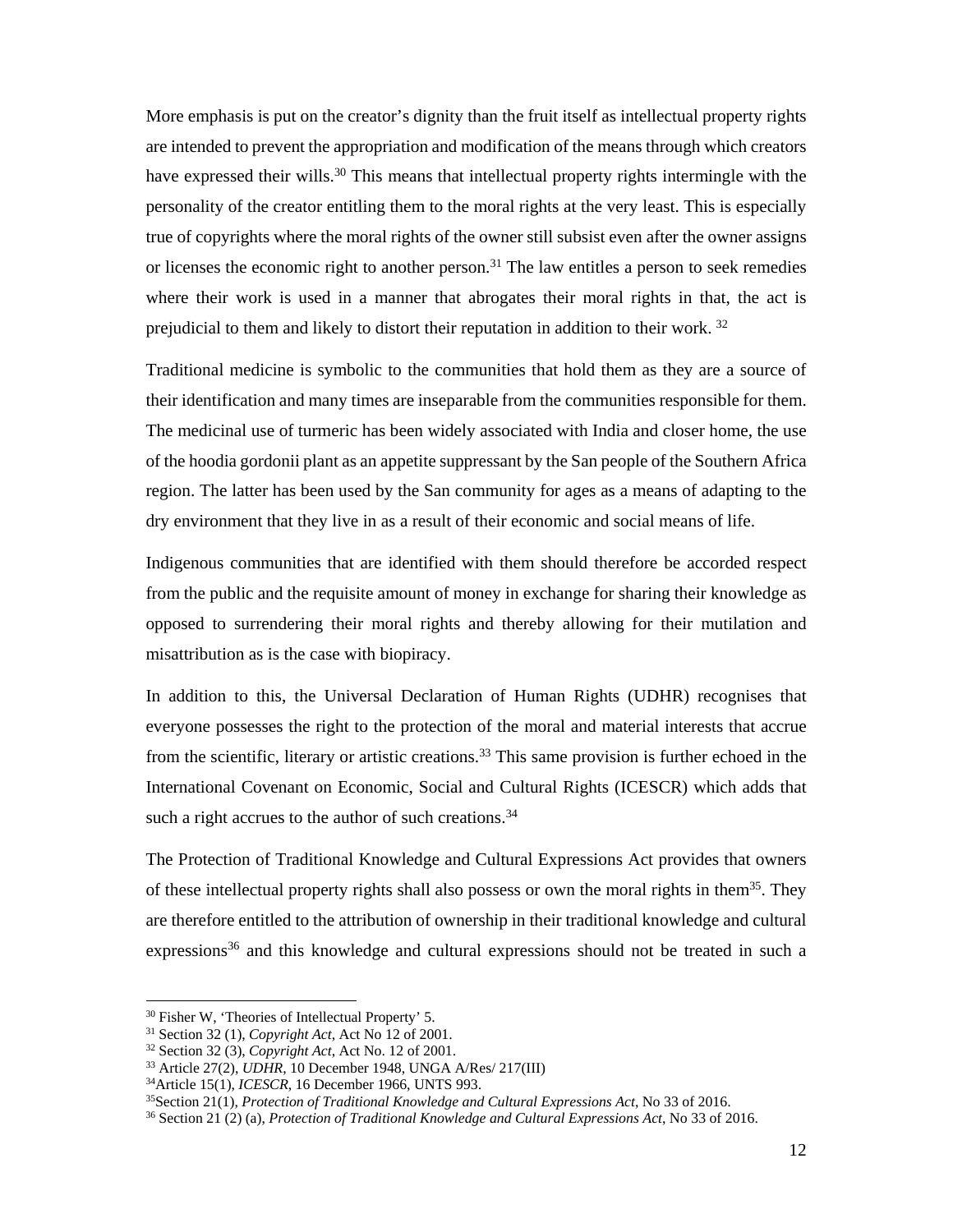manner that diminishes its value or that dishonours the reputation of the community.<sup>37</sup> A community is further entitled to protection against to false claims of authenticity or origin of traditional knowledge and cultural expressions.38

One avid proposer of the personhood theory from Hegel's perspective is of the thought that the government should be more willing to accord legal protection to what he refers to as "highly expressive intellectual activities" such as authoring books than otherwise "less expressive activities" such as genetic research.39

#### **2.2 UTILITARIANISM**

According to the utilitarian theory, the achievement of the maximum social net welfare should dictate the allocation of property rights.<sup>40</sup> In other words, intellectual property rights should be fashioned in a manner that allows the achievement of the best consequences possible in order to promote happiness or pleasure and avoid pain.41 Traditional medicine is still heavily relied on by many as a primary source of healthcare especially because of its effectiveness;<sup>42</sup> availability; it is cheaper than the pharmaceutical drugs and does not have significant side effects. Furthermore, traditional medicine is commonly used in pharmaceutical products as their major active ingredient hence the current issue of biopiracy.

Utilitarian theorists advocated for the creation and protection of intellectual property rights in order encourage innovation and promote new technologies necessary for development.<sup>43</sup> The granting of these intellectual property rights was however contingent on the imposition of limits such as the duration of exclusive ownership in order to avoid the creation of monopolies.

Based on this theory, sufficient and adequate intellectual property right protection should be accorded to traditional medicine in order to prevent further instances of biopiracy in Kenya. Traditional knowledge as a whole is of great utility not only to the indigenous community it originates from but also the state of Kenya in its entirety. The society relies on the production of this traditional medicine for the improvement of its welfare. The utilitarian theory conceptualises the imposition of limits on intellectual property rights in order to prevent

-

<sup>42</sup> 'Herbal remedies do work' BBC News http://news.bbc.co.uk/2/hi/health/3698348.stm on 5 January 2017.<br><sup>43</sup> Menell P, 'Intellectual property: General theories' 1999, 129- http://levine.sscnet.ucla.edu/archive/ittheory.p

<sup>&</sup>lt;sup>37</sup> Section 21 (2) (c), *Protection of Traditional Knowledge and Cultural Expressions Act*, No 33 of 2016.<br><sup>38</sup> Section 21 (2) (d), *Protection of Traditional Knowledge and Cultural Expressions Act*, No 33 of 2016.

<sup>&</sup>lt;sup>39</sup> Hughes J, 'Philosophy of intellectual property' 77 *Georgetown Law Journal* 287, 1988-<br>https://cyber.harvard.edu/IPCoop/88hugh2.html#n167 on 5 January 2017.<br><sup>40</sup> Fisher W, 'Theories of intellectual property' 2.<br><sup>41</sup>

on 4 January 2016.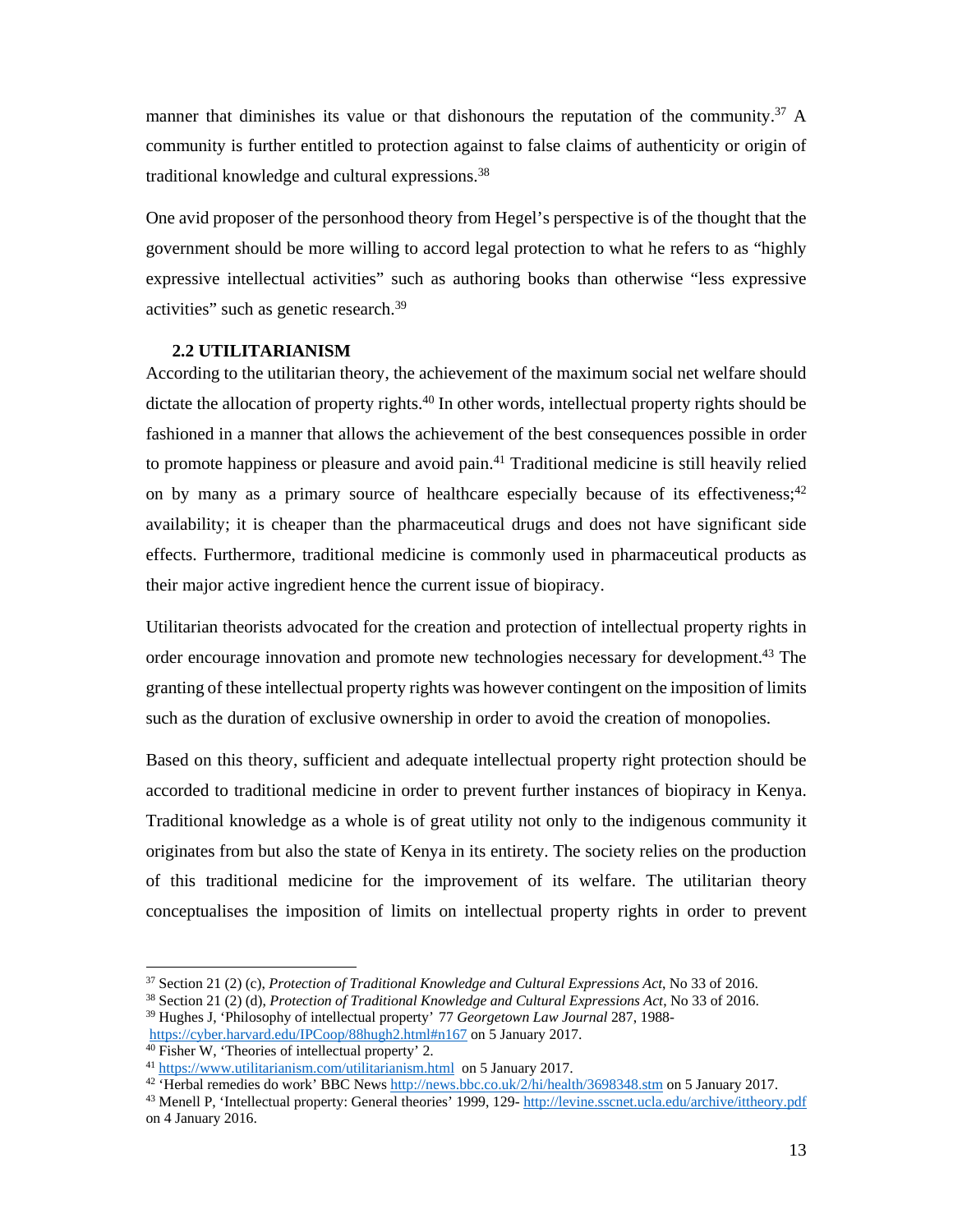economically inefficient outcomes such as the inability of the creator to recoup the costs of expression following issues such as biopiracy.

The Protection of Traditional Knowledge and Cultural Expressions Act 2016, incorporates the utilitarian theory. For example, the Act limits the duration of protection of traditional knowledge<sup>44</sup> and cultural expressions<sup>45</sup> against misappropriation and unlawful exploitation to the time during which it fulfils certain criteria. In the case of traditional knowledge, it is intergenerational in nature; it is characteristic to a particular community and plays a major role in identifying the community culturally.<sup>46</sup> This clearly follows the objective of the utilitarian theory- seeking to avoid inefficient outcomes such as misappropriation.

<sup>&</sup>lt;sup>44</sup> Section 13, *Protection of Traditional Knowledge and Cultural Expressions Act*, No 33 of 2016.<br><sup>45</sup> Section 17, *Protection of Traditional Knowledge and Cultural Expressions Act*, No 33 of 2016.<br><sup>46</sup> Section 6, *Prot*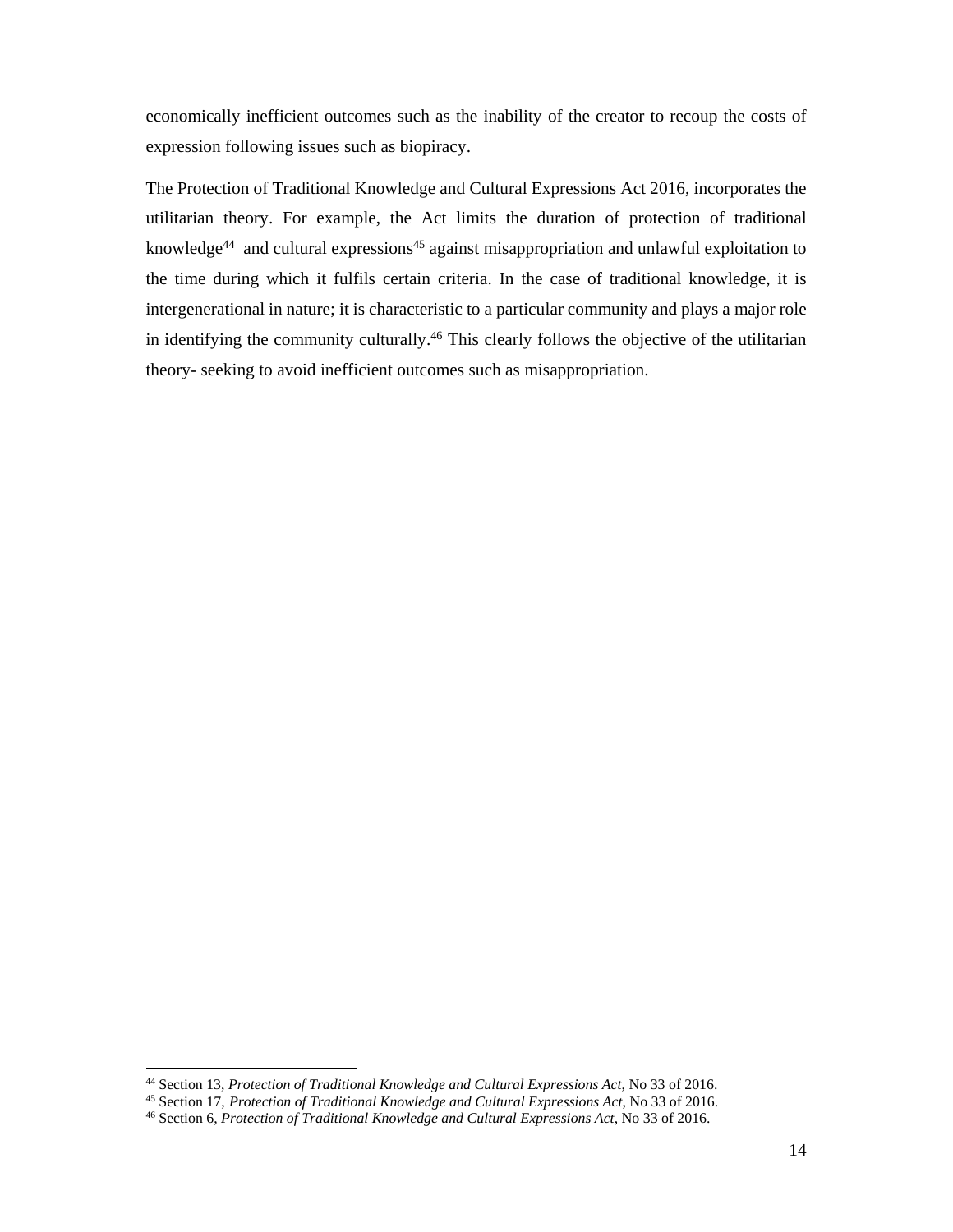# **CHAPTER THREE: LEGISLATIVE, REGULATORY AND INSTITUTIONAL FRAMEWORK FOR THE PROTECTION OF TRADITIONAL MEDICINE**

The legal and institutional framework has undergone a number of changes since the recognition of biopiracy as an issue that is endemic to the abrogation of cultural and economic rights of indigenous and local communities of Kenya. The first section of this Chapter will give a broad analysis of the legislative and institutional framework in Kenya with regards to traditional medicine and prevention of biopiracy. The second part will look at the legislative and institutional framework at a regional level (Africa) whereas the third will look at the legislative and institutional mechanisms in place internationally.

# **3.1 DEVELOPMENT OF THE LEGISLATIVE AND INSTITUTIONAL FRAMEWORK IN KENYA**

# **3.1.1 History of Protection of Traditional Medicine in Kenya**

While looking at the development of the legislative framework, it is important to take into consideration the legislative history which serves as a foundation for understanding why the protection of traditional medicine is necessary and why biopiracy not only affects the economic rights of the indigenous and local communities but also erodes their cultural heritage. Kenya is made up of over 40 ethnic groups with different languages, cultural beliefs and heritage. Each of these groups is governed by a customary law system that has been in place since time immemorial with rules that are uncodified.

As briefly mentioned in Chapter one, traditional medicine and the use of medicinal plants was greatly demeaned and perceived as primitive from the onset of the colonial era by colonial authorities. The colonial authorities sought to undermine this through criminalising it and attempting to impose their imperialistic beliefs on communities.<sup>47</sup> The enactment of the Witchcraft Act in 1962 criminalised the use of traditional medicine thus discouraging the traditional practitioners themselves. This Act is still in force to date. The practice of traditional medicine began to resurface again during the late 1970s when it became apparent that it supplements modern health or medical arrangements in a positive way.<sup>48</sup>

<sup>-</sup>47 Ongugo P, Mutta D, Pakia M and Munyi P, 'Protecting traditional health knowledge in Kenya: The role of customary laws and practices' International Institute for Economic Development, 2012, 9 - http://pubs.iied.org/pdfs/G03443.pdf on 4 January 2016.

 $48$  Ongugo P et al, 'Protecting traditional health knowledge in Kenya: The role of customary laws and practices' 9.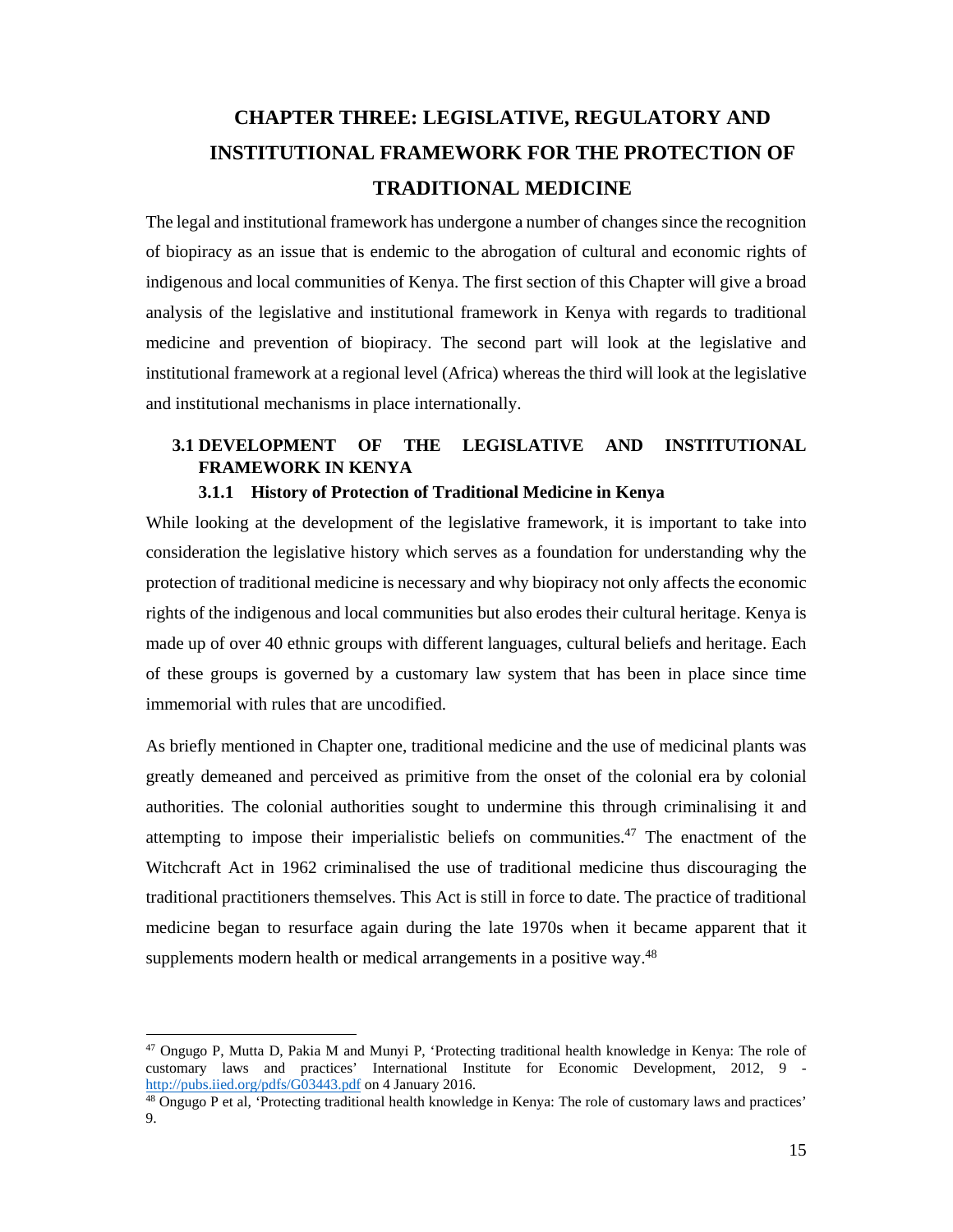Kenya's Development Plan 1989-1993 recognised traditional medicine and made a commitment to enhancing the welfare of the practitioners.<sup>49</sup> The patent law of Kenya was amended in 1999 so as to include the protection of traditional medicines.<sup>50</sup> Thereafter there was the development of the Traditional Medicine and Medicinal Plants Bill and the National Policy on Traditional Knowledge, Genetic Resources and Traditional Cultural Expressions.

# **3.1.2 The National Policy on Traditional Knowledge, Genetic Resources and Traditional Cultural Expressions, 2009**

The Policy was put in place as a precursor to the enactment of a statute that addresses the protection of intellectual property rights that arise from the three categories. It recognises the manner in which traditional medicine was suppressed through the Witchcraft Act and as a result custodians are not properly rewarded for their practices and innovations from traditional knowledge.<sup>51</sup> It provided a foundational legal framework upon which traditional medicine can be recognised and protected. One of its aims was to review and harmonise existing legislation on traditional medicine.52

## **3.1.3 The Constitution of Kenya 2010**

To begin with, the Independence Constitution of Kenya 1963 as well as the successive Constitution of 1969 did not lucidly provide for the entitlement of indigenous and local communities to protection and conservation of their indigenous knowledge. It did not envision such a situation especially in the realm of intellectual property.

The current Kenyan Constitution is rather commendable in many aspects specifically within the context of protection of the intellectual property rights of indigenous and local communities in Kenya. In fact, the Constitution recognises the link present between culture and the social, economic and development of a State. Accordingly, it upholds Culture as a pillar of our nation and society in its entirety.<sup>53</sup> Kenya prides itself in rich heritage owing to the fact that it comprises of people from many and distinct ethnic backgrounds each with different traditional beliefs and practices that distinguishes them from each other. These cultural practices have

<sup>&</sup>lt;sup>49</sup> *Development plan, 1989–1993*, Government of Kenya, 1989.<br><sup>50</sup> 'Legal status of traditional medicine and complementary/ alternative medicine: A worldwide review', WHO, 2001, 19 - http://apps.who.int/medicinedocs/en/d/Jh2943e/4.html on 10 January 2017. 51 Para. 1.1.6, *National Policy on Traditional Knowledge, Genetic Resources and Traditional Cultural* 

*Expressions*, Government of Kenya, July 2009.<br><sup>52</sup> *National Policy on Traditional Knowledge, Genetic Resources and Traditional Cultural Expressions*,

Government of Kenya, July 2009.

<sup>53</sup> Article 11(2), *Constitution of Kenya* (2010).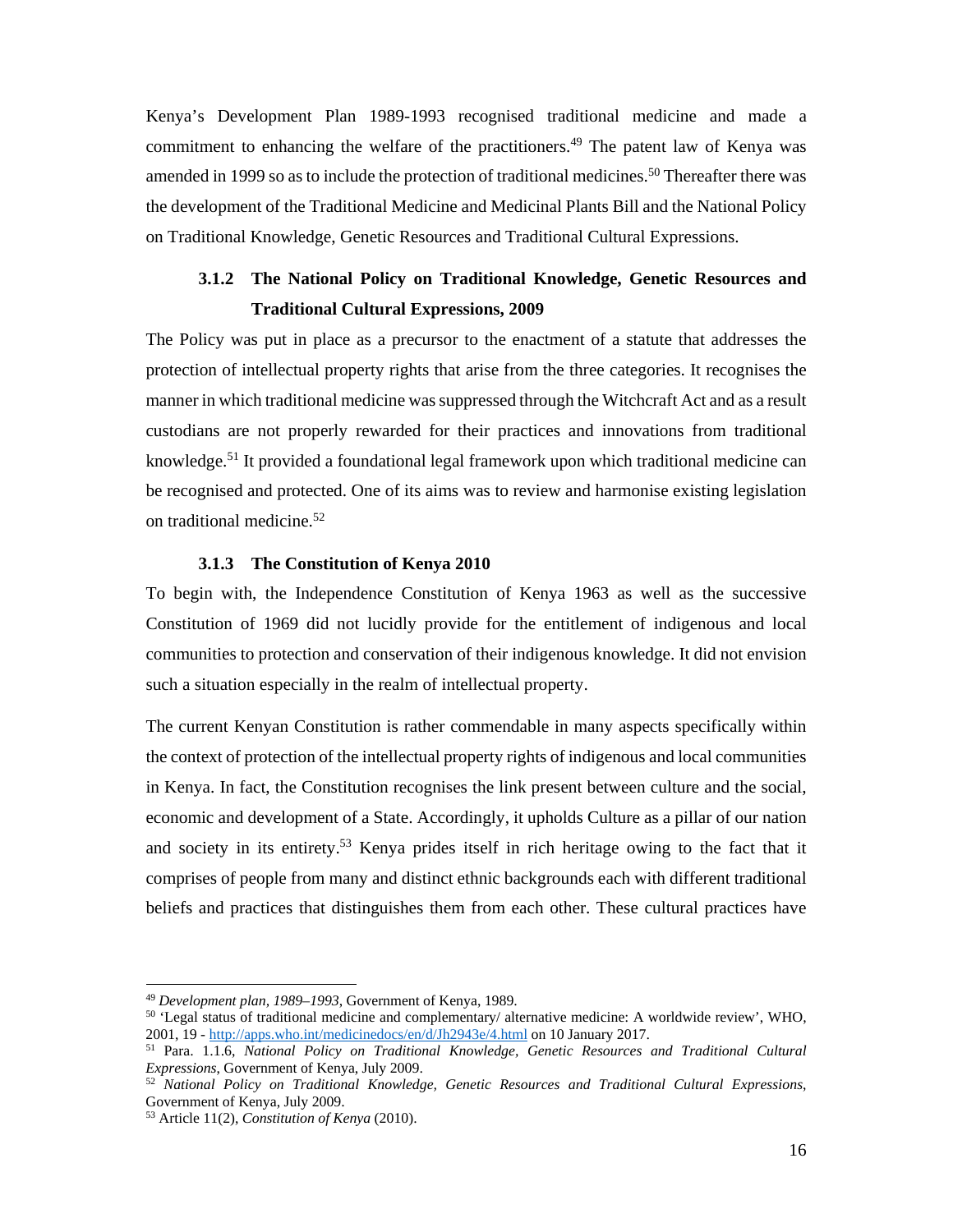contributed to the economic development of the State by being a means of sustenance to those communities and should therefore not be undermined and disregarded.

The Constitution obliges the State to recognise the contribution made by indigenous technologies<sup>54</sup> and promote the intellectual property rights of the people of Kenya.<sup>55</sup> It tasks Parliament with the mandate of ensuring that communities receive compensation in exchange for the use of their cultures.<sup>56</sup>

The Constitution entitles persons whether individually or in communion with others to acquire and own property of any description, anywhere in Kenya.<sup>57</sup> It disapproves the enactment of law that allows the arbitral deprivation of anyone of property<sup>58</sup> and the restriction of this right on a discriminatory basis.<sup>59</sup> In addition to this, it puts emphasis on the role of the State as a safe keeper of the intellectual property rights of the people of Kenya.<sup>60</sup>

Finally, the State has a responsibility to safeguard and improve the intellectual property and indigenous knowledge arising from the biodiversity and the genetic resources of local  $commu nities.<sup>61</sup>$ 

Traditional medicine is commonly but not necessarily limited to ownership by the community. It may also be attributed to an individual member of the community or several persons. It comprises of a physical dimension of property which is the actual plant or organism – biodiversity, used for medicinal purpose owned property but at the same time it is 'spiritual' because certain communities believe that a particular remedy was revealed to them by the spirits.<sup>62</sup> The second characteristic is rather unique to indigenous and cultural knowledge. Traditional medicine therefore qualifies as a form of indigenous property and the law should protect the owners from the arbitrary deprivation of it. The protection of traditional medicine is currently warranted under intellectual property law and communities are entitled to royalties from the commercial exploitation of this property.

 $54$  Article 11(2) (b), Constitution of Kenya (2010).

<sup>&</sup>lt;sup>55</sup> Article 11(2) (c), *Constitution of Kenya* (2010).<br><sup>56</sup> Article 11(3) (a), *Constitution of Kenya* (2010).<br><sup>57</sup> Article 40(1), *Constitution of Kenya* (2010).<br><sup>59</sup> Article 40(2) (a), *Constitution of Kenya* (2010).<br><sup></sup> rights in Kenya, Konrad Adenauer Stiftung, 2009, 269- http://www.kas.de/wf/doc/kas\_18323-1522-2- 30.pdf?110214131039 on 10 January 2017.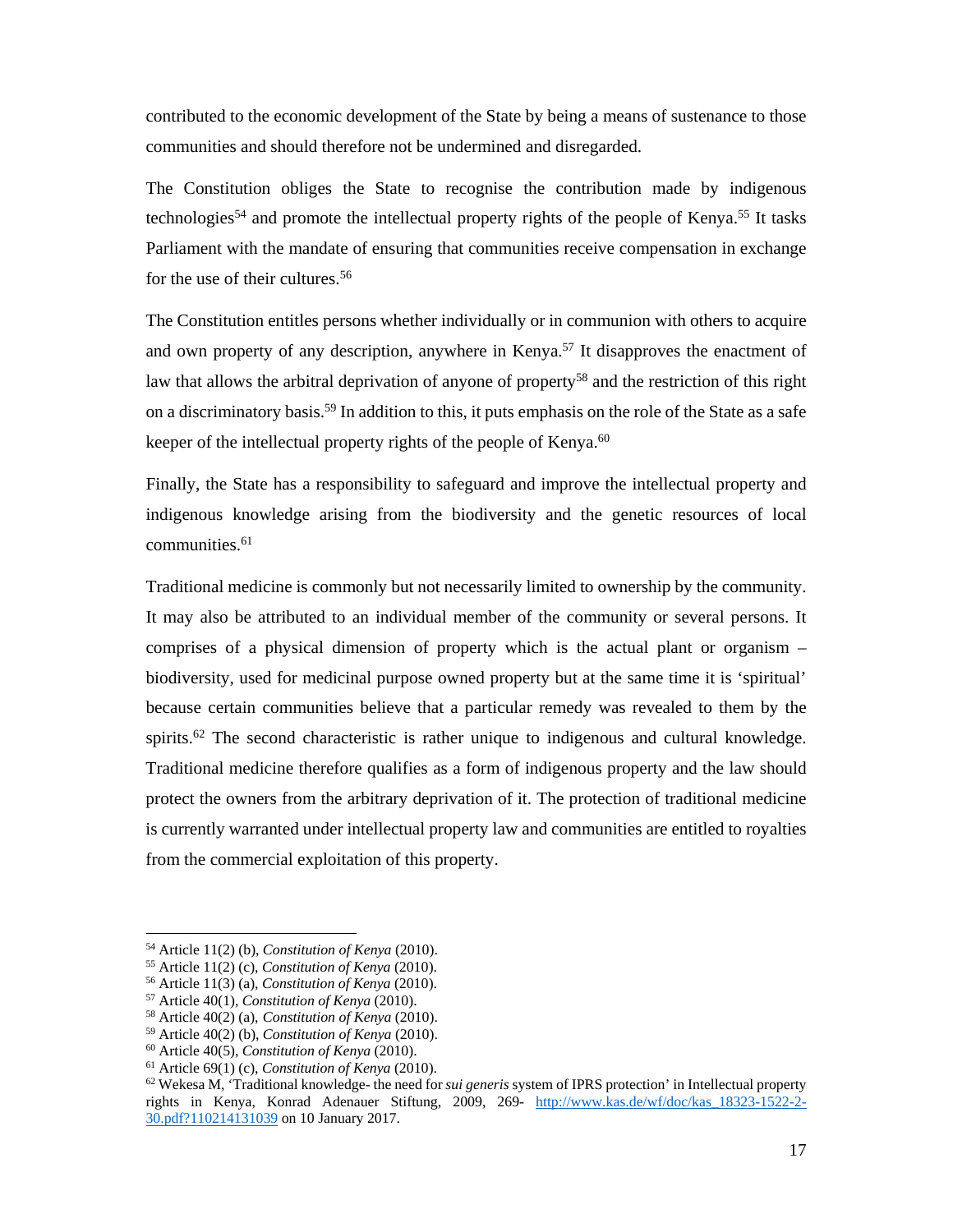# **3.1.4 The Protection of Traditional Knowledge and Cultural Expressions Act, 2016**

Since the enactment of the 2016 Statute, Kenya has been regarded as one of the pioneering developing states in taking steps towards the effective protection of traditional knowledge and cultural expressions against biopiracy through the implementation of a *sui generis* regime. For a long time there have been discussions both nationally and internationally on the efficacy and the necessity of states implementing a completely new framework separate and somewhat different from the conventional 'western' regime for the purpose of protecting TK and TCEs. The inadequacy or otherwise of our current statute will be investigated in the next chapter of this paper.

One of the most salient features of this Act is the provision for the establishment of a Traditional Knowledge Digital Repository for the purpose of documenting information that has been collected by the county governments. <sup>63</sup> The county governments are expected to maintain registers of TK and TCEs that are collected and registered and these should ideally supplement the Repository.64

Another outstanding feature of the new statute is that it provides for somewhat perpetual protection of indigenous knowledge<sup>65</sup> and cultural expressions subject to the retention of its characteristics. For instance, traditional knowledge will be protected provided it is intergenerational within a community; individually or collectively generated; characteristic to a specific community and it is intrinsic to the preservation of the culture of a community which is recognised as the holder or the custodian of it.<sup>66</sup>

This is a significant expansion of the intellectual property rights framework seeing that the current intellectual property rights are granted by the State subject to a limitation in the term or duration of ownership. This 'perpetuity' may raise questions of whether this is anticompetitive or a creation of monopolies over traditional medicine which may be harmful to the economic development of the State. This can be rebutted by understanding that the origin and association of traditional medicine to a particular community gives it the attractive quality that qualifies it for protection. If anything, this quality significantly contributes to its cultural value.

<sup>&</sup>lt;sup>63</sup> Section 8(3), *Protection of Traditional Knowledge and Cultural Expressions Act*, No. 33 of 2016.<br><sup>64</sup> Section 8(1), *Protection of Traditional Knowledge and Cultural Expressions Act*, No. 33 of 2016.<br><sup>65</sup> Section 13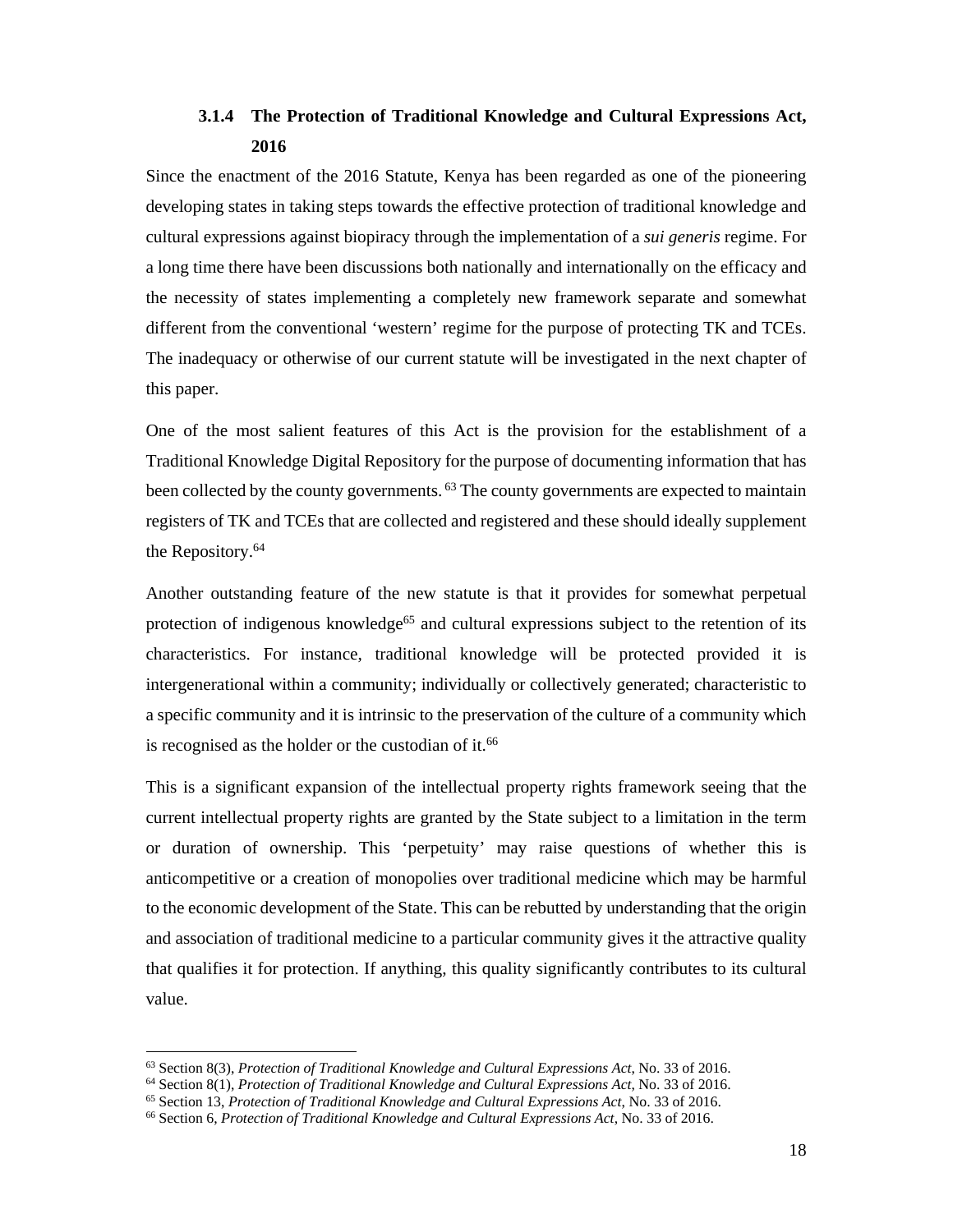The statute upholds the moral rights of owners of traditional medicine - owners are entitled to recognition for it, protection from false claims of origin by other parties and this traditional medicine should not be treated in a manner that prejudices the integrity of the custodian community.<sup>67</sup> Moral rights exist in perpetuity and communities cannot waive them.<sup>68</sup>

The Act is tailored to reflect the devolved nature of the government of Kenya. It allocates roles and responsibilities to both the county and national governments. The county government (through the county executive member in charge of matters pertaining to culture) is tasked with the collection and compilation of information relating to TK and TCEs for purpose of documentation and storage in the Repository.<sup>69</sup> On the other hand, the national government acting through the Kenya Copyright Board (KECOBO) has a duty to establish and maintain the Repository.70

Finally, the statute underscores the requirement for prior informed consent of the owners of the traditional knowledge and the community as a whole before registration of the indigenous knowledge by the county government<sup>71</sup> and before a person exploits it.<sup>72</sup> Prior informed consent as defined in the Act refers to *the giving of, by the prospective user, complete and accurate information, and based on that information, the prior acceptance, by the owners, to the use of their traditional knowledge or cultural expressions*. At the root of the protests against biopiracy of traditional medicine was the issue of exploitation of natural resources without permission from the custodian community or the owners. The statute expressly requires that this be obtained and it further gives the owners the right to institute legal proceedings against such persons.<sup>73</sup>

It makes provision for the entering into equitable benefit sharing agreements and authorised user agreements between the owners of traditional medicine and parties purporting to use such knowledge or practice for commercial benefit. A person seeking to commercially exploit them must consult with them and the owners can accept or refuse to authorise the use or exploitation.<sup>74</sup> It extends the scope of equitable remuneration to include non-monetary benefits

<sup>&</sup>lt;sup>67</sup> Section 21(2), *Protection of Traditional Knowledge and Cultural Expressions Act*, No. 33 of 2016.<br><sup>68</sup> Section 21(4), *Protection of Traditional Knowledge and Cultural Expressions Act*, No. 33 of 2016<br><sup>69</sup> Section 4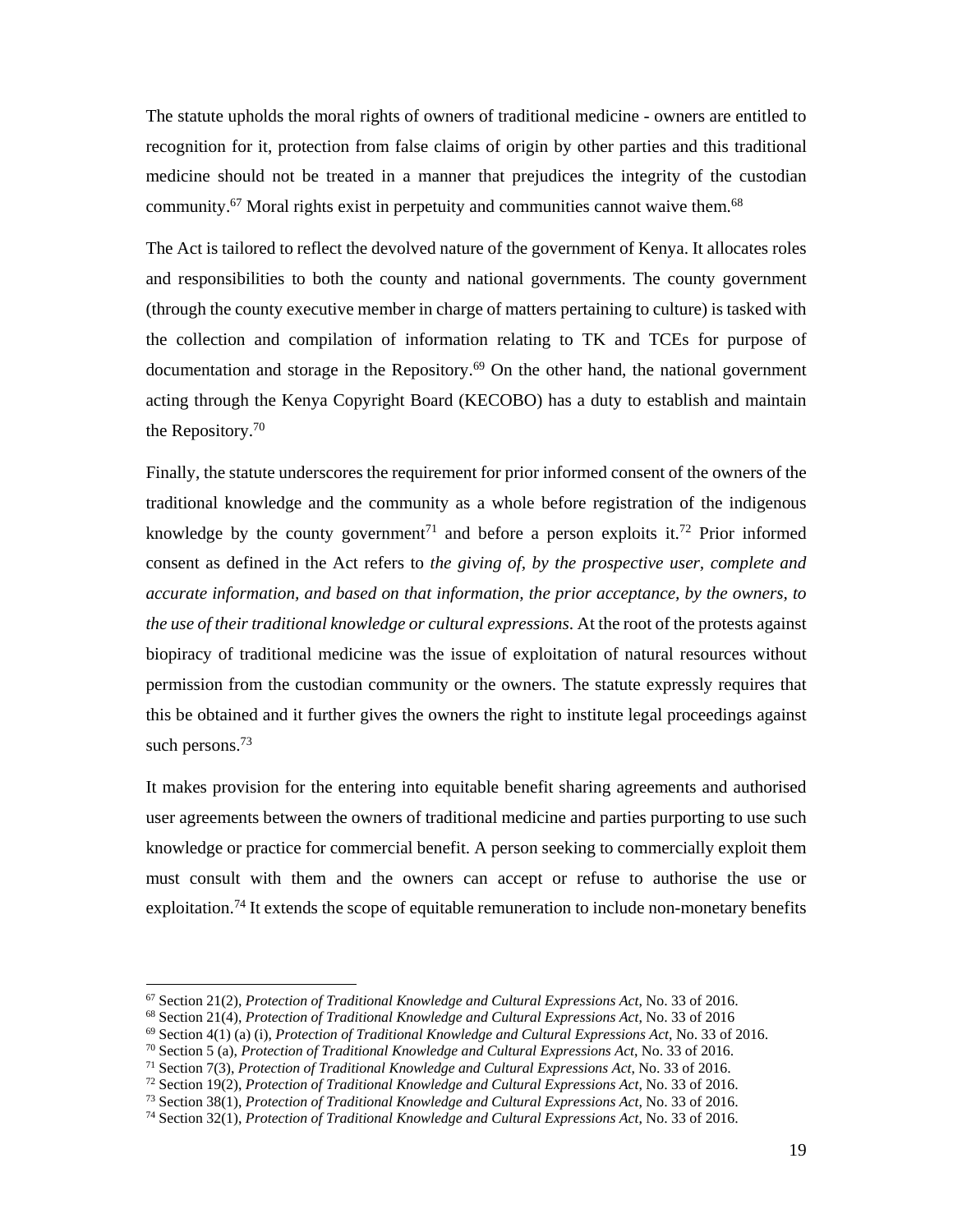while paying regard to the needs of the community<sup>75</sup> for example, building of a school for a community or contribution to their socio economic development while at the same time maintaining their cultural heritage.

The government also has a role with regard to exploitation. For instance, if the government feels that certain resources are not being sufficiently used by the owner, it may subject to the prior informed consent of the owners grant a compulsory license to a third party to allow exploitation.<sup>76</sup> The Cabinet Secretary is also tasked with registering authorised user agreements which are otherwise null and void.<sup>77</sup>

# **3.2 GLOBAL AND REGIONAL LEGISLATIVE AND INSITUTIONAL FRAMEWORK FOR THE PROTECTION OF TRADITIONAL MEDICINE 3.2.1 The Convention on Biological Diversity (CBD) and the Nagoya Protocol**

The coming into force of the CBD on 29 December 1993 was heavily fuelled by the fact that states recognised the importance of natural biological resources to the social and economic development of present and future generations and the necessity for fair and equitable sharing of benefits arising from their use.<sup>78</sup> The Convention was the first stride taken globally towards the protection of traditional knowledge of the indigenous communities of its Parties. The provisions particularly relevant to the issue of biopiracy are Article 3 and Article 8(j).

It is guided by the fact that its member states recognise that numerous indigenous and local communities have a close reliance on biological resources which are a source of their traditional lifestyles and the desire to equitably share the benefits arising from the use of traditional knowledge.79

Article 3 of the Convention recognises that states, by virtue of their sovereignty, reserve the right to determine in accordance with their environmental policies, the exploitation of the natural resources within their territories while ensuring that the activities do not cause damage to the environment of other States or territories outside their national jurisdiction.<sup>80</sup>

Article 8(j) outlines that each Contracting Party shall to the extent possible and appropriate:

<sup>&</sup>lt;sup>75</sup> Section 24(2), *Protection of Traditional Knowledge and Cultural Expressions Act*, No. 33 of 2016.<br><sup>76</sup> Section 12(1), *Protection of Traditional Knowledge and Cultural Expressions Act*, No. 33 of 2016.<br><sup>77</sup> Section

<sup>78 &#</sup>x27;History of the Convention', CBD, - https://www.cbd.int/history/ on 12 January 2016. 79 Preamble, *Convention of Biological Diversity*. 80 Article 3, *Convention of Biological Diversity*.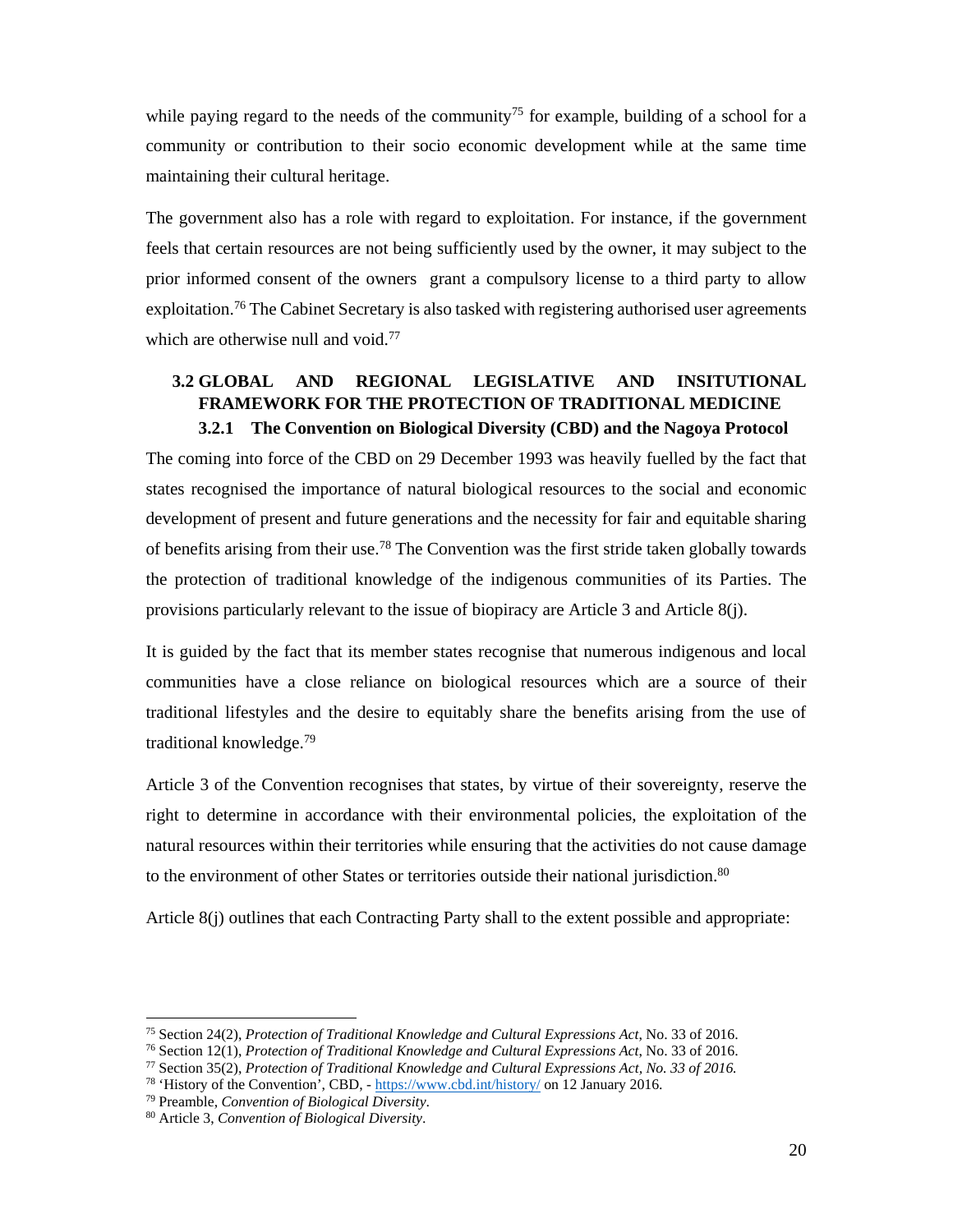*"Subject to its national legislation, respect, preserve and maintain knowledge, innovations and practices of indigenous and local communities embodying traditional lifestyles relevant for the conservation and sustainable use of biological diversity and promote their wider application with the approval and involvement of the holders of such knowledge, innovations and practices and encourage the equitable sharing of the benefits arising from the utilization of such knowledge, innovations and practices."81*

The Nagoya Protocol on Access to Genetic Resources and the Fair and Equitable Sharing of Benefits (Nagoya Protocol) adopted on 29 October 2010 is aimed at fostering, the fair and equitable sharing of benefits arising from the exploitation of genetic resources through transparent means.<sup>82</sup> It aims to implement Article  $8(i)$  of the CBD. It is however yet to enter into force.

# **3.2.2 The Agreement on Trade Related Aspects of Intellectual Property Rights (TRIPS)**

The TRIPS Agreement does not recognise traditional knowledge as a form of intellectual property. This is evident in Article 1 which limits intellectual property under the Agreement to copyright and related rights, trademarks, geographical indications, industrial designs, patents, lay-out designs and trade secrets.<sup>83</sup>

# **3.2.3 Swakopmund Protocol on the Protection of Traditional Knowledge and Expressions of Folklore within the Framework of the African Regional Intellectual Property Organization (ARIPO)**

The Swakopmund Protocol is an initiative of member states of the ARIPO adopted on 9 August 2010. The Kenyan legislation heavily borrows from this Protocol particularly the provisions on duration and criteria for protection. The purpose of Swakopmund Protocol is primarily the protection of the rights of holders of traditional knowledge from infringement and the prevention of misappropriation of traditional knowledge and expressions of folklore.<sup>84</sup> It requires the setting up of a National Competent Authority responsible for implementing it.85 Kenya is yet to do this but presumably KECOBO has played a huge role ensuring the implementation of the Protocol.

<sup>&</sup>lt;sup>81</sup> Article 8(j), *Convention of Biological Diversity*.<br><sup>82</sup> Article 1, Nagoya Protocol on Access to Genetic Resources and the Fair and Equitable Sharing of Benefits Arising from their Utilisation to the Convention on Biological Diversity, 29 October 2010.<br><sup>83</sup> Article 1(2), *TRIPS Agreement*.<br><sup>84</sup> Section 1, *Swakopmund Protocol*, 9 August 2010.<br><sup>85</sup> Section 3, *Swakopmund Protocol*.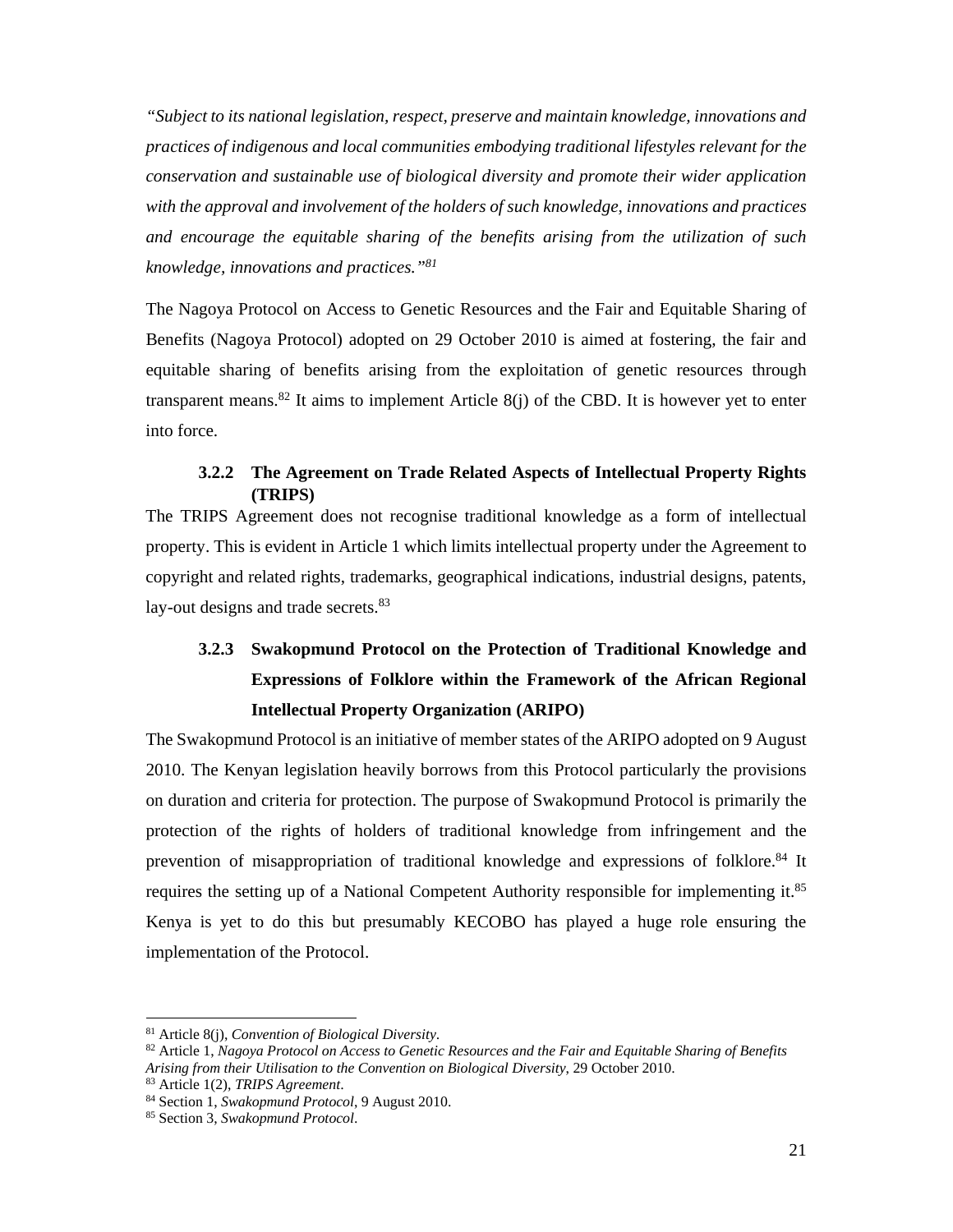With regard to assignment and licensing of traditional knowledge, the Protocol specifically states that knowledge belonging to a traditional or local community may not be assigned.<sup>86</sup> Another provision of the Protocol is that ARIPO is allowed to settle any concurrent claims that may arise from communities of different states and it can be guided by the customary law, local information sources and alternative dispute resolution mechanisms or any other practical mechanisms.87

The provision does not state all the circumstances under which the claims may be brought. For instance, what then happens if one of the communities is not a member state of ARIPO? Does it still have the authority to entertain such claims? Does the jurisdiction of ARIPO take precedence over that of the member states with regard to such matters? Under what circumstances can it be ousted? The Protocol fails to provide guidelines for such circumstances. This may bring about a problem especially because the Kenyan statute provides for dispute resolution mechanisms as well.

<sup>86</sup> Section 8(1), *Swakopmund Protocol*. 87 Section 24(3), *Swakopmund Protocol*.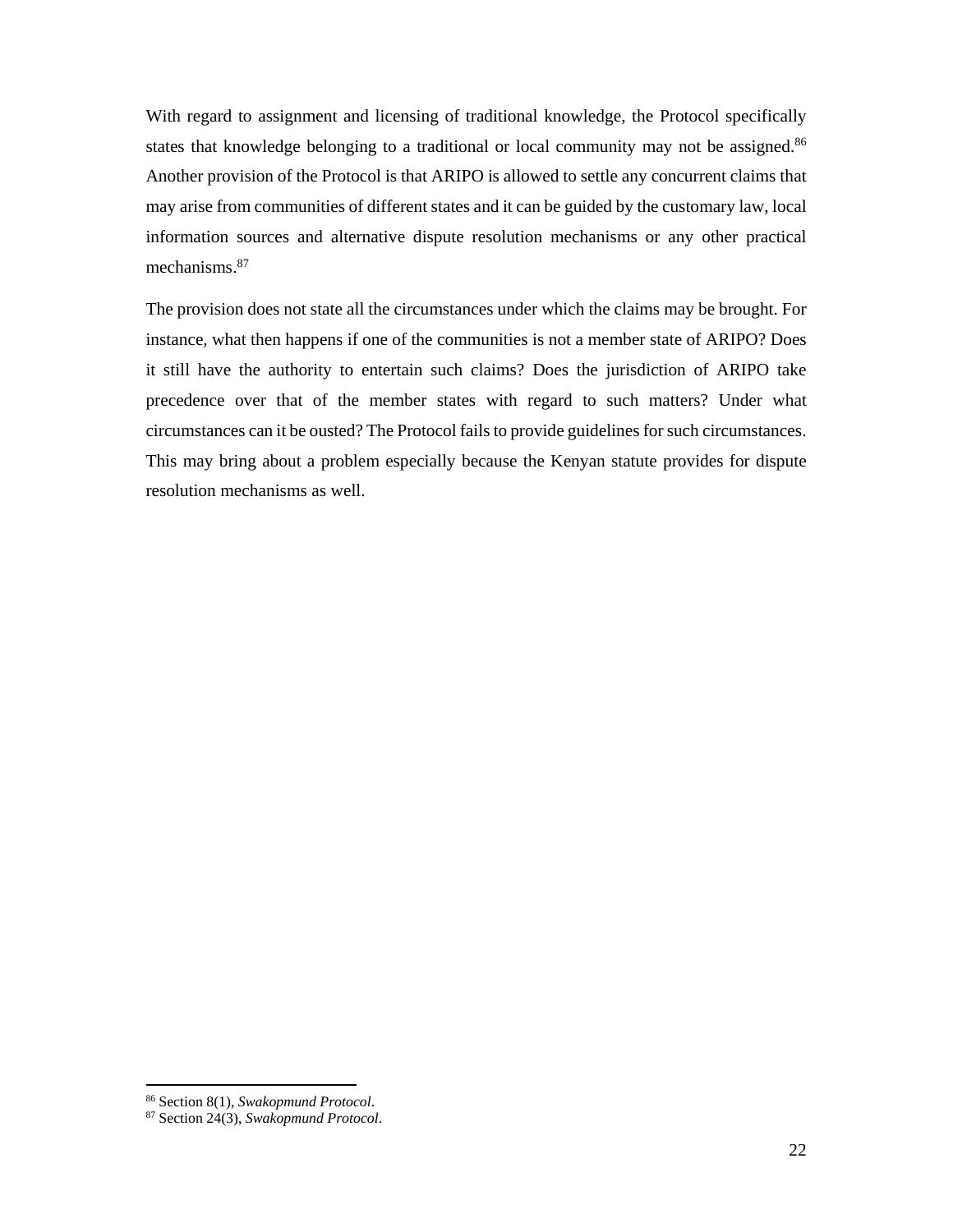# **CHAPTER FOUR: A CRITIQUE OF THE KENYAN SITUATION AND A COMPARATIVE STUDY OF OTHER COUNTRIES**

## **4.1 INTRODUCTION**

This Chapter will begin by identifying the shortcomings and limitations presented by the current legislative and institutional framework of Kenya. It will thereafter analyse the situations in India, South Africa and Thailand to draw lessons and best practices which Kenya can emulate.

Before proceeding to the comparative analysis, it would be necessary to distinguish the two types of intellectual property protection that can be sought and thereby incorporated in different legislative frameworks. These are, defensive and positive protection. Defensive protection is a mechanism that prevents the acquisition of intellectual property rights and in this case,<sup>88</sup> right to traditional medicine from the onset. This is through creation of a database of traditional medicine as done in India. It is defensive to the extent that it prevents the filing of patents in traditional medicine because such medicine can be considered prior art because it is within the database and easily accessible to patent examiners in several offices. One of the criticisms presented against defensive protection is the failure to acknowledge or recognise the rights that a community has to the exploitation and utilisation of its traditional medicine and protection against its misappropriation.

Positive protection on the other hand enforces the rights of indigenous communities over their traditional medicinal knowledge by granting and recognising these rights legitimately. This enables them to control their knowledge and further reap the benefits of their commercial exploitation.<sup>89</sup> Positive protection in the form of a sui generis law may however not be effective because the legislation may only be enforceable within the country alone. As a result countries and organisations have been pushing for a singular international treaty<sup>90</sup> or alternatively the amendment of the TRIPS Agreement.

Kenya incorporates defensive and positive protection mechanisms within its Act by requiring the establishment of a Repository for the documentation of such knowledge and by recognising and purporting to uphold, protect and promote the rights of indigenous and local communities. India on the other hand has embraced a defensive approach by establishment of the Database.

<sup>&#</sup>x27;Traditional knowledge and intellectual property - Background brief', WIPO, http://www.wipo.int/pressroom/en/briefs/tk\_ip.html on 16 January 2017.

<sup>89 &#</sup>x27;Traditional knowledge and intellectual property – Background brief', WIPO.

 $90$  'Traditional knowledge and intellectual property – Background brief', WIPO.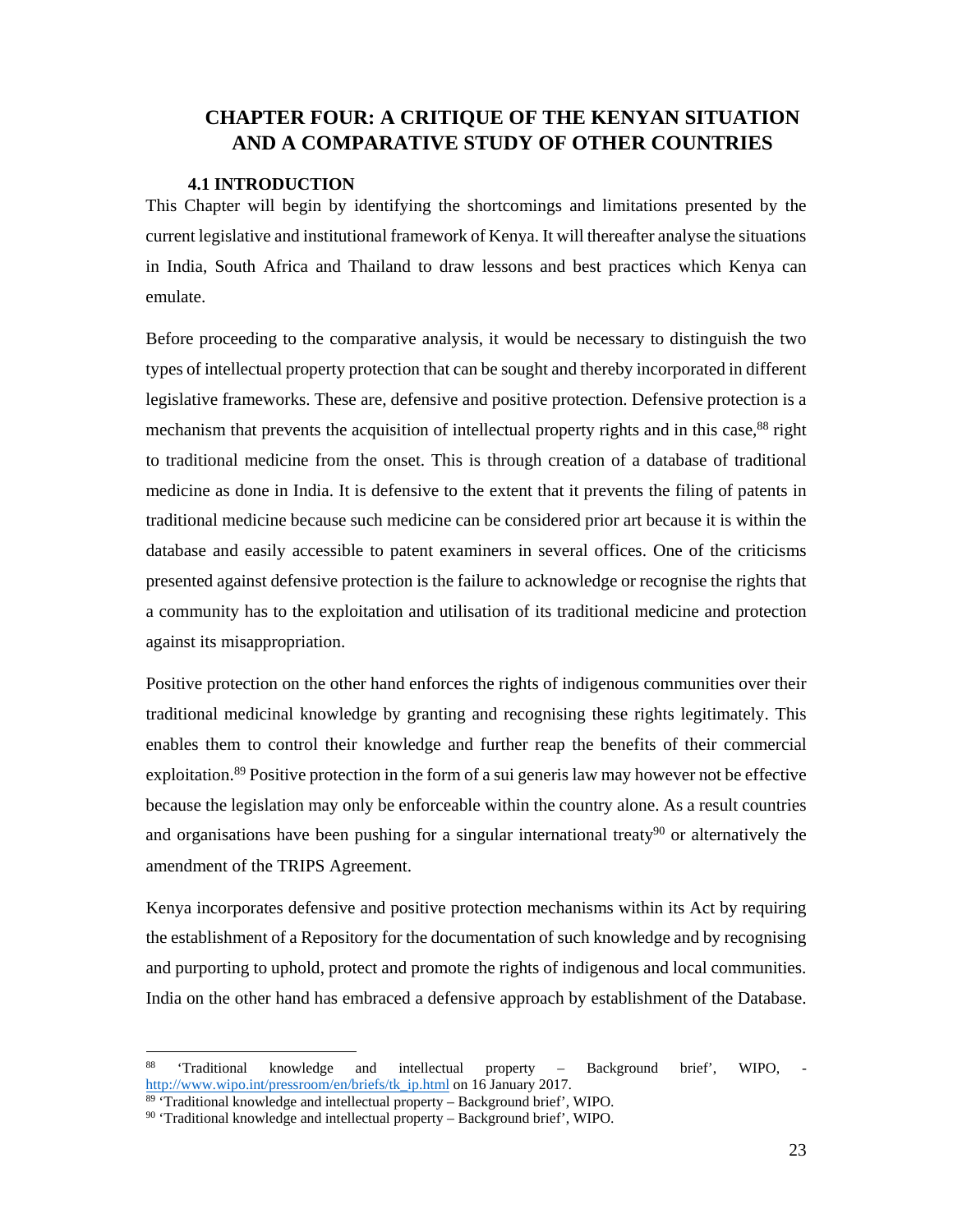South Africa just like Kenya seems to incorporating both approaches especially in the current Bill. Thailand and Portugal can be said to have incorporated a positive approach to protection through their sui generis regime.

#### **4.2 KENYA**

The 2016 Statute is indeed a welcome reform in the legal system. The Act is yet to be implemented therefore it is difficult to discuss its effectiveness or successes. On the face of it, some of the provisions of the Act may be too optimistic and possibly hard to achieve in the near future based on Kenya's social, economic and political situation.

The Act requires KECOBO, on behalf of the national government to establish a Digital Repository or rather a traditional knowledge database which will be used for the collection and documentation of indigenous knowledge and cultural expressions upon their registration by the county governments. This Repository will provide a database for prior art and a source of reference for parties seeking to patent pharmaceutical products that are sourced from already documented and protected indigenous medicine and medicinal practices.

The presence of traditional medicine in the Repository will automatically result in the disqualification of the patent application because the product will not qualify for novelty. While this is a much needed resource, convincing custodians of traditional medicine or the communities themselves to make 'public' their resources may prove to be difficult. They may refuse out of suspicion or lack of proper understanding of the purpose of collecting and registering such information. Acquiring their cooperation is a challenge in itself.

It is not surprising that pharmaceutical firms in developed states are reported to be infamous for patenting traditional medicine sourced from developing states. This Repository will be very effective if it is accessible to other nations as well especially when it comes to international patent applications.

Another concern relating to the Depository is the financial issues surrounding the establishment and maintenance. It may be rather costly to maintain it.

The KECOBO is an institution formed under section 3 of the Copyright Act and its functions are outlined under section 5 of the Act. It is mandated to direct, co-ordinate and oversee implementation of laws and international treaties ratified by Kenya relating to copyright and related rights; licensing and supervision of activities of collective management societies; the education of the public on matters pertaining to copyright and related rights and the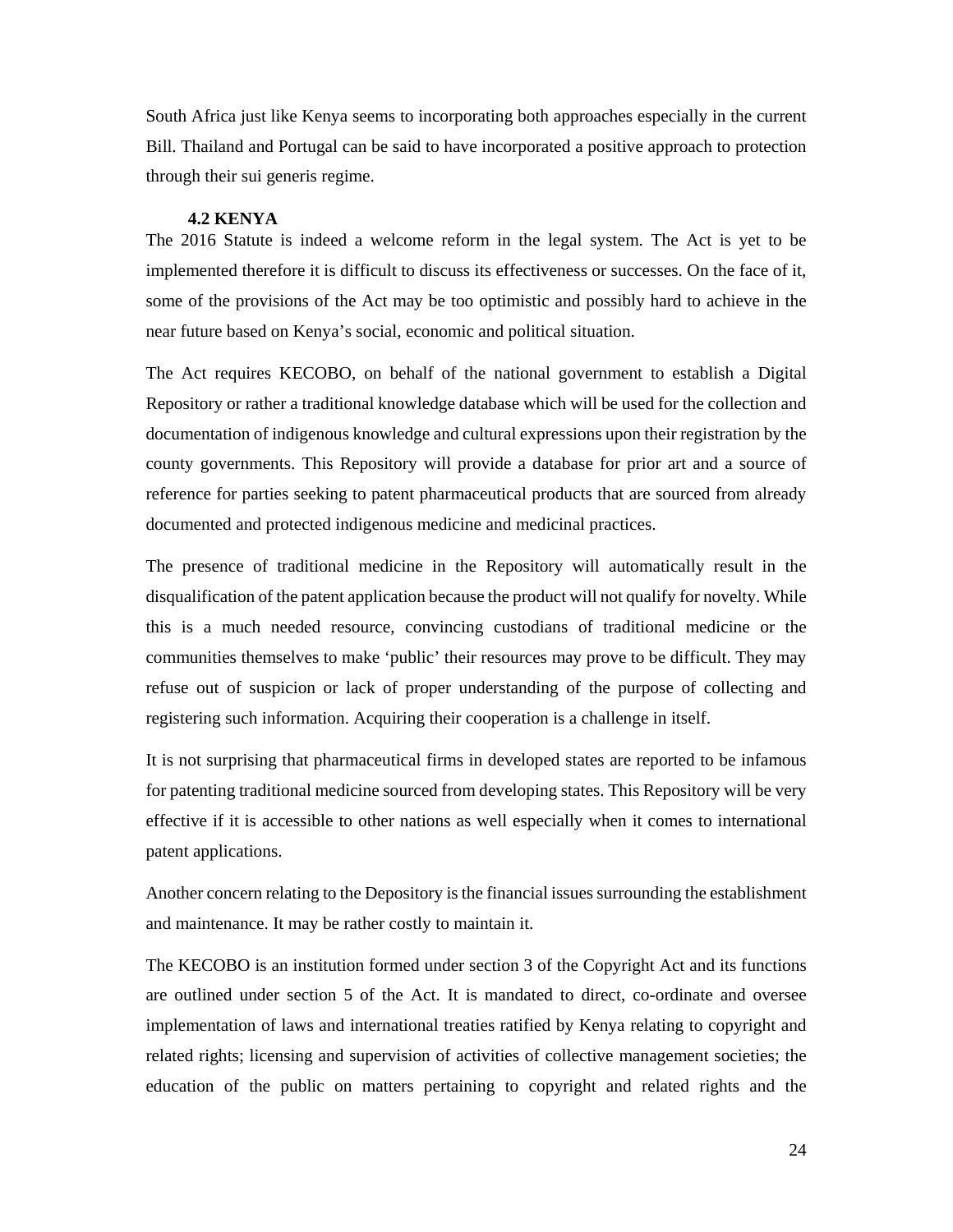maintenance of a database on authors and their works.<sup>91</sup> Broadly speaking, they are tasked with simultaneously overseeing the promotion of copyright and related rights and the protection of the authors and copyright holders from infringement of their rights.

The Protection of Traditional Knowledge and Cultural Expressions Act somewhat widens the mandate of KECOBO to the realm of indigenous knowledge. This seems advantageous seeing that the institution has been in place and active for the longest time and the likelihood that it will deliver the objectives of the statute in a timely manner is high. KECOBO as the name suggests comprises of experts primarily in the area of copyright and related rights and not necessarily traditional knowledge and cultural expressions.

KECOBO should perform the statutory required tasks in the interim but it would be advisable for the Statute to make further provision for the establishment of an institution other than the KECOBO whose scope exclusively pertains to the management and documentation of indigenous knowledge and cultural expressions under the Act. It should comprise of experts with a depth of knowledge or specialisation in the different forms of this knowledge and cultural expressions.

The transitional provisions of the Statute provide for continuity of agreements entered into by the indigenous and local communities and persons wishing to exploit their natural resources prior to the commencement of the Act. It however does not state whether communities can seek recourse for the unfair exploitation or misappropriation of their traditional medicine and medicinal plants without their prior informed consent and without receipt of compensation due to them if it happened before the commencement of the Act. It does not state whether the Act can be applied retroactively in such a case.

### **4.3 SOUTH AFRICA**

South Africa is another developing nation where the majority of populations still heavily relies on traditional medicine and medicinal practices for primary healthcare as opposed to the orthodox form of treatment. On 10 December 2013, the President of South Africa assented to the Intellectual Property Laws Amendment Act which led to amendments in the then intellectual property law framework in order to provide for protection of indigenous knowledge as opposed to enacting a sui generis law dedicated to protection of indigenous knowledge. The

<sup>91</sup> Section 5, *Copyright Act*¸ No.12 of 2001.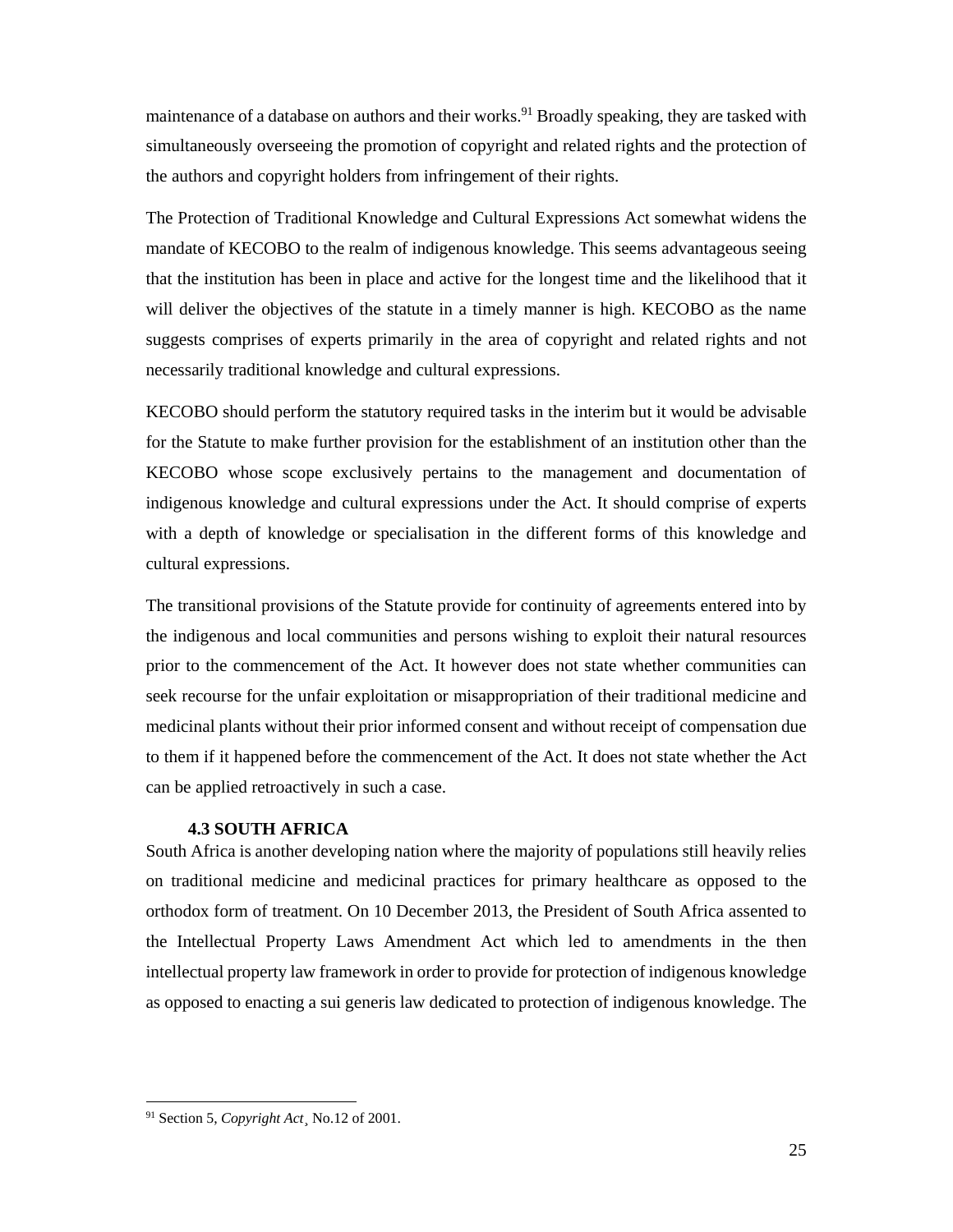Act required statutory provision for a National Council for Indigenous Knowledge primarily with advisory functions.<sup>92</sup>

The Act also provided for the establishment of a National Trust and Fund for Indigenous Knowledge to facilitate among other things the commercialisation and exploitation of indigenous knowledge and cultural expressions in order to generate income.<sup>93</sup> Finally the Act provides for the establishment of a National Database for indigenous knowledge to be kept at the registrars of patents, copyright, trademarks and designs.<sup>94</sup>

In 2016, the Protection, Promotion, Development and Management of Indigenous Knowledge Systems Bill was enacted and is yet to be enforced. The Bill provides for the establishment of the National Indigenous Knowledge Systems Office (NIKSO) mandated to protection, recognition and development of indigenous knowledge; facilitating the restitution of communities which have been previously deprived of their rights and benefits from indigenous knowledge and assisting indigenous communities in negotiating benefit sharing agreements.<sup>95</sup>

One of the controversial provisions of the Bill is section 5 which will require the mandatory accreditation and certification of people purporting to be traditional medicine practitioners by NIKSO.<sup>96</sup> This application can be referred to an agent who is competent in matters of traditional medicine for assessment.<sup>97</sup>

Another controversial part of the Bill is chapter 7 on the commercial utilisation of indigenous knowledge and enforcement of rights. This has been contested on the grounds that it will greatly contribute to ethno-piracy with the State reaping a higher percentage from the resource benefit sharing agreements than the actual custodians of traditional medicine which is the community.98

#### **4.3 INDIA**

-

India is notably one of the countries known for the multiplicity in its genetic resources commonly used for traditional medicine. Some of the commonly known systems in existence

<sup>&</sup>lt;sup>92</sup> Section 4, *Intellectual Property Laws Amendment Act*, No. 28 of 2013 (South Africa).<br><sup>93</sup> Section 4, *Intellectual Property Laws Amendment Act*, No. 28 of 2013 (South Africa).<br><sup>94</sup> Section 4, *Intellectual Property* (South Africa).

<sup>96</sup> Section 14(1), *Protection, Promotion, Development and Management of Indigenous Knowledge Systems Bill*, 2016 (South Africa).

<sup>97</sup> Section 14(2), *Protection, Promotion, Development and Management of Indigenous Knowledge Systems Bill*, 2016 (South Africa).

<sup>98 &#</sup>x27;Will SA government protect our indigenous medicine' Academy for Environmental Leadership SAhttp://www.afel.co.za/will-sa-government-protect-our-indigenous-medicine/ on 13 January 2017.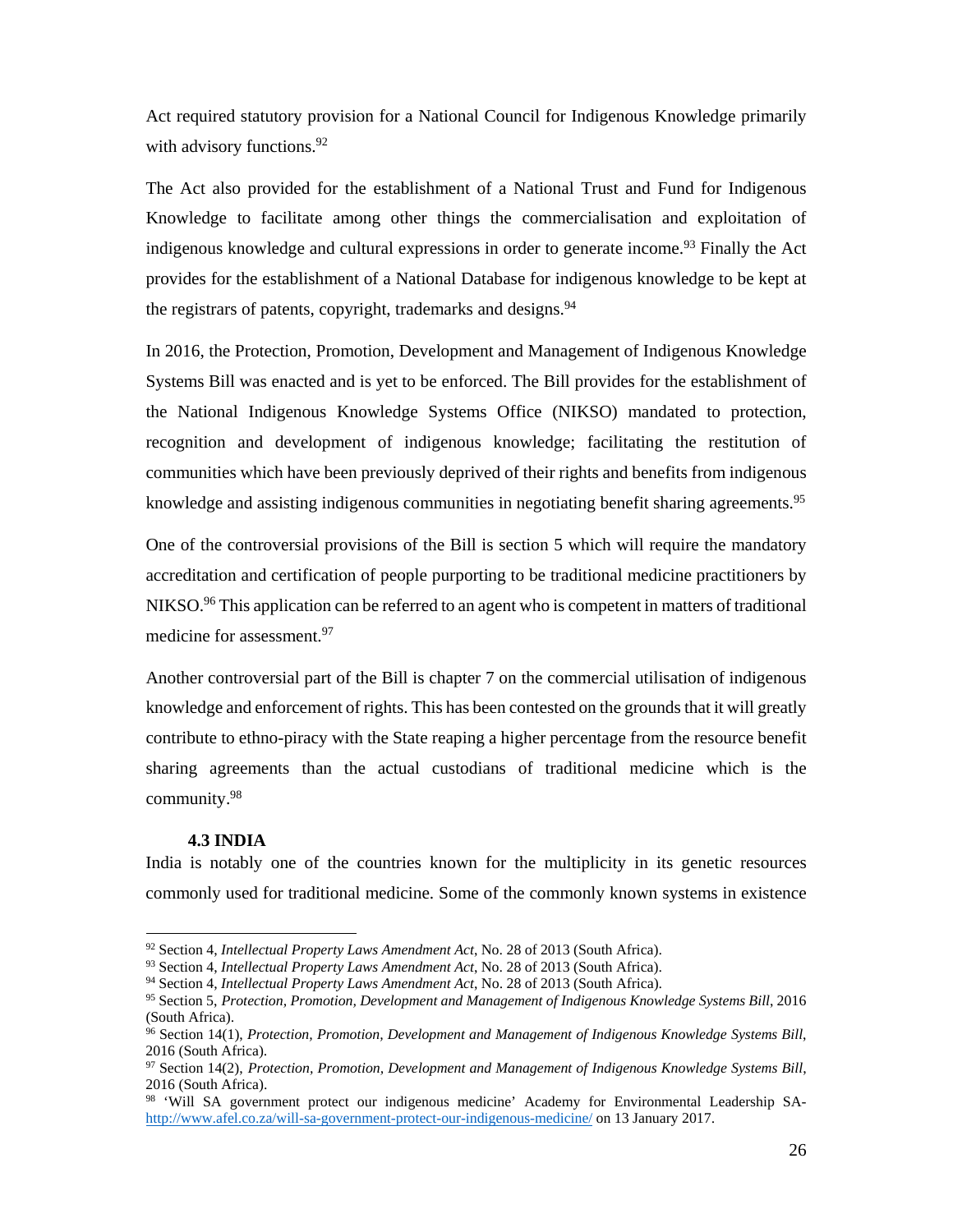for centuries are Ayurveda, Siddha and Unani.<sup>99</sup> Following discoveries of gross bioprospecting and biopiracy of natural remedies by foreign companies, the Indian government licensed  $200,000$  local treatments as public property, for local use but not for sale.<sup>100</sup>

Following the adoption of the CBD in 1992, the Biodiversity Act was enacted in 2002 in order to protect biodiversity and effectively implement the objectives of the convention. The Act regulates the use of biological resources and the associated knowledge whether for commercial use or research purposes. The implementation of the Act is further supported by the National Biodiversity Authority (NBA) an autonomous body which was established in 2003 in order to facilitate, advise and regulate activities relating to biodiversity.

India amended its Patent Act 1970 expanding the grounds for opposition or revocation of a patent on the basis that the invention claimed already exists in the domain of traditional knowledge.101In 2001 the Traditional Knowledge Digital Library (TKDL) was set up in India in a bid to prevent misappropriation of the country's traditional medicinal knowledge. Numerous patents were being wrongfully granted at international offices.<sup>102</sup>

Even after the setting up of TKDL it was discovered that patents were still wrongfully granted because the medicinal knowledge was only available in the local languages of Sanskrit, Arabic and Urdu among others. This information was therefore not accessible or understandable by patent examiners at international patent offices hence the continued granting of patents wrongfully. India however overcame this language barrier by translating the resources on all Indian traditional medicines and medicinal practices to English, Japanese, French, German and Spanish through use of modern technology as well as a classification system referred to as the Traditional Knowledge Resource Classification (TKRC). 103

India entered into TKDL Access agreements which are non- disclosure, with nine International Patent Offices namely the European Patent Office, US Patent and Trademark Office, Japan Patent Office, United Kingdom Patent Office, Canadian Intellectual Property Office, German Patent Office, Intellectual Property Australia, Indian Patent Office and Chile Patent Office.

-

<sup>101</sup> Dewan, Mohan, 'The Realities of Traditional Knowledge and Patent in India, Intellectual Property' Watch, 27 September 2010- http://www.ip-watch.org/weblog/2010/09/27/the-realities-oftraditional-knowledge-and-Patents/ on 13 January 2017.<br>
<sup>102</sup> 'Protecting India's traditional knowledge' WIPO Magazine, June 2011-

<sup>&</sup>lt;sup>99</sup> WHO, *Legal status of traditional medicine and complementary/alternative medicine:* A *worldwide review*, 131.<br><sup>100</sup> 'India moves to protect traditional medicines' 13(7) *Bridges Weekly Trade News Digest*, 3, 25 Febr

http://www.wipo.int/wipo\_magazine/en/2011/03/article\_0002.html on 13 January 2017.<br><sup>103</sup> http://www.tkdl.res.in/tkdl/LangDefault/Common/Abouttkdl.asp?GL=Eng on 13 January 2017.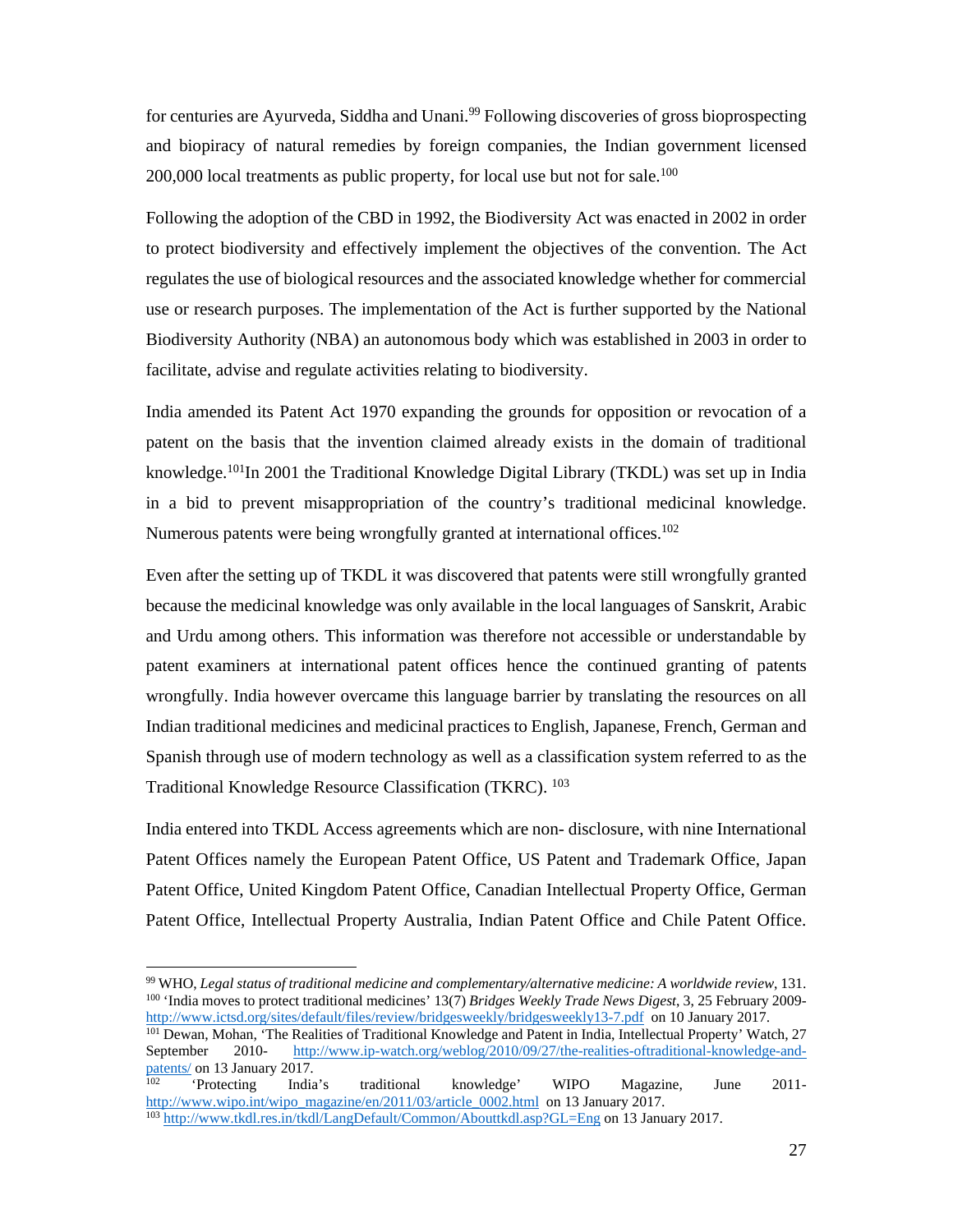These nine offices can access the TKDL while examining whether there is prior art in a patent application made.

The accessibility of the TKDL has been successful to the extent that over 200 international patent applications of pharmaceutical companies have been rejected, cancelled, withdrawn or amended based on the information available in the TKDL.<sup>104</sup> Applications from companies such as Johnson & Johnson in the USA and Unilever, Netherlands have been defeated.<sup>105</sup>

Although the TKDL has been effective as a defensive form of protection by preventing the granting of applications, it has been criticised because it still does not acknowledge the legal right of the traditional medicine holder.

Another limitation faced by TKDL and possibly other databases is that it is impossible to record all the information,<sup>106</sup> particularly traditional medicinal knowledge that was orally transmitted. The TKDL transcribes knowledge that is already written on the traditional medicinal systems. In addition to this, the setting up of the TKDL was a costly affair. It is reported to have costed approximately Rs. 1.18 crore which is equivalent to over US\$ 26 million, an amount not easily available to developing countries.<sup>107</sup>

### **4.4 THAILAND**

Thailand, one of the countries that embraces the sui generis regime provides for statutory protection for traditional medicinal knowledge through the Protection and Promotion of Traditional Thai Medicinal Intelligence Act which was enacted in 1999. The statute categorises Thai traditional medicinal intellectual property rights into three for purposes of protection. These are: national formula, general formula and personal formula.<sup>108</sup>

Traditional medical knowledge which is deemed to be of great value to public health can be declared national formula and is considered to be in the public domain.<sup>109</sup> Persons can acquire licenses to register or use national traditional medicine for the production of drugs, research or

 $104$ 104 'TKDL outcomes against bio-piracy' http://www.tkdl.res.in/tkdl/LangDefault/Common/TKDLOutcome.asp?GL=Eng on 13 January 2017.<br><sup>105</sup> 'TKDL success against MNC'- http://www.tkdl.res.in/tkdl/LangDefault/Common/Mnc.asp on 13 January

<sup>2017.</sup> 

<sup>&</sup>lt;sup>106</sup>Udgaonkar, Sageeta, 'The recording of traditional knowledge: Will it prevent "Biopiracy"?' 82(4) *Current Science*, February 2002, http://www.ias.ac.in/currsci/feb252002/413.pdf on 13 January 2017.

<sup>&</sup>lt;sup>107</sup> Avilia D, 'Traditional knowledge database: A defensive measure against traditional knowledge cross border misappropriation' Unpublished Master Program in Law and Technology Thesis, Tilburg University, North Brabant, 52.

<sup>108</sup> Section 16, *Act on Protection and Promotion of Traditional Thai Medicinal Intelligence*, B.E. 2542, 1999 (Thailand).

<sup>109</sup> Section 17, *Act on Protection and Promotion of Traditional Thai Medicinal Intelligence*, B.E. 2542, 1999 (Thailand).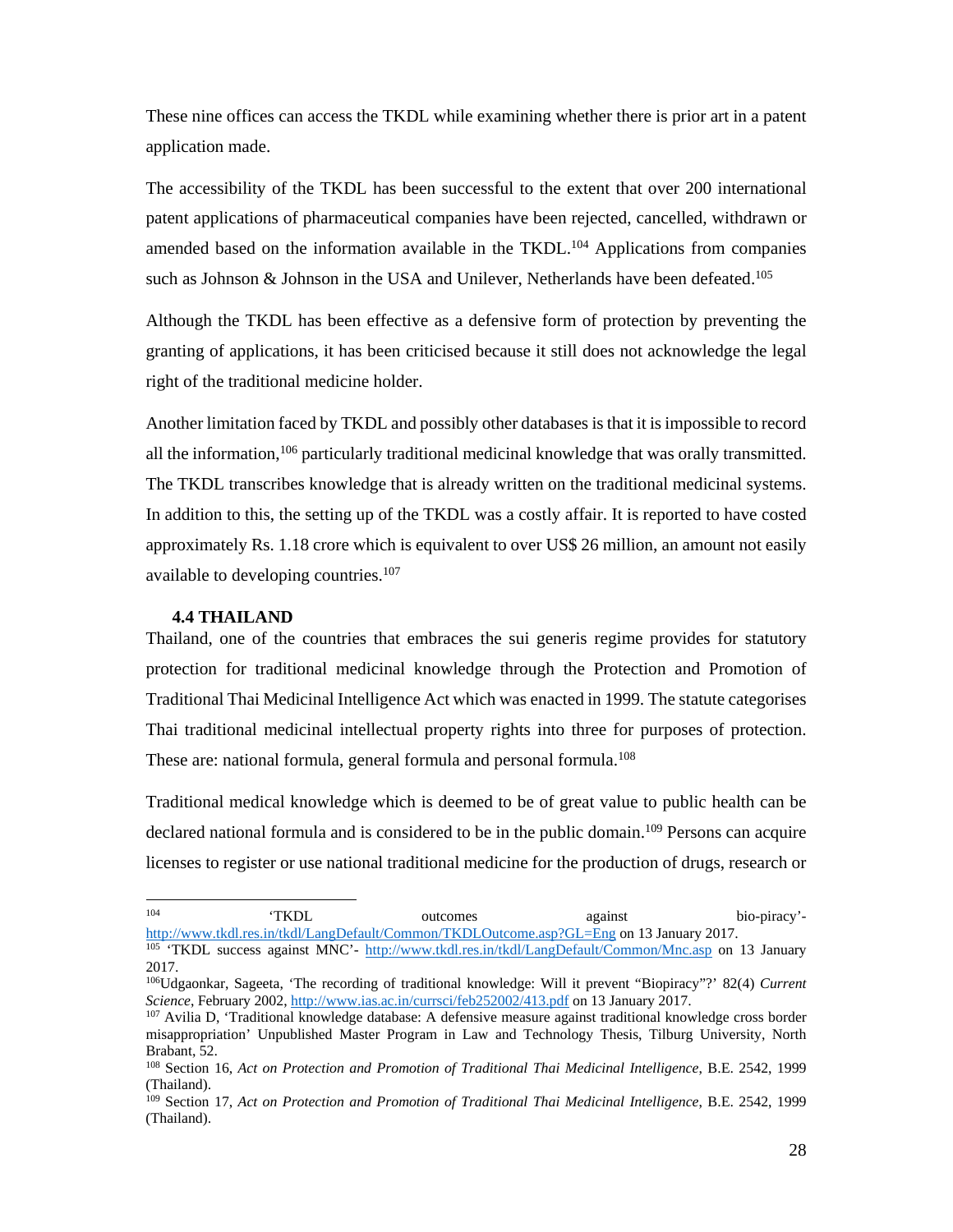commercial exploitation.110 General formula is that traditional medicine is deemed to have been widely used and whose protection has expired.<sup>111</sup> It is deemed to be medical knowledge commonly known and also within the public domain. On the other hand, registration of personal formula results in the grant of exclusive intellectual property rights to the holders.112 The Act guarantees protection to the owners during their lifetime and an additional 50 years after their death. $113$ 

It is interesting to note that the Act implements the reciprocity principle under TRIPS by extending intellectual property protection to foreigners for local traditional medicine where they permit persons of Thai nationality to protection of their rights to Thai traditional medicine.114

The Act establishes the Committee on Protection and Promotion of Traditional Thai Medicinal Intelligence which comprises of persons holding relevant offices in departments such as intellectual property rights, forestry, livestock agriculture, medical sciences, food and drug administration and environmental policy and planning.<sup>115</sup> Such people must possess relevant experience in Thai traditional medicine. The Act also establishes the Institute for Traditional Thai Medicine mandated to promote education, training, research, studies and development of intelligence on traditional Thai medicine. 116

# **4.5 PORTUGAL**

-

In pursuit of fulfilment of the obligation under Convention for Biological Diversity, Portugal enacted Decree-Law No. 118/2002 as a means of protecting and promoting traditional knowledge as a safeguard for plant varieties and genetic resources.

According to the Decree TK includes *all intangible elements associated with the commercial or industrial utilization of local varieties and other autochthonous material developed in a* 

<sup>110</sup> Section 19, *Act on Protection and Promotion of Traditional Thai Medicinal Intelligence*, B.E. 2542, 1999 (Thailand).

<sup>111</sup> Section 18, *Act on Protection and Promotion of Traditional Thai Medicinal Intelligence*, B.E. 2542, 1999 (Thailand).

<sup>&</sup>lt;sup>112</sup> Carvalho N, 'From the Shaman's hut to the patent office: In search of effective protection for traditional knowledge', 92- https://law.wustl.edu/centeris/Papers/Biodiversity/PDFWrdDoc/Fromshaman2.pdf.

<sup>&</sup>lt;sup>113</sup> Section 33, Act on Protection and Promotion of Traditional Thai Medicinal Intelligence, B.E. 2542, 1999 (Thailand).

<sup>114</sup> Section 43, *Act on Protection and Promotion of Traditional Thai Medicinal Intelligence*, B.E. 2542, 1999 (Thailand).

<sup>115</sup> Section 5, *Act on Protection and Promotion of Traditional Thai Medicinal Intelligence*, B.E. 2542, 1999 (Thailand).

<sup>116</sup> Section 12, *Act on Protection and Promotion of Traditional Thai Medicinal Intelligence*, B.E. 2542, 1999 (Thailand).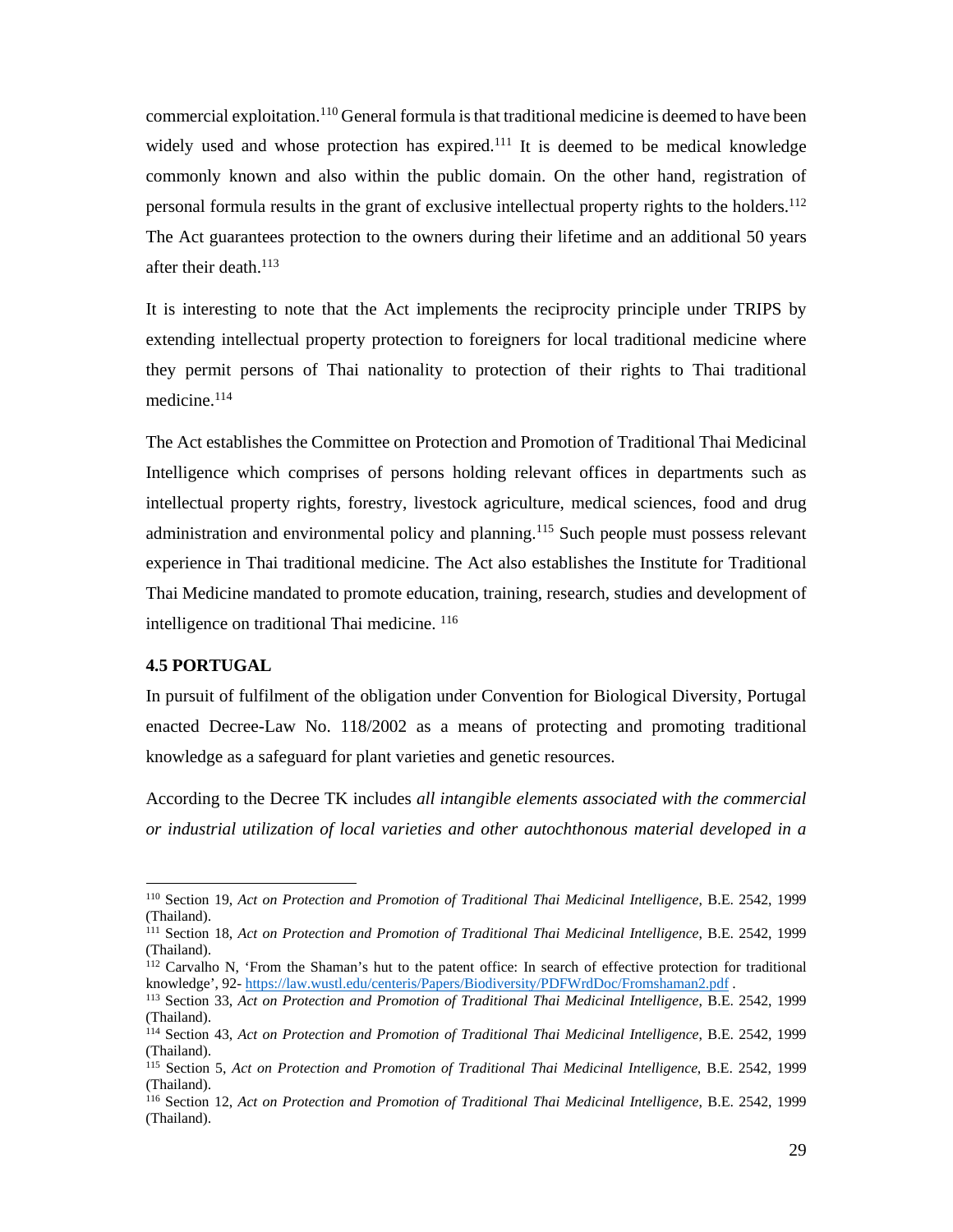*non-systematic manner by local populations, either collectively or individually, which form part of the cultural and spiritual traditions of those populations*. 117

It provides protection against the misappropriation and reproduction of TK where it has been registered in the Register of Plant Genetic Resources (RRGV) but also extends protection to owners who wish to keep their TK confidential.<sup>118</sup> The duration of protection is 50 years from the time of application subject to renewal for another 50 years.<sup>119</sup> Any entity may seek registration provided it represents the interests of the geographical area where the traditional medicine is widely found.120 This means that applicants can be individuals, communities or companies.

Some of the outstanding limitations of protection under the Portugal Decree is the duration for protection which is a renewable term of 50 years. At the same time, it has been argued that protection need not be perpetual. The essence of traditional medicinal knowledge is derived from the culture of the community that owns it. The absence of culture results in the absence of the uniqueness of traditional medicine.<sup>121</sup> This can however be rebutted if it is viewed as something that transcends generations. Unlike most laws, the Decree does not require substantive examination prior to protection thus facilitating the process of application and registration. It should be noted that the Decree does not afford protection to all TK associated with all biological resources.<sup>122</sup>

<sup>&</sup>lt;sup>117</sup> Article 3.1, *Decree- Law No. 118/2002*, 20 April 2002 (Portugal).<br><sup>118</sup> Article 3, *Decree- Law No. 118/2002*, 20 April, 2002 (Portugal).<br><sup>119</sup> Article 3.6, *Decree- Law No. 118/2002*, 20 April 2002 (Portugal).<br><sup>12</sup> knowledge' 93.

<sup>&</sup>lt;sup>122</sup> Carvalho N, 'From the Shaman's hut to the patent office: In search of effective protection for traditional knowledge' 93.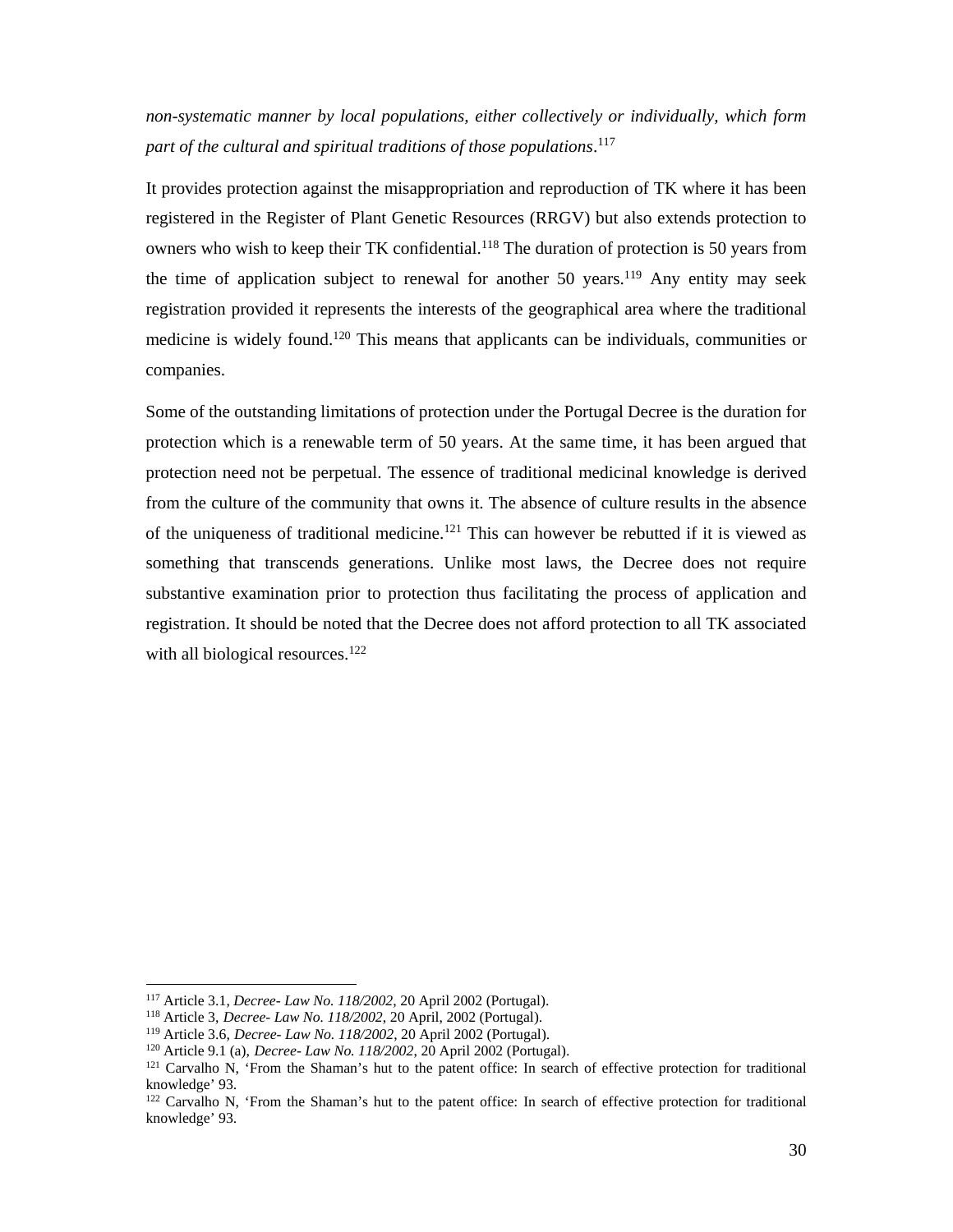# **CHAPTER FIVE: CONCLUSION AND RECOMMENDATIONS**

## **5.1 CONCLUSION**

This study has examined the legal, regulatory and institutional framework that governs the protection of traditional medicine as an intellectual property right. It has looked at the situation in India, South Africa, Thailand and Portugal alongside Kenya while attempting to establish the best way forward. This study has aimed at answering the following questions:

- a. Whether the current legislative framework or the sui generis regime is adequate in the protection and promotion of traditional medicine
- b. Whether the inadequacy is likely to contribute to biopiracy

The enactment and coming into force of the new Statute in Kenya has indeed ushered in the dawn of a new era for traditional medicine. At the same time, this legislation may prove to be insufficient due to certain discrepancies within the provisions and inadequacies. The lack of an international treaty to govern this type of intellectual property makes it even more difficult. As a result of the loopholes within the provisions of the Statute, indigenous and local communities will continue falling victim to the misappropriation and unfair exploitation of their cultural heritage and intellectual property.

### **5.2 RECOMMENDATIONS**

Generally, the legislative framework should be reviewed in order to fully appreciate the importance of traditional medicinal knowledge. I would highly propose the following changes to the legislative, regulatory and institutional framework for traditional medicine as a form of traditional knowlegde as a way forward:

- a. The establishment of an institution separate and distinct from KECOBO constituting relevant expertise or experience in the area of traditional knowledge and cultural expressions. In this case, it would be important to have an institution of people who have knowledge in matters pertaining to the environment, food and medicine and agriculture. The institution can then be mandated with the protection and promotion of all forms of traditional knowledge and the safeguarding of the interests of the indigenous and local communities.
- b. Allocation of resources towards the development and maintenance of the Digital Repository.
- c. The Repository once established should be made available to international patent offices in order to prevent the filing of patents in traditional medicine that is held by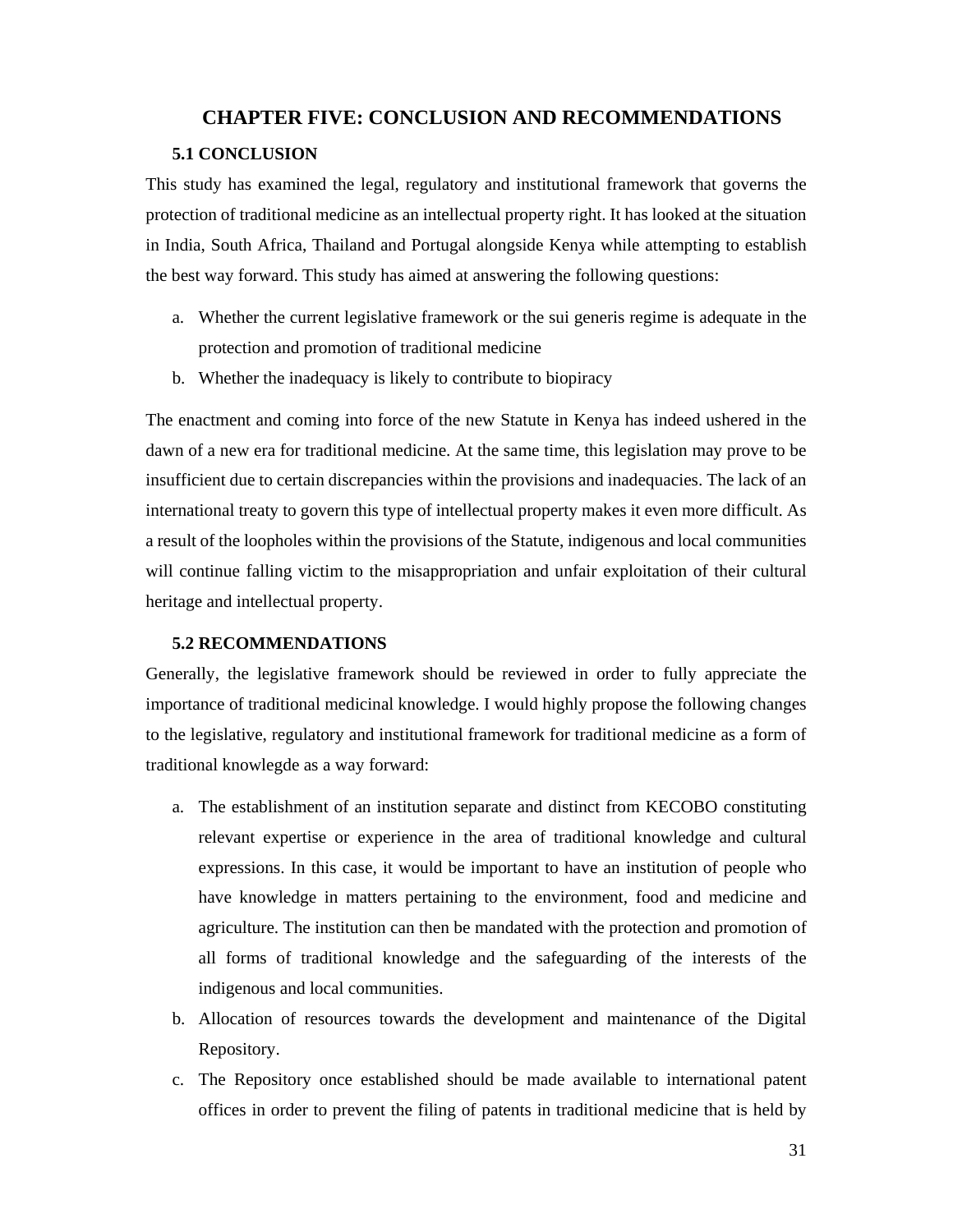indigenous and local communities in Kenya in other countries. This would require the entering into agreements with those international patent offices. Best practice in this case can be emulated from India. The Repository should be made available online.

- d. Review of the legislation in order to expressly provide for biopiracy as an offence and bioprospecting.
- e. Education and training of indigenous and local communities on the importance of allowing the government to assist in the protection and promotion of traditional medicine.
- f. Respecting indigenous and local communities who wish to keep their traditional medicinal knowledge confidential rather than register and document it but still according them sufficient protection as is the case in Portugal.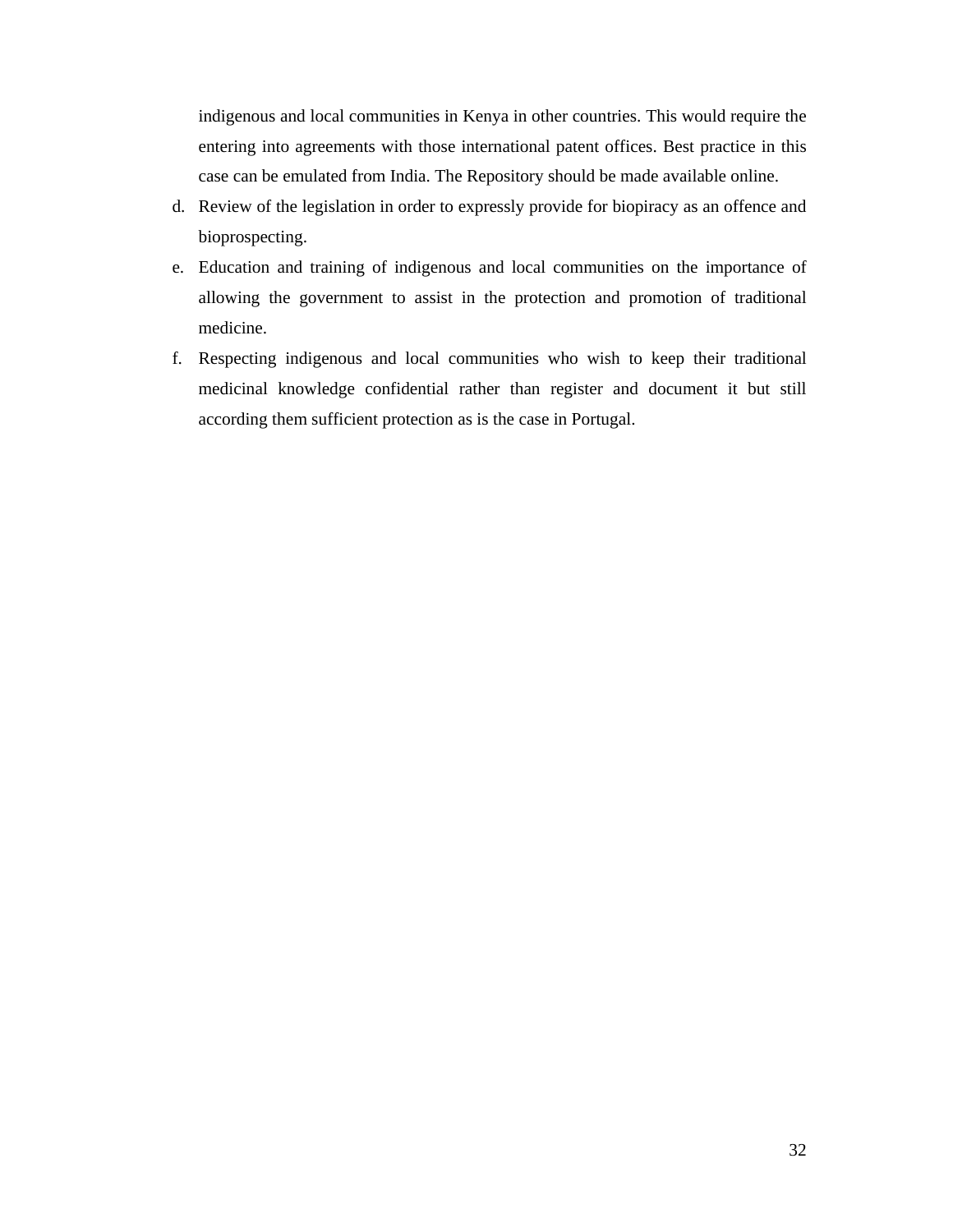# **BIBLIOGRAPHY**

# **LEGISLATION**

*Act on Protection and Promotion of Traditional Thai Medicinal Intelligence, B.E. 2542, 1999 (Thailand).* 

*Constitution of Kenya*, 2010.

*Copyright Act, Act No 12 of 2001.* 

*Decree- Law No. 118/2002, April 20, 2002 (Portugal).* 

*Industrial Property Act, Act No. 3 of 2001.* 

*Intellectual Property Laws Amendment Act*, No. 28 of 2013 (South Africa).

*Protection of Traditional Knowledge and Cultural Expressions Act,* No. 33 of 2016.

*Protection, Promotion, Development and Management of Indigenous Knowledge Systems Bill, 2016 (South Africa).* 

*Seeds and Plant Varieties Act, Act No.1 of 1972.* 

# **INTERNATIONAL AND REGIONAL INSTRUMENTS**

*Agreement on Trade-Related Aspects of Intellectual Property Rights, 15 April 1994, 1869 U.N.T.S. 299.* 

*Convention on Biological Diversity*, 5 June 1992, 1760 UNTS 79. *ICESCR*, 16 December 1966, UNTS 993.

*Nagoya Protocol on Access to Genetic Resources and the Fair and Equitable Sharing of Benefits Arising from their Utilisation to the Convention on Biological Diversity*, 29 October 2010.

*Swakopmund Protocol on the Protection of Traditional Knowledge and Expressions of Folklore within the Framework of the African Regional Intellectual Property Organization (ARIPO)*, 9 August 2010.

*International Covenant on Economic, Social and Cultural Rights (ICESCR)* 16 December 1966, UNTS 993.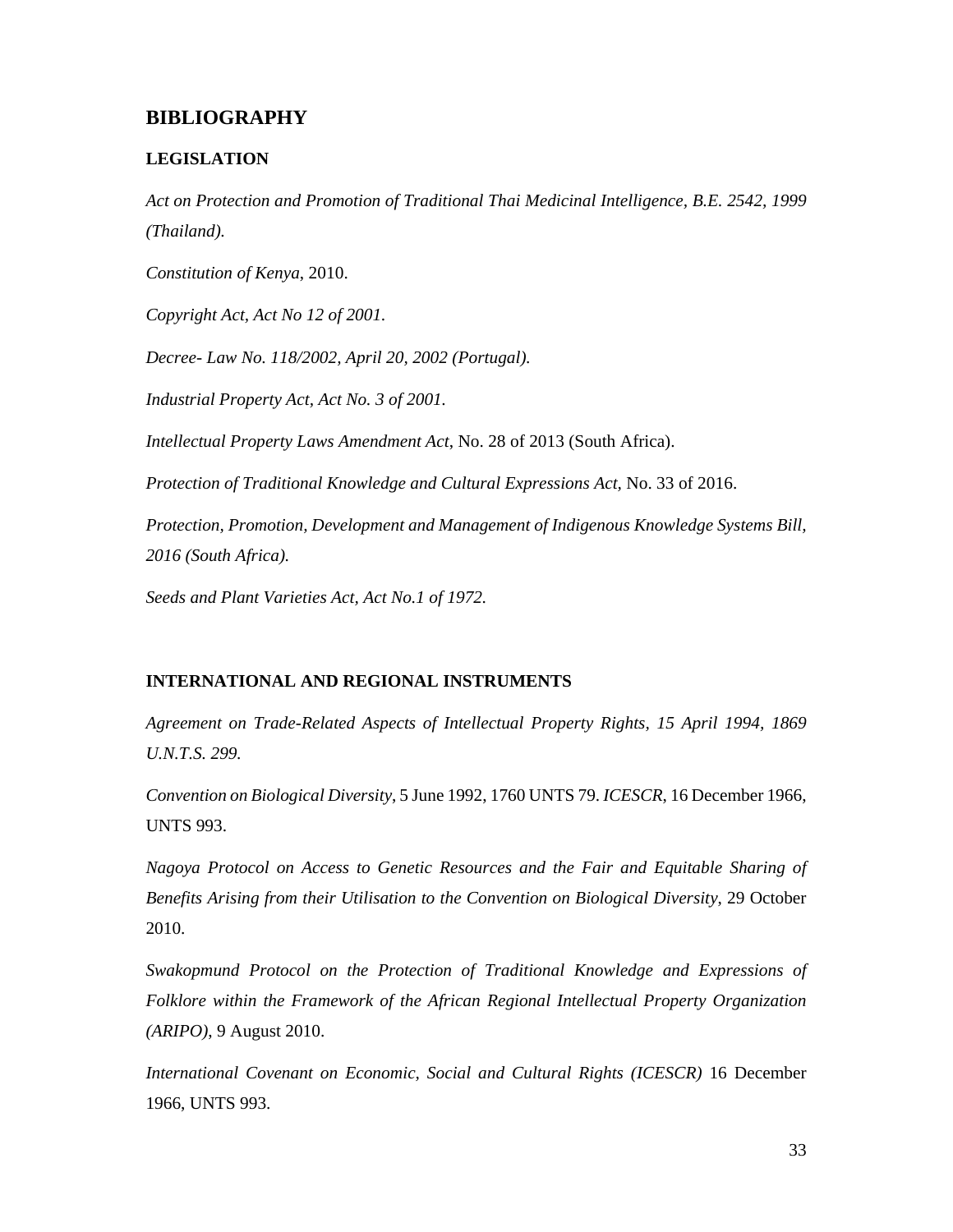*United Nations Declaration on the Rights of Indigenous Peoples (UNDRIP)*, 13 September 2007, A/RES/61/295.

*Universal Declaration of Human Rights (UDHR), 10 December 1948, UNGA A/Res/ 217(III)*.

## **KENYAN POLICY PAPERS**

*Development plan, 1989–1993* Government of Kenya 1989.

*National Policy on Traditional Knowledge, Genetic Resources and Traditional Cultural Expressions*, Government of Kenya, 2009.

# **BOOKS**

Locke J, 'Property' in *Second Treatise of Government*, 2005 http://www.earlymoderntexts.com/assets/pdfs/locke1689a.pdf.

### **JOURNAL ARTICLES**

Garcia J, 'Fighting biopiracy: The legislative protection of traditional knowledge' 18 *Berkeley La Raza Law Journal*, 2007.

Hughes J, 'Philosophy of intellectual property' 77 *Georgetown Law Journal* 287, 1988.

Radin M, 'Property and personhood' 34(5) *Stanford Law Review*, May 1982.

#### **ONLINE ARTICLES**

Carvalho N, 'From the Shaman's hut to the patent office: In search of effective protection for traditional knowledge', https://law.wustl.edu/centeris/Papers/Biodiversity/PDFWrdDoc/Fromshaman2.pdf . Fisher W, 'Theories of Intellectual Property'- <http://cyber.law.harvard.edu/people/tfisher/iptheory.pdf>.

Menell P, 'Intellectual property: General theories' 1999 http://levine.sscnet.ucla.edu/archive/ittheory.pdf.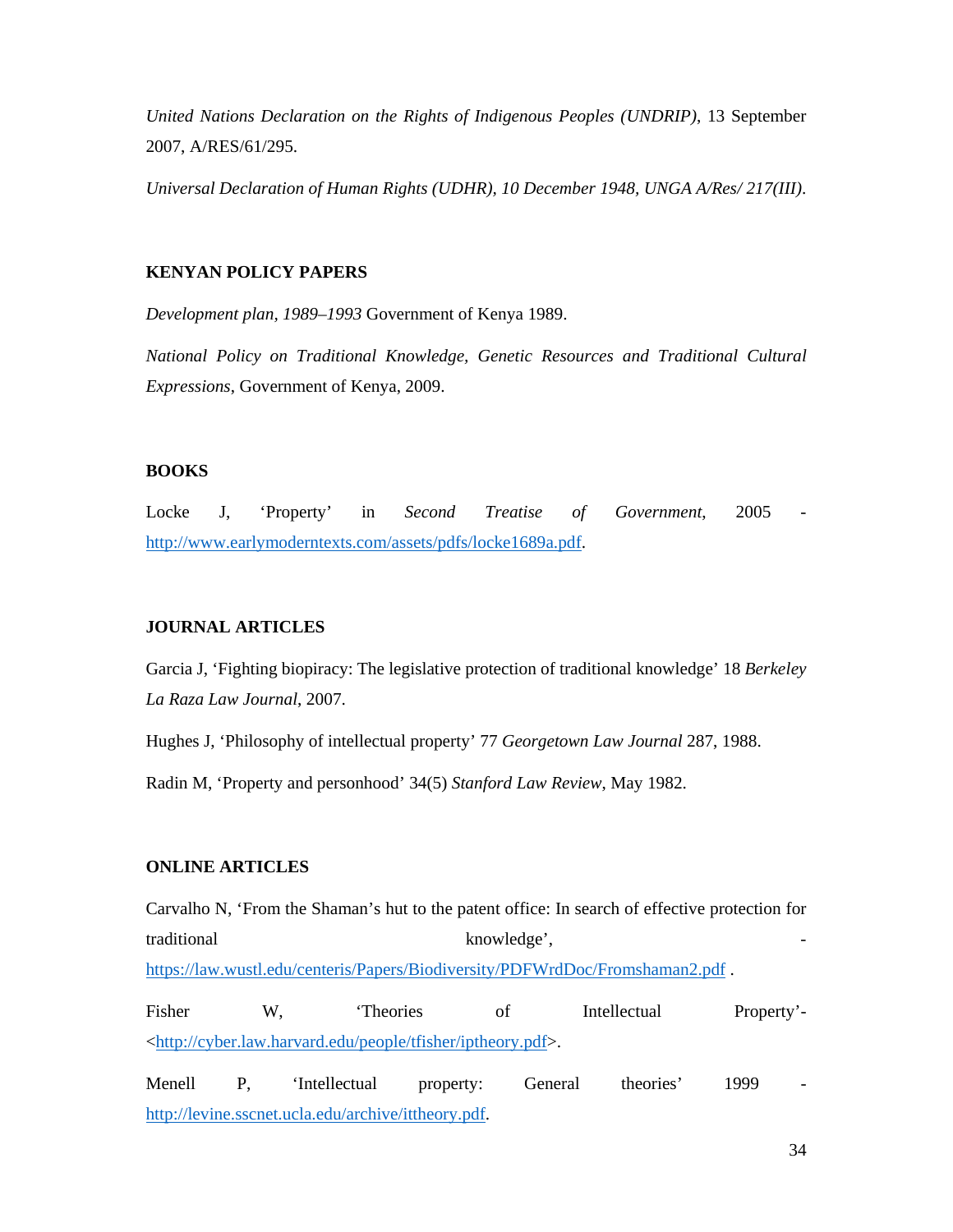### **WORKING PAPERS AND RESEARCH PAPERS**

Ongugo P, Mutta D, Pakia M and Munyi P, 'Protecting traditional health knowledge in Kenya: The role of customary laws and practices' International Institute for Economic Development, 2012 - http://pubs.iied.org/pdfs/G03443.pdf .

Wekesa M, 'Traditional knowledge- the need for *sui generis* system of IPRS protection' in Intellectual property rights in Kenya, Konrad Adenauer Stiftung, 2009 http://www.kas.de/wf/doc/kas\_18323-1522-2-30.pdf?110214131039.

Wilder R, 'Protection of traditional medicine,' Indian Council for Research on International Economic Relations, Working Paper 66, December 2000.

#### **NEWSPAPER ARTICLES**

Kimani D, 'Biopirates: Bayer earns \$379m from diabetes drug,' East African, 13 February 2006- <http://www.cbgnetwork.org/1357.html>.

'Herbal remedies do work' BBC News*- <*http://news.bbc.co.uk/2/hi/health/3698348.stm>.

Okoth D, 'Why doctors' flight is a growing concern in the ailing healthcare system' Standard Digital, 31 May 2013 - <https://www.standardmedia.co.ke/article/2000084831/why-doctorsflight-is-a-growing-concern-in-the-ailing-healthcare-system>.

#### **THESES**

Avilia D, 'Traditional knowledge database: A defensive measure against traditional knowledge cross border misappropriation' Unpublished Master Program in Law and Technology Thesis, Tilburg University, North Brabant.

Morrissey M, 'An alternative to intellectual property theories of Locke and utilitarian economics' Unpublished Master of Arts Thesis, Louisiana State University and Mechanical College, 2012.

#### **INTERNET RESOURCES**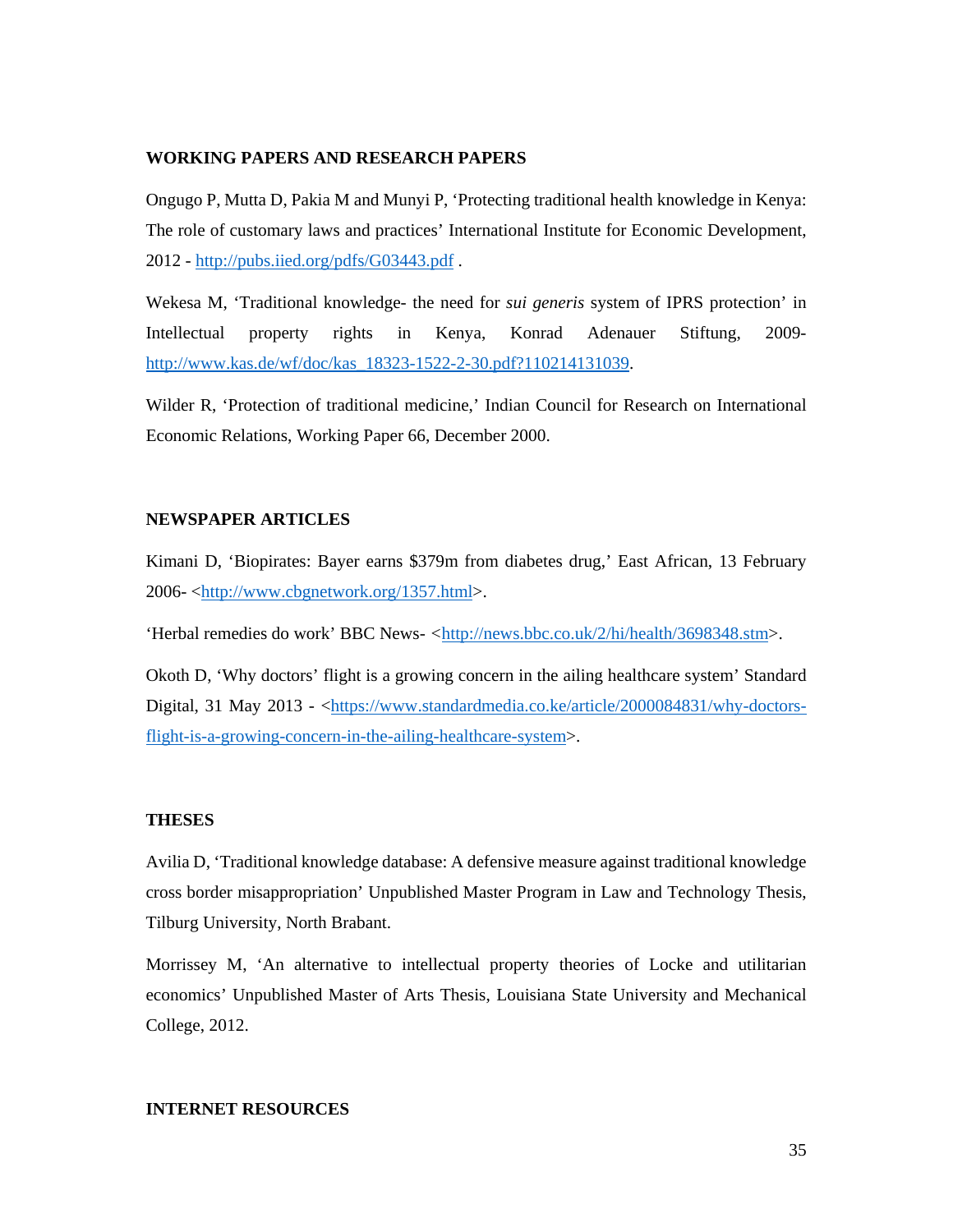Dewan, Mohan, The Realities of Traditional Knowledge and Patent in India, Intellectual Property Watch, 27 September 2010- http://www.ip-watch.org/weblog/2010/09/27/therealities-oftraditional-knowledge-and-patents/.

'Global health observatory data repository', WHO, http://apps.who.int/gho/data/node.main.A1444.

'History of the Convention', CBD, - https://www.cbd.int/history/.

 '*Hoodia gordonii,* the San tribe and biopiracy,' http://www.rebirth.co.za/hoodia/san\_tribe\_and\_biopiracy.html.

'India moves to protect traditional medicines' 13(7) *Bridges Weekly Trade News Digest*, 25 February 2009-

http://www.ictsd.org/sites/default/files/review/bridgesweekly/bridgesweekly13-7.pdf .

'Legal status of traditional medicine and complementary/ alternative medicine: A worldwide review', WHO, 2001 - http://apps.who.int/medicinedocs/en/d/Jh2943e/4.html

Theuri C, 'Maasai lose 5 year battle to revert land sale and protect their indigenous knowledge' IP Karibu, 24 December 2015- http://www.ipkaribu.com/single-post/2015/12/24/Maasai-lose-5-Year-Battle-to-Revert-Land-Sale-and-Protect-their-Indigenous-Knowledge.

http://www.tkdl.res.in/tkdl/LangDefault/Common/Abouttkdl.asp?GL=Eng

Slobodian L, Kinna R, Kambu A and Ognibene L, 'Bioprospecting in the global common: Legal issues brief', UNEP, - http://www.unep.org/delc/Portals/119/Biosprecting-Issuepaper.pdf.

'TKDL outcomes against bio-piracy' http://www.tkdl.res.in/tkdl/LangDefault/Common/TKDLOutcome.asp?GL=Eng.

'TKDL success against MNC'- http://www.tkdl.res.in/tkdl/LangDefault/Common/Mnc.asp.

'Traditional knowledge and intellectual property – Background brief', WIPO, http://www.wipo.int/pressroom/en/briefs/tk\_ip.html.

'Traditional Medicine: Definitions', WHO, http://who.int/medicines/areas/traditional/definitions/en/print.html.

Ong'wen O, 'Biopiracy, the intellectual property regime and livelihoods in Africa,' 10/2010 http://base.d-p-h.info/fr/fiches/dph/fiche-dph-8699.html.